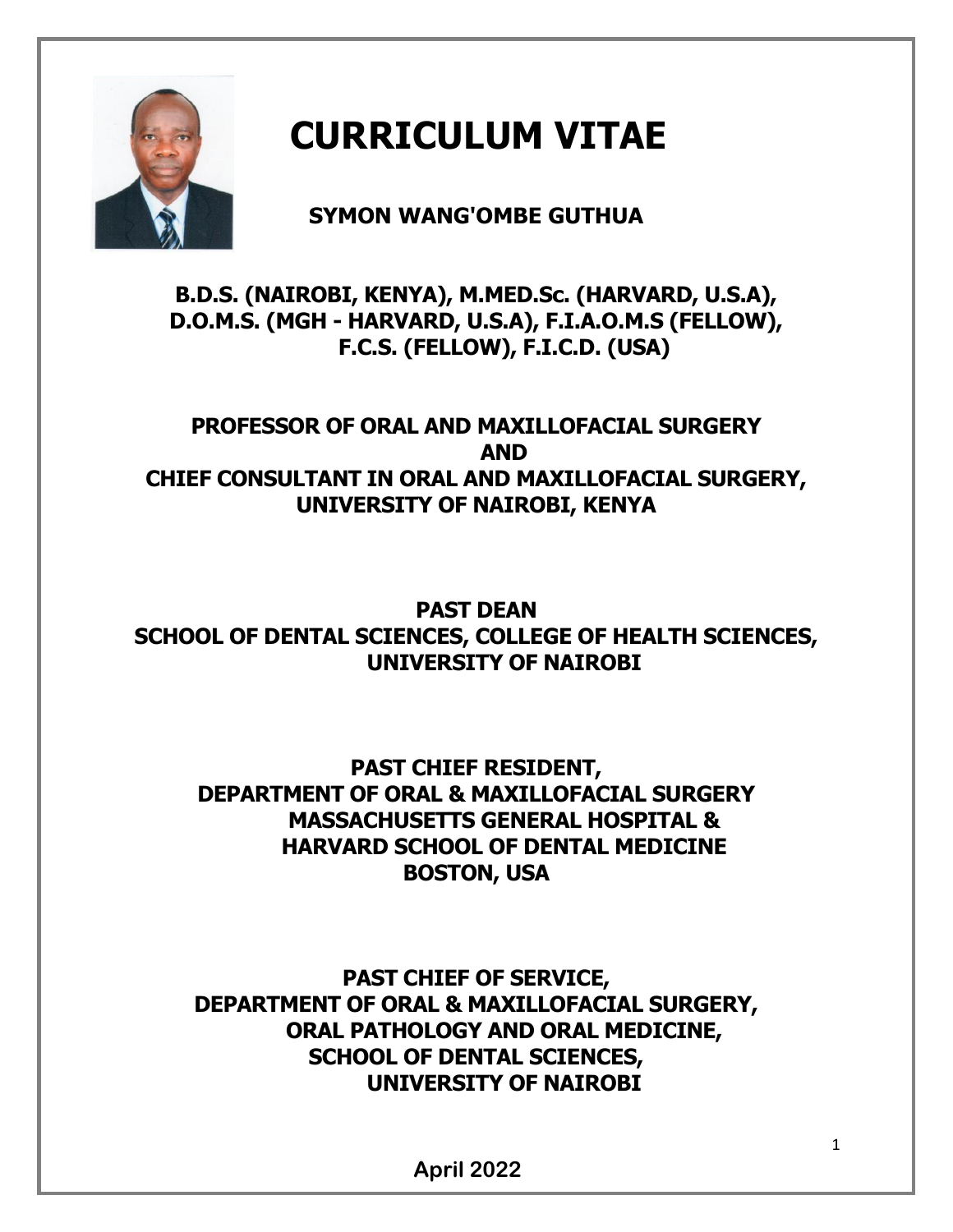## **April 2022**

## **CURRICULUM VITAE**

## **NAME SYMON WANG'OMBE GUTHUA**

#### **ADDRESS**

UNIVERSITY OF NAIROBI SCHOOL OF DENTAL SCIENCES P.O. BOX 19676 - 00202 NAIROBI TEL: 254-020-2723252/2110068 CELL: 254-0722-773 578 / 254-738-773 578 EMAIL: [swguthua@yahoo.com](mailto:swguthua@yahoo.com) MARITAL STATUS: Married, with 4 Adult Children.

#### **OBJECTIVE:** To secure a challenging position in Oral and Maxillofacial Surgery, within an academic institution of higher learning or research agency.

#### **SUMMARY OF PROFILE**

- Skillful surgeon, clinician and doctor with over twenty five (25) years extensive experience in Oral and Maxillofacial Surgery.
- Academician of international repute, with in excess of eighty referred papers and numerous abstracts.
- Conscientious leader, mentor, able to motivate students, staff and peers into achieving high levels of performance.
- **Possess strong negotiation skills and demonstrated** fund raising abilities to galvanize support for innovative and meritorious projects.
- Dedicated scholar, committed to research and compassionate about venturing into extraordinary arenas, in management of maxillofacial trauma
- Meticulous with excellent organizational skills to host national and international symposia/conferences.
- Committed to continuous improvement and learning, has attended and facilitated in over eighty-five scientific conferences, workshops and symposia.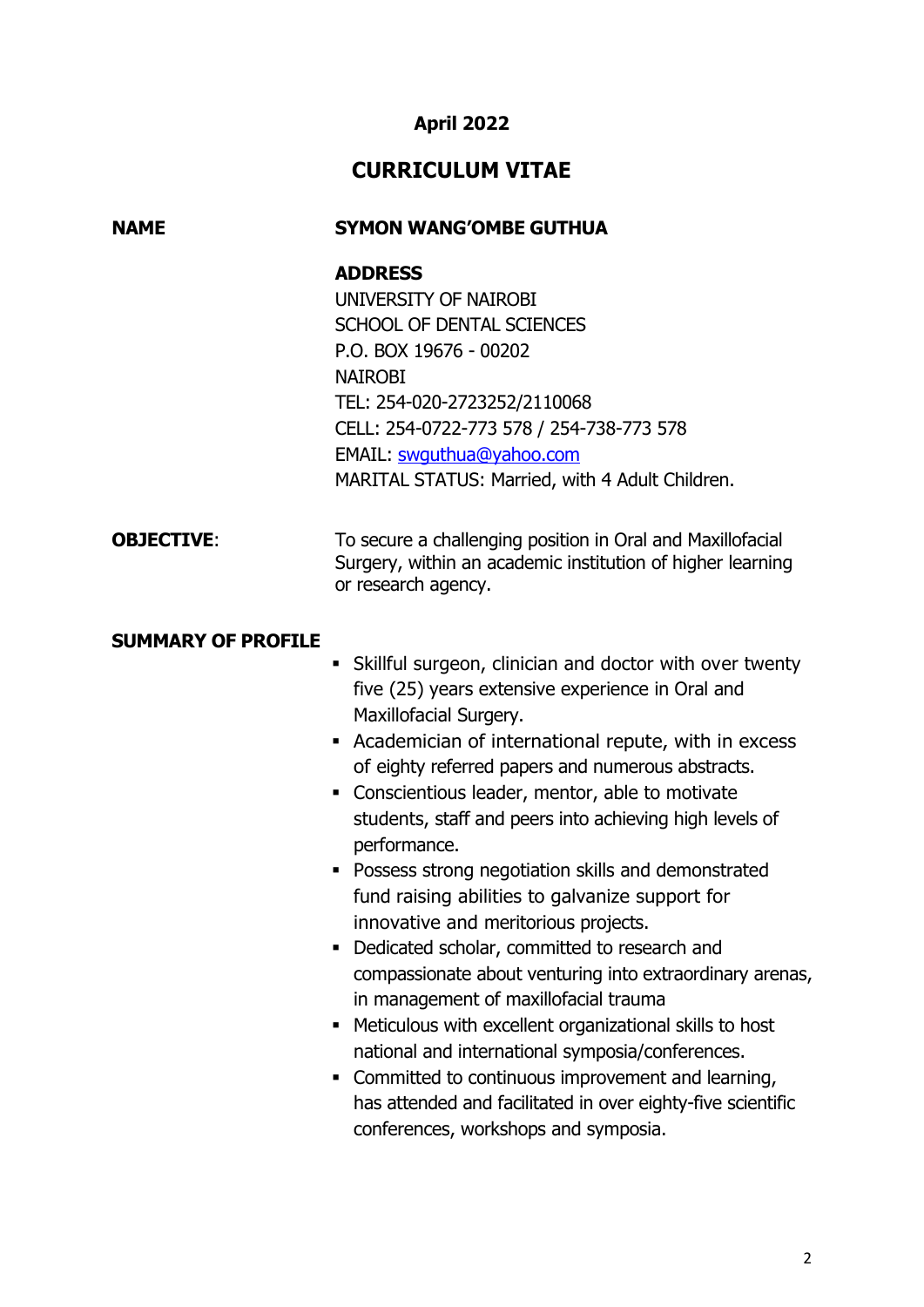## **AWARDS**

| December 2021                                                             | <b>MEDAL OF HONOUR:</b><br><b>State (National)</b> Commendation / Recognition<br><b>Elder of the Burning Spear (E.B.S.)</b>                                                                                                                                                             |
|---------------------------------------------------------------------------|-----------------------------------------------------------------------------------------------------------------------------------------------------------------------------------------------------------------------------------------------------------------------------------------|
| December 2018                                                             | Certificate of Recognition<br>Outstanding performance, University of Nairobi Staff.<br>Performance Appraisal, period 2016/2017.<br>Ceremony conducted on December 14th, 2018.                                                                                                           |
| October 2001                                                              | University of Nairobi, Award of Merit in Oral and<br>Maxillofacial surgery for exemplary contributions<br>towards developing a fully operational faculty and initiating<br>the inaugural post-graduate residency program.                                                               |
| December 1999                                                             | Association of Surgeons of East, Central and Southern<br>Africa (ASEA) & Pan-African Association of Surgeons<br>(PAAS) Award for most outstanding scientific paper<br>presentation: "Challenges of Reconstructing<br>Acquired Mandibular Defects" (Best paper – won<br>the best price). |
| December 1992                                                             | International Association of Dental Research (IADR)<br>Award for most outstanding scientific paper presentation:<br>"Double modality approach for the management of<br>disfiguring circumoral haemangiomas" (Best paper - won<br>the best price).                                       |
| <b>FELLOWSHIPS</b><br>Recipient of the following prestigious fellowships: |                                                                                                                                                                                                                                                                                         |
| $1984 - 1988$                                                             | World Health Organization (WHO) to Harvard University                                                                                                                                                                                                                                   |

|                   | and Massachusetts General Hospital                                                                                                                                                                                                                                                                                                                                                                                                                                                                                                                                                                                        |
|-------------------|---------------------------------------------------------------------------------------------------------------------------------------------------------------------------------------------------------------------------------------------------------------------------------------------------------------------------------------------------------------------------------------------------------------------------------------------------------------------------------------------------------------------------------------------------------------------------------------------------------------------------|
| 1985              | Harvard School of Dental Medicine and Massachusetts<br><b>General Hospital</b>                                                                                                                                                                                                                                                                                                                                                                                                                                                                                                                                            |
| <b>HONOURS</b>    |                                                                                                                                                                                                                                                                                                                                                                                                                                                                                                                                                                                                                           |
| <b>March 2005</b> | Honoured for successfully operating and reconstructing<br>the face of an American music teacher, Dr. Carolyn J.<br>Fulton, following severe complex facial injuries she<br>sustained in Nairobi, Kenya, 1998. The honour came after<br>7 years. She came back all the way from Seattle,<br>Washington State, USA, to present a copy of her Doctorate<br>thesis entitled "A comparison of Multicultural Music<br>Education Concepts In American- Based International<br>Schools and Corresponding Host Country Schools: Thailand,<br>China and outer Mongolia"<br>The Florida State University School of Music, June 2001. |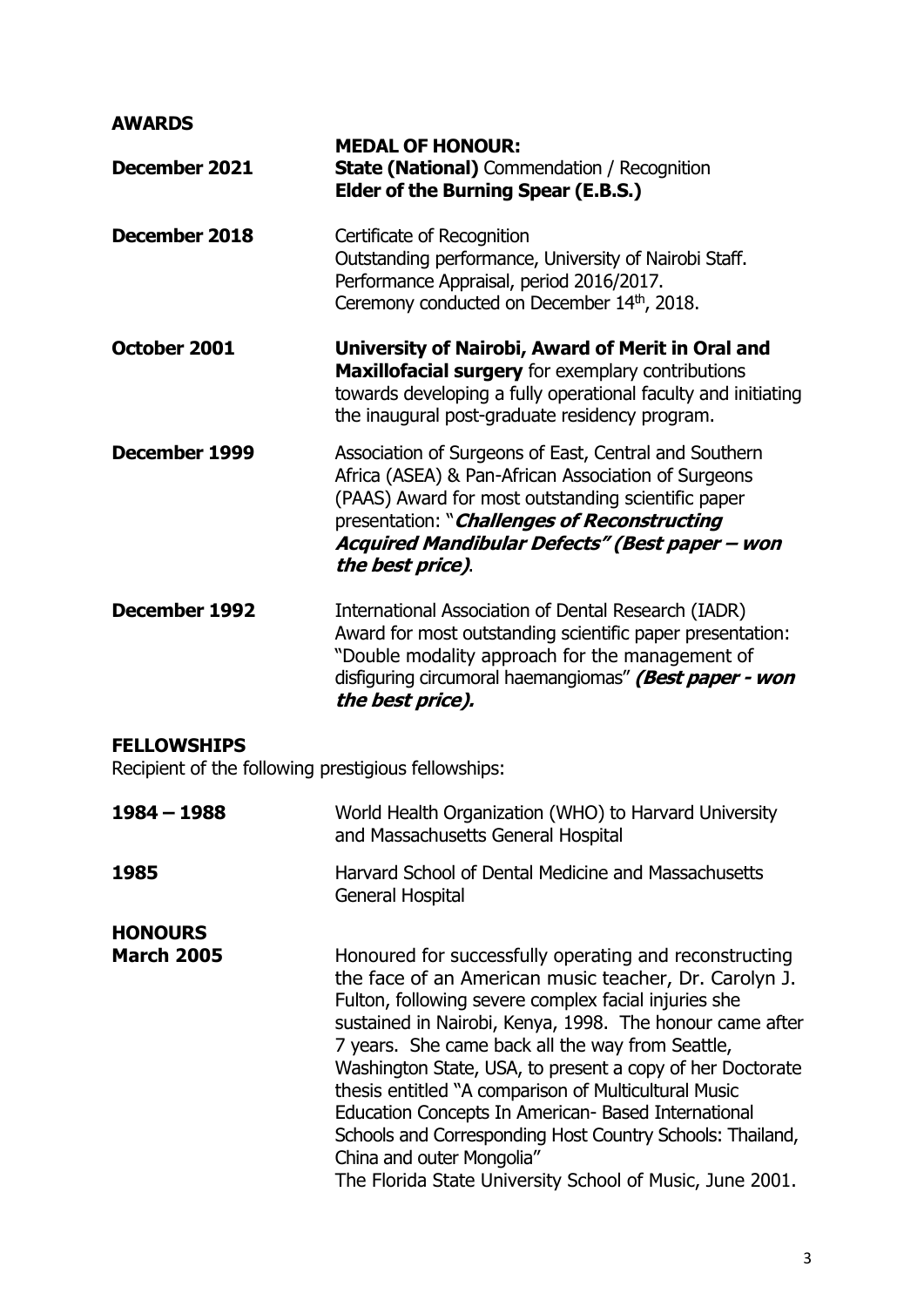|                       | The Doctorate thesis was dedicated to me and I quote, "It<br>is with grateful humility that I dedicate this work to<br>Professor Symon Guthua, of Nairobi, Kenya, to whom I owe<br>my life, my eye and my ability to smile" |
|-----------------------|-----------------------------------------------------------------------------------------------------------------------------------------------------------------------------------------------------------------------------|
|                       | Dr. Carolyn J. Fulton: globalmuse@comcast.net                                                                                                                                                                               |
|                       | Presentation at Fairview Hotel, Nairobi, Kenya, March<br>2005.                                                                                                                                                              |
| <b>June 2008</b>      | <b>U.S. EMBASSY MEDICAL UNIT: Certificate of</b><br>appreciation for outstanding medical services and<br>professionalism to members of the U.S. Mission.                                                                    |
| July 24th, 2015       | <b>WHITE HOUSE MEDICAL UNIT, WASHINGTON, USA:</b><br>Certificate of appreciation for continued support of the White<br>House Medical Unit and its mission.                                                                  |
| <b>EDUCATION</b>      |                                                                                                                                                                                                                             |
| 1984-1988             | Harvard School of Dental Medicine, Massachusetts<br>General Hospital and Brigham Womens' Hospital                                                                                                                           |
| <b>June 1988</b>      | Completion of Residency training in Oral and Maxillofacial<br>Surgery, Diploma in Oral and Maxillofacial Surgery<br>(D.O.M.S.)                                                                                              |
|                       | Massachusetts General Hospital and Harvard School of<br><b>Dental Medicine</b>                                                                                                                                              |
| <b>June 1988</b>      | Master in Medical Sciences (M.MED.Sc) Harvard School of<br><b>Dental Medicine</b>                                                                                                                                           |
| <b>July 1987-1988</b> | Plastic Surgery and Pediatric Maxillofacial Surgery, Brigham<br>and Women's Hospital and Children Hospital, Harvard<br><b>Medical School</b>                                                                                |
| 1986                  | Rotation in Otolaryngology (ENT) unit at Massachusetts Eye<br>and Ear Infirmary (MEEI), Harvard Medical School                                                                                                              |
|                       |                                                                                                                                                                                                                             |

# **University of Nairobi Dental School - Kenya**

| 1977-1981 | Degree in Dental Surgery (B.D.S)            |
|-----------|---------------------------------------------|
|           | University of Nairobi Dental School - Kenya |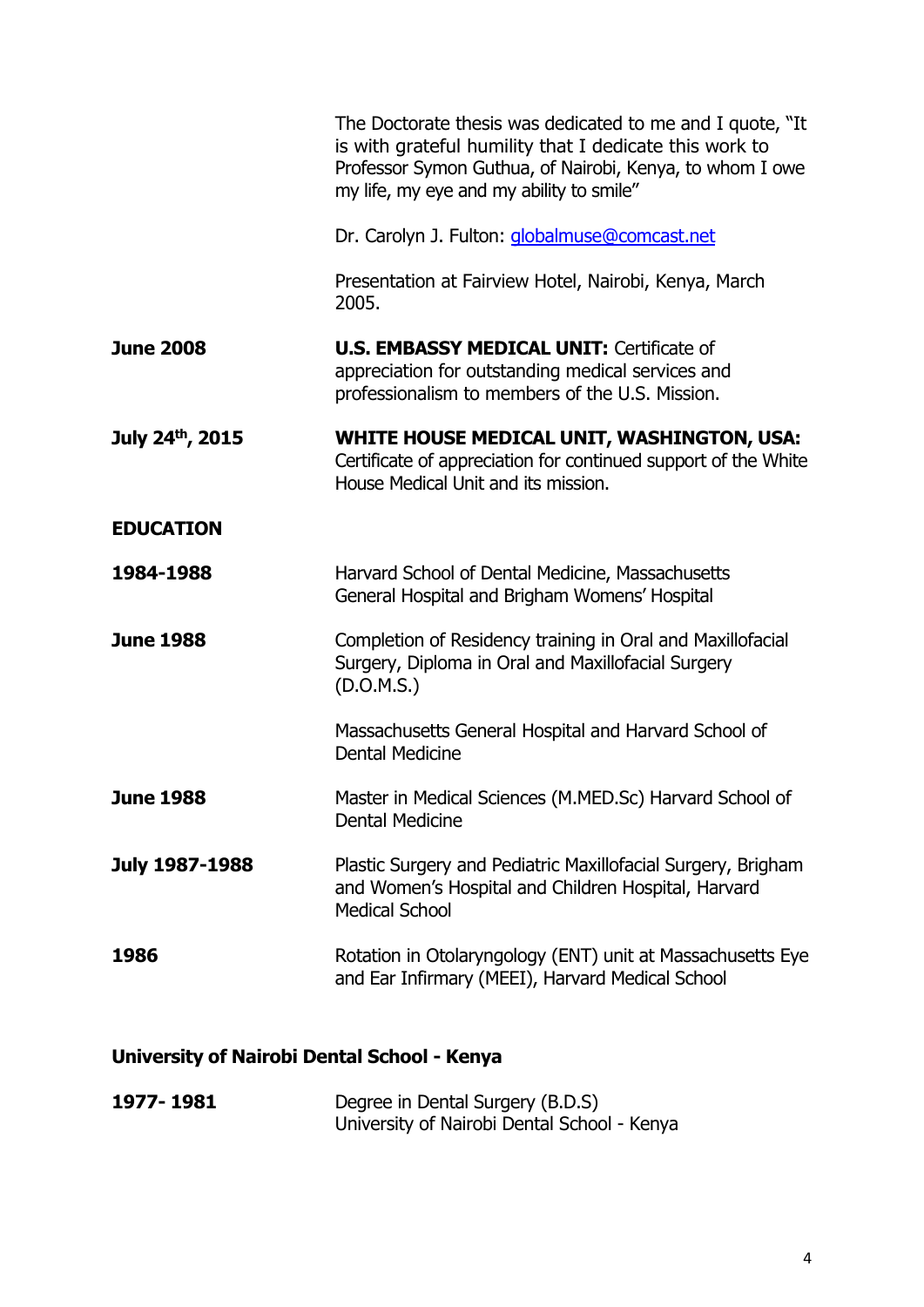## **PROFESSIONAL DEVELOPMENT**

## **Association for the Study of Internal Fixation (AO/ASIF) Davos, Switzerland.**

| 1995          | Advanced study of Internal Fixation, focus on Cranio-<br>maxillofacial trauma, using Stable Internal Fixation with<br>plates and screws, Reconstructive and Orthognathic<br>Surgery. |
|---------------|--------------------------------------------------------------------------------------------------------------------------------------------------------------------------------------|
| $2006 - 2015$ | National / Regional Chair AO Craniomaxillofacial<br>Surgery.<br>Management of craniofacial / maxillofacial fractures and<br>reconstructions.                                         |
| 2008          | Endoscopically assisted treatment of displaced Mandibular<br>Condyle Fractures                                                                                                       |

#### **RELEVANT EXPERIENCE**

## **ADMINISTRATION / LEADERSHIP EXPERIENCE**

## **College of Health Sciences, University of Nairobi**

| Jan. 2014 to date                                      | University of Nairobi Coordinator, Institute of Head<br>and Neck Surgical Sciences (UNIHANSS)<br>Covering Maxillofacial and Reconstructive Surgery, ENT,<br>Ophthalmology and Neurosurgery.<br>(Project leader). |
|--------------------------------------------------------|------------------------------------------------------------------------------------------------------------------------------------------------------------------------------------------------------------------|
| Aug. – Sept. 2013<br>$(26^{th}$ Aug. – $8^{th}$ Sept.) | Acting Principal, College of Health Sciences.                                                                                                                                                                    |
| August 2013<br>$(26th$ to $1st$ Sept.)                 | Acting Dean, School of Dental Sciences.                                                                                                                                                                          |
| December 2012                                          | Acting Principal, College of Health Sciences, University of<br>Nairobi.                                                                                                                                          |
| 2008 to present                                        | College Procurement Committee Member.                                                                                                                                                                            |
| January 2005 to present                                |                                                                                                                                                                                                                  |
| <b>Chairman</b>                                        | Formation of the University of Nairobi Institute of Head and<br>Neck Surgical Sciences (UNIHANSS).                                                                                                               |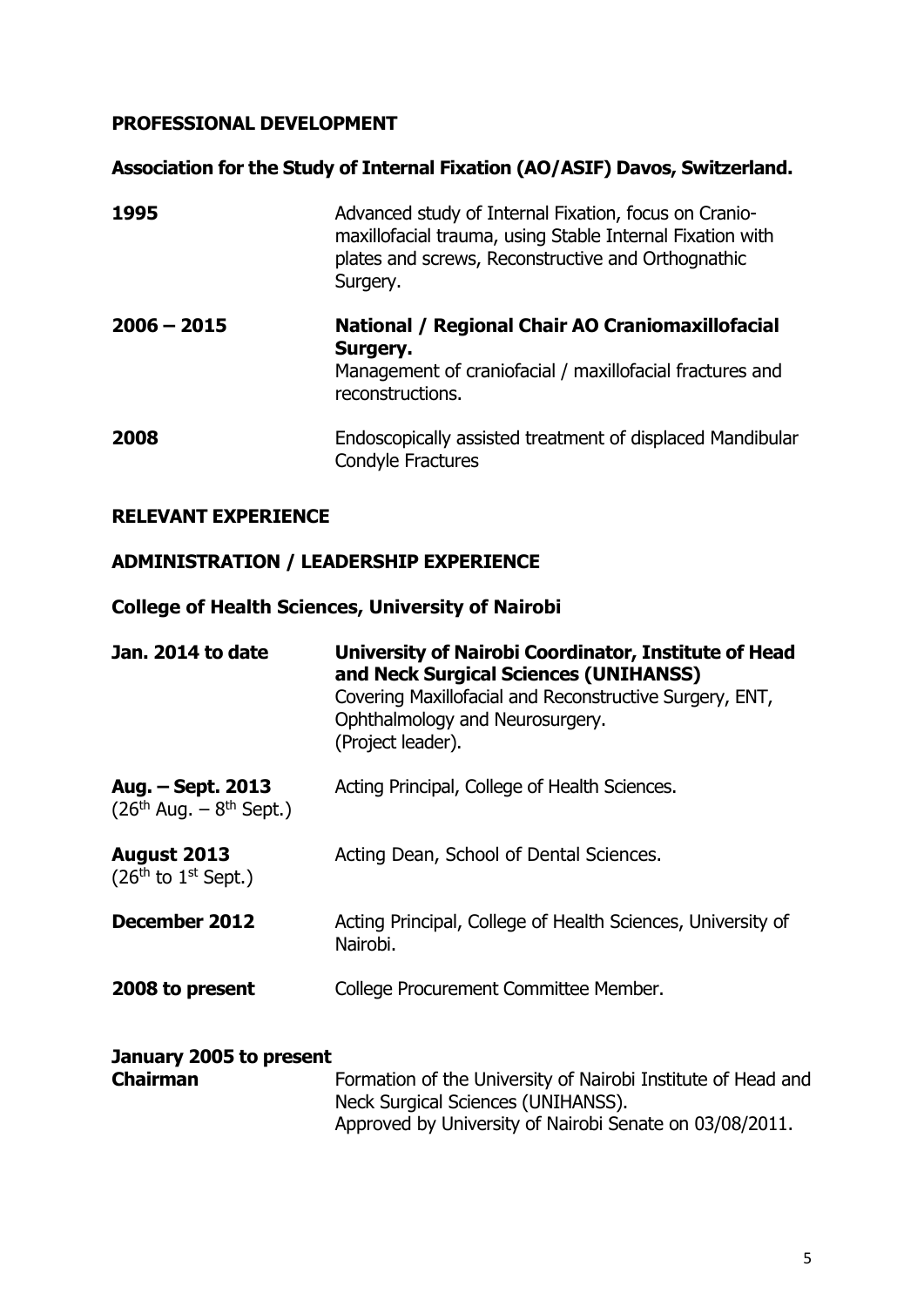| October 2009 to date     | Chairman, Standing Committee - University of Nairobi<br>Institute of Head and Neck Surgical Sciences (UNIHANSS) |
|--------------------------|-----------------------------------------------------------------------------------------------------------------|
| August 2007              | Acting Principal, College of Health Sciences,                                                                   |
| $(24^{th}, 25^{th})$     | University of Nairobi.                                                                                          |
| December 2007            | Acting Principal, College of Health Sciences,                                                                   |
| $(10^{th}$ to $14^{th})$ | University of Nairobi.                                                                                          |
| <b>February 2008</b>     | Acting Principal, College of Health Sciences,                                                                   |
| $(24th$ to $28th$ )      | University of Nairobi.                                                                                          |

#### **School of Dental Sciences, College of Health Sciences, University of Nairobi**

Incharge of Plastic and Reconstructive Surgery. Residents Rotation in Oral and Maxillofacial Surgery from 2003.

**Chairman**, MDS in Oral and Maxillofacial Surgery, Entrance Interviews.

| <b>DEAN</b>                          | Ultimately responsible for directing the academic port of                                       |
|--------------------------------------|-------------------------------------------------------------------------------------------------|
| May 2004 - Dec 2008                  | the School Dental Sciences                                                                      |
| Nov. 1992 - Dec 2008                 | Senator, University of Nairobi Senate; Represents the<br>School of Dental Sciences.             |
| <b>CHAIRMAN</b>                      | Regional Harmonization of Training of Oral & Maxillofacial                                      |
| Dec. 2004 - Present                  | Surgeons, Tanzania and Kenya                                                                    |
| <b>PATRON</b><br>May 2004 - Dec 2008 | Nairobi University Dental Students Association                                                  |
| <b>DIRECTOR</b>                      | Operation Hope Mission; a Joint initiative between the                                          |
| Jan 1999 to Present                  | University Dental Hospital and Memphis, TN medics, USA.                                         |
| <b>CHAIRMAN</b>                      | Responsible for directing the seamless implementation of a                                      |
| <b>March 1998-Nov 2000</b>           | program institute to run alongside the mainstream schools.                                      |
| <b>July 1995- July 2001</b>          | Directed the Department of Oral and Maxillofacial Surgery,<br>Oral Medicine and Oral Pathology. |
| Nov 1992- July 1995                  | Directed the Department of Dental Surgery.                                                      |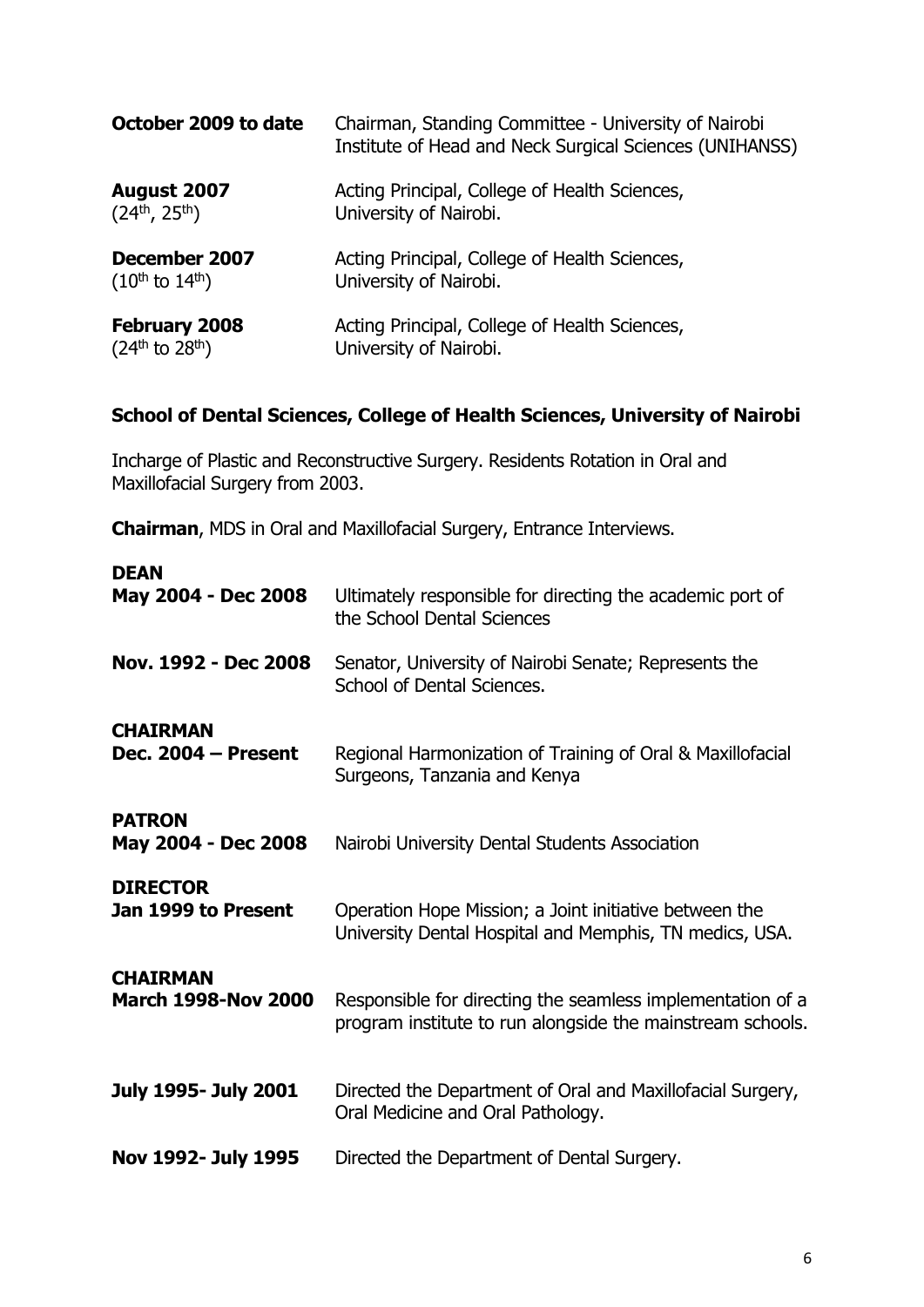## **The Nairobi Hospital, Division of Surgery**

| <b>CHAIRMAN</b>                                                      | The Nairobi Hospital Training / Departments and                                                                                                                                                                                 |
|----------------------------------------------------------------------|---------------------------------------------------------------------------------------------------------------------------------------------------------------------------------------------------------------------------------|
| Dec. 2019 to date                                                    | Firms / Research Committee (MAC Sub-Committee)                                                                                                                                                                                  |
| <b>CHAIRMAN</b>                                                      | The Nairobi Hospital Admitting Staff Credentialing                                                                                                                                                                              |
| Dec. 2019 to date                                                    | and Privileging (Recategorization) Committee.                                                                                                                                                                                   |
| <b>CHAIRMAN</b><br>9 <sup>th</sup> May - 30 <sup>th</sup> Sept. 2019 | Appointed to the Nairobi Hospital Nursing Taskforce<br>to review the work environment for the Nurses at the<br>Nairobi Hospital.                                                                                                |
| <b>May - Nov 2003</b><br><b>CHAIRMAN</b>                             | Responsible for directing the Division of surgery<br>comprising of General Surgery; Ear, Nose and<br>Throat; Orthopedic; Pediatric; Cardiothoracic;<br>Plastic; Maxillofacial and Dental surgery; Urology<br>and Ophthalmology. |
| <b>CLINICAL EXPERIENCE</b><br>Nairobi, Kenya.                        | The Kenyatta National Hospital, (Main Referral and Teaching Hospital),                                                                                                                                                          |
| <b>HONORARY CONSULTANT</b>                                           | Honorary Consultant in Oral & Maxillofacial Surgery,                                                                                                                                                                            |
| Feb. 1998 - present                                                  | Main Referral and Teaching Hospital                                                                                                                                                                                             |
| <b>CONSULTANT</b>                                                    | School of Dental Sciences, College of Health Sciences, University of Nairobi.                                                                                                                                                   |
| 1988-Present                                                         | Chief Consultant in Oral and Maxillofacial surgery                                                                                                                                                                              |
| <b>CONSULTANT (REGIONAL)</b>                                         | Consultant at large in Maxillofacial Surgery at the                                                                                                                                                                             |
| Oct. 2006 to 2011                                                    | King Faisal Hospital, Kigali, Rwanda.                                                                                                                                                                                           |

## **Harvard Medical School, Brigham and Women's Hospital**

#### **ORAL AND MAXILLOFACIAL SURGEON**

**July - October 1988** Performed oral and maxillofacial surgery of diverse presentations at Brigham and Women's Hospital, Harvard Medical School.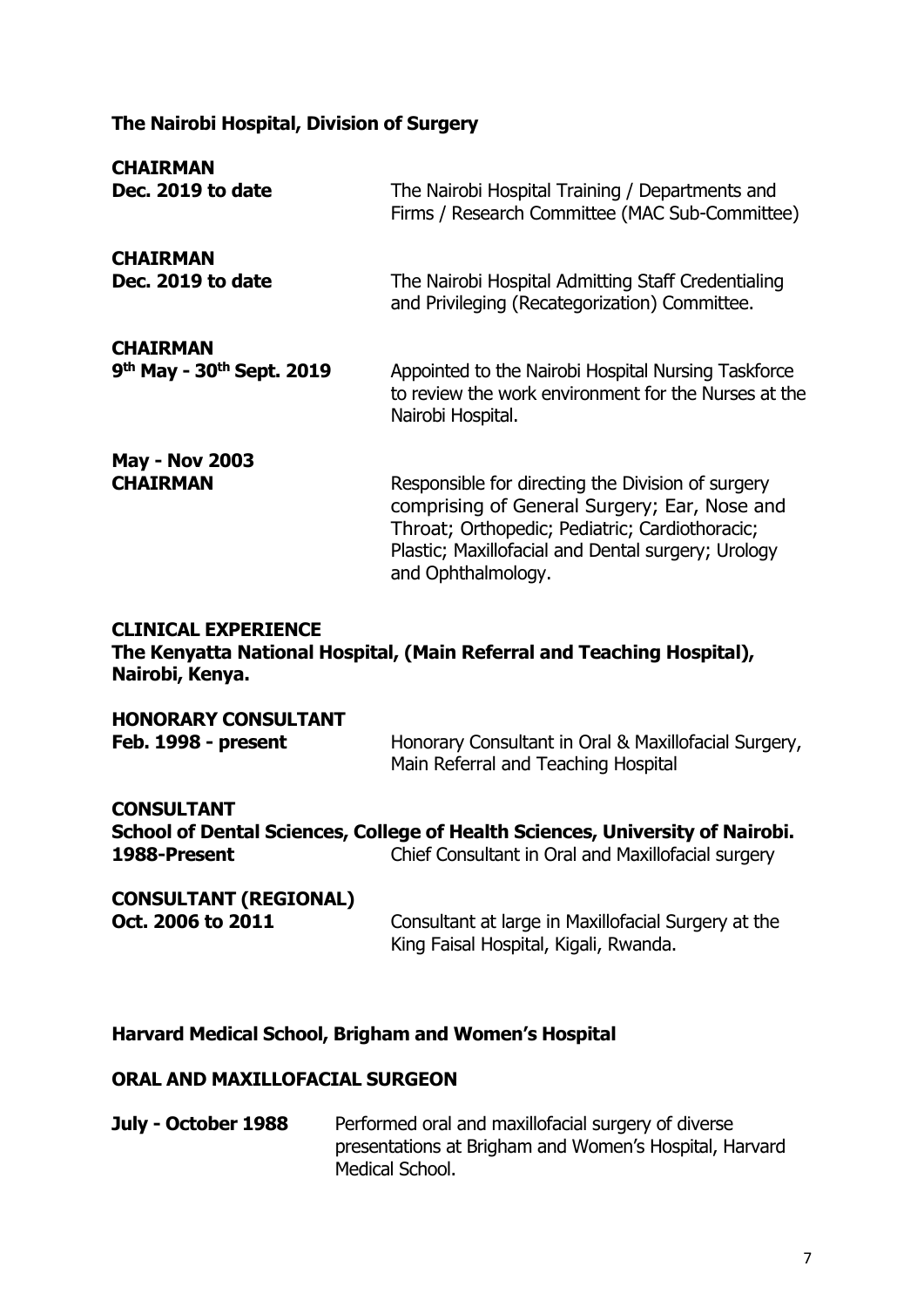#### **Harvard School of Dental Medicine and Massachusetts General Hospital 1984-1988**

| <b>SENIOR RESIDENT</b><br>Jan. - June 1988            | Managed patients in the oral and maxillofacial surgery in<br>the Pediatric Surgical department - Children Hospital,<br>Boston and Plastic Surgery department, Brigham and<br>Women's Hospital.                                   |
|-------------------------------------------------------|----------------------------------------------------------------------------------------------------------------------------------------------------------------------------------------------------------------------------------|
| <b>CHIEF RESIDENT</b><br>July - December 1987         | In charge of the residents in training, Lead Surgeon,<br>co-ordinated and managed diverse cases in Oral and<br>Maxillofacial Surgery.                                                                                            |
| <b>JUNIOR RESIDENT</b><br><b>July 1986- June 1987</b> | Managed surgical cases in oral and maxillofacial surgery                                                                                                                                                                         |
| <b>INTERN RESIDENT</b><br><b>June 1985</b>            | Received in-depth Internship in oral and maxillofacial<br>surgery.                                                                                                                                                               |
| <b>CLINICAL FELLOW</b><br>1984-1985                   | In-depth research methods at Harvard School of Dental<br>Medicine and Harvard Medical School, Commenced<br>research for Master in Medical Sciences (Computer-assisted<br>morphometric Image analysis in squamous cell carcinoma) |

#### **The Kenyatta National Hospital, Oral and Maxillofacial Surgery Department DENTAL OFFICER 1982 - Jan 1984**

#### **TEACHING/ INSTRUCTION EXPERIENCE**

#### **EXTERNAL ASSESSOR FOR PROMOTION**

**April 2009 - Present** College of Health Sciences, University of Ghana. External Assessor for promotion to Associate Professor and above in Oral and Maxillofacial Surgery.

## **INTERNATIONAL FACULTY AO/ASIF**

**Dec 2008 – Present** (Arbeitsgemeinschaft for OsteoSynthesese fragen / International Association for the Study of International Fixation): Trauma, Spine and Cranio-maxillofacial Fixation).

#### **VISITING PROFESSOR**

| Dec. $2005 - 2008$ | Visiting Professor of Oral & Maxillofacial Surgery, Dept. of |
|--------------------|--------------------------------------------------------------|
|                    | Oral & Maxillofacial Surgery, Tufts University, Boston, USA. |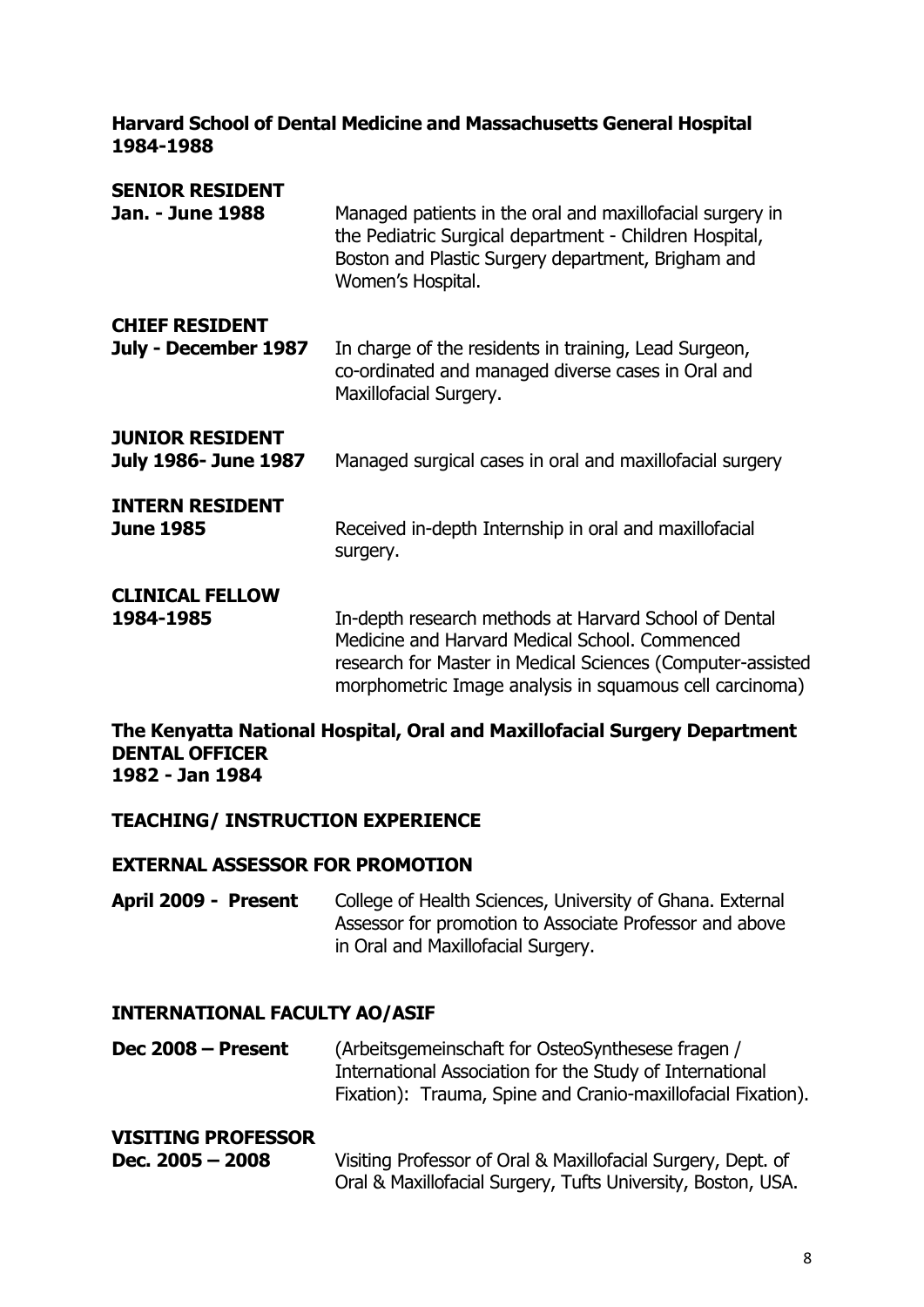**PROFESSOR**

| <b>PROFESSOR</b><br>April 2003- present            | Instruct undergraduate and post graduate students in oral<br>and maxillofacial surgery, University of Nairobi                                                   |
|----------------------------------------------------|-----------------------------------------------------------------------------------------------------------------------------------------------------------------|
| <b>ASSOCIATE PROFESSOR</b><br>May 1997- April 2003 | Associate professor of oral and maxillofacial surgery,<br>University of Nairobi, Kenya.                                                                         |
| <b>SENIOR LECTURER</b><br>Nov 1992- May 1997       | Instruction in oral and maxillofacial surgery,<br>University of Nairobi, Kenya.                                                                                 |
| <b>LECTURER</b><br>Oct 1988-1992                   | Instruction in Oral and Maxillofacial Surgery,<br>University of Nairobi, Kenya.                                                                                 |
| 1984 - 1988                                        | <b>Harvard School of Dental Medicine and Massachusetts General Hospital</b>                                                                                     |
| <b>INSTRUCTOR</b><br>Jul. 1988 - Oct. 1988         | Taught and mentored students in Oral and Maxillofacial<br>Surgery, Department of Dentistry, Brigham and women's<br>Hospital. Harvard School of Dental Medicine. |
| $1987 - 1988$                                      | Taught Clinical and Didactic at Harvard School of Dental<br>Medicine, Massachusetts General Hospital and Children's<br>Hospital, Boston, Massachusetts, U.S.A.  |
| <b>CLINICAL FELLOW</b><br>1984                     | Harvard School of Dental Medicine and Massachusetts<br>General Hospital, Boston, Massachusetts, U.S.A.                                                          |
| <b>UNDERGRADUATE</b><br>$1988 -$ Present           | School of Dental Sciences, College of Health Sciences,<br>University of Nairobi, Department of Oral and<br>Maxillofacial Surgery, Oral Medicine and Pathology.  |
| <b>POSTGRADUATE</b><br>Nov. $2001 -$ Present       | Coordinator of Postgraduate Studies and research activities                                                                                                     |
|                                                    | Nov. 2001 to June 2004 Oversee Oral & Maxillofacial Surgery Residents.<br><b>Supervised Pediatric Dentistry Students</b>                                        |
| Nov. 2001 to present                               | Ultimately responsible for management of the Operating<br>rooms and Ward facilities                                                                             |
|                                                    |                                                                                                                                                                 |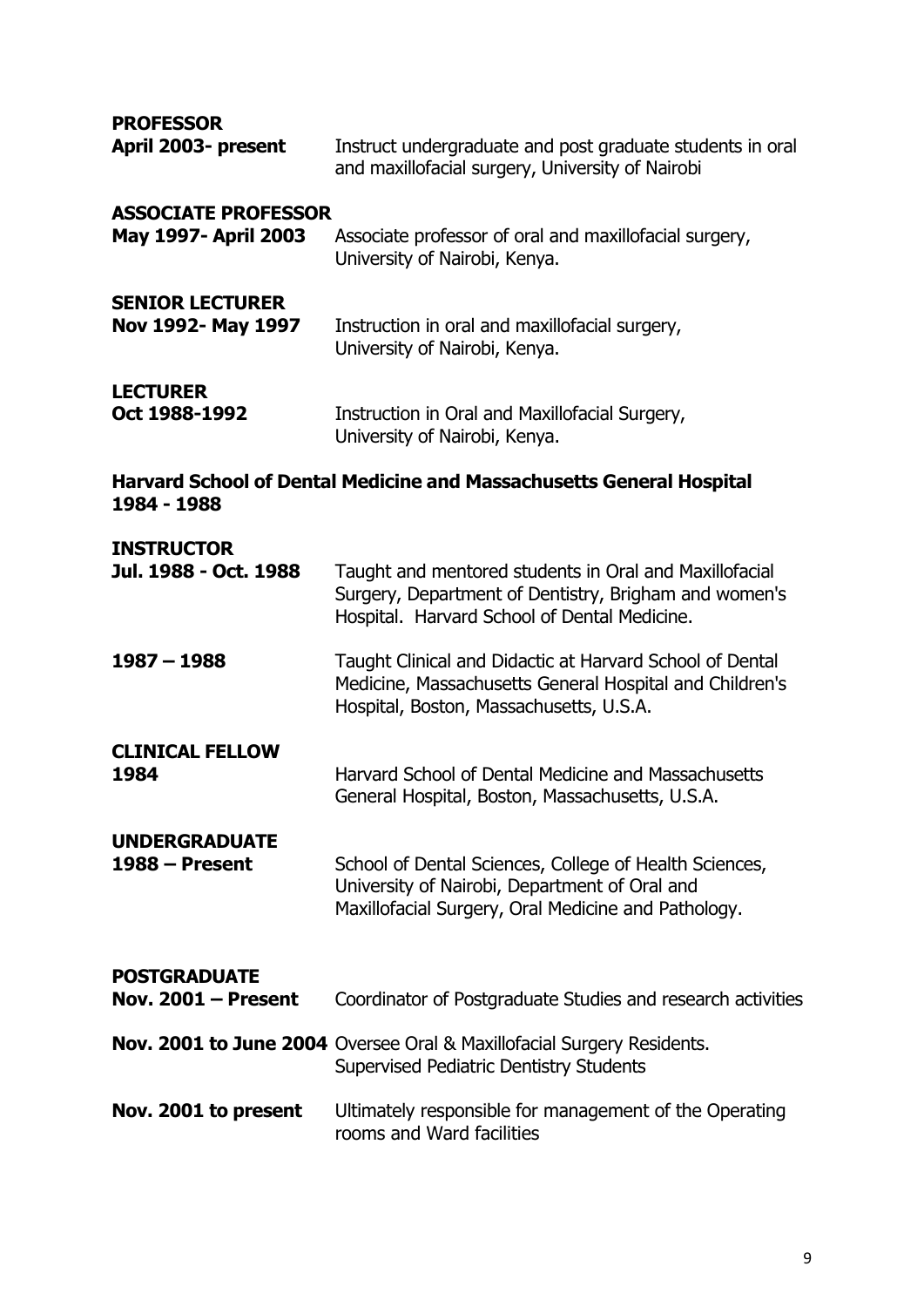## **POSTGRADUATE RESEARCH SUPERVISION**

| <b>March 2020</b>   | 1. Student: Odhiambo Bati (MDS IV)          |                                                                                                                            |
|---------------------|---------------------------------------------|----------------------------------------------------------------------------------------------------------------------------|
|                     | <b>Research Topic:</b>                      | Secondary deformities in cleft lip<br>and palate in Kenya.                                                                 |
| $2017 - 2019$       | 2. Student: Jonathan Kiprop (MDS)           |                                                                                                                            |
|                     | <b>Research Topic:</b>                      | Occurrence and Pattern of<br>Mandibular Fractures seen at<br>two Referral Facilities in Nairobi,<br>Kenya.                 |
|                     |                                             | Completed in November 2019                                                                                                 |
|                     | 3. Student: Dr. Ndung'u G.M. (MDS III / IV) |                                                                                                                            |
|                     |                                             | Master of Dental Surgery in Oral Maxillofacial Surgery.                                                                    |
|                     | <b>Research Topic:</b>                      | Pattern and Management of<br>Paediatric Cranio-Maxillofacial<br>Trauma seen at the Kenyatta<br>National Hospital.          |
|                     |                                             | Completed in September 2017.                                                                                               |
|                     |                                             | Thesis Defense on 29/09/2017<br>- successfully <b>PASSED</b> with a<br><b>CREDIT.</b>                                      |
|                     | <b>Research Venue:</b>                      | Nairobi, Kenya.                                                                                                            |
| May 2013 to present | <b>On-going Research Projects</b>           |                                                                                                                            |
|                     | 4. Student: Dr. Mutahi Francis Thuku        |                                                                                                                            |
|                     | <b>Research topic:</b>                      | <b>Extra-Cranial Facial Nerve</b><br><b>Anatomical Pattern Variations</b><br>in a Kenyan population:<br>A Cadaveric Study. |
|                     |                                             | Completed in July 2015                                                                                                     |
|                     | <b>Research Venue:</b>                      | Nairobi, Kenya.                                                                                                            |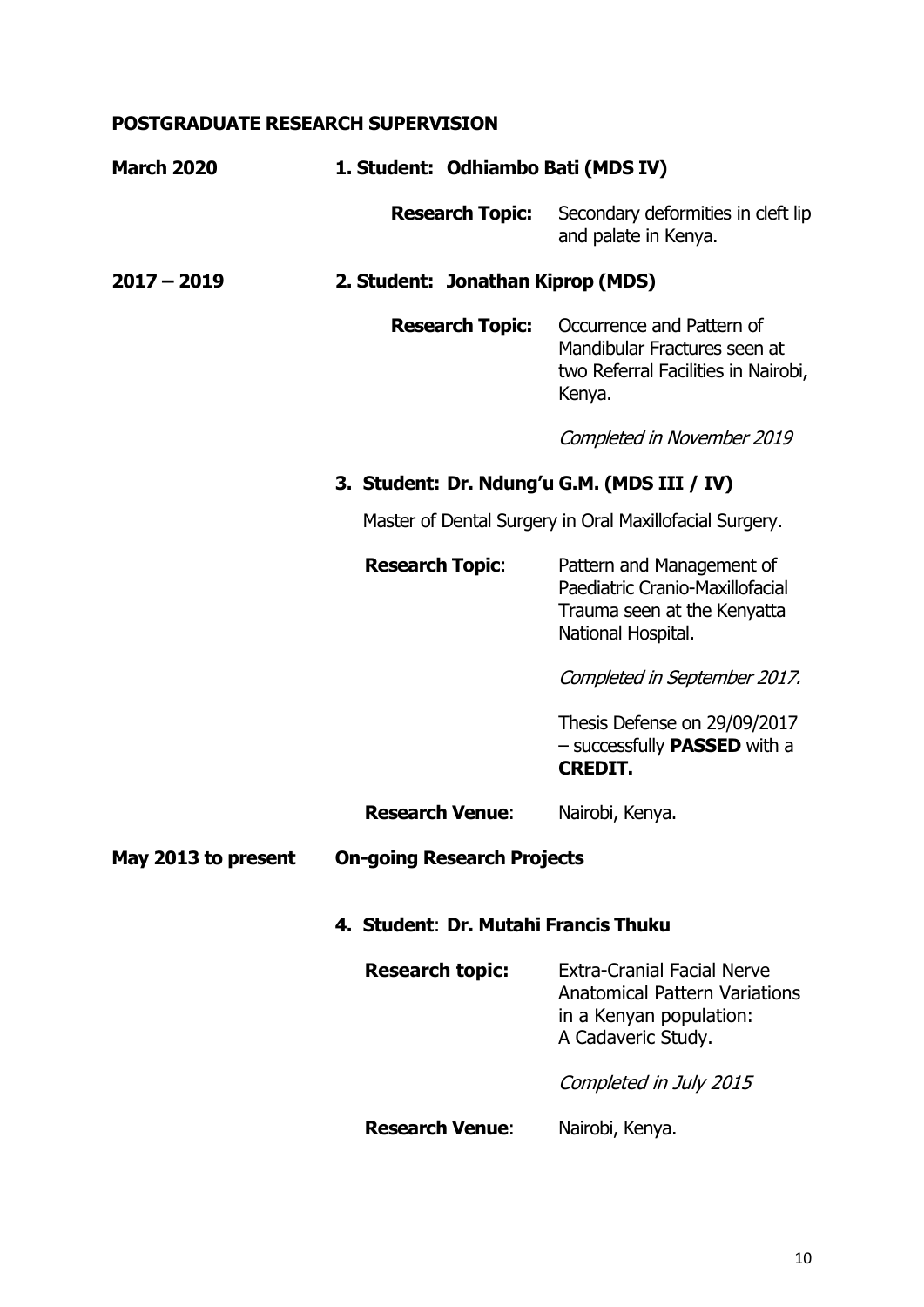## **5. Student**: **Simba Nyameino**

Master of Dental Surgery in Oral and Maxillofacial **Surgery** 

| <b>Research topic:</b> | Occurrence and pattern of     |
|------------------------|-------------------------------|
|                        | Maxillofacial Injuries caused |
|                        | by Motorcycle Crash in two    |
|                        | Referral Hospitals in Kenya   |
|                        | (from 2013 to August 2015).   |

Completed in August 2015

**Research Venue**: Nairobi, Kenya.

#### **6. Student**: **Dr. Stephen C. Waweru**

| <b>Research Topic:</b> An Audit of Cranio- |
|--------------------------------------------|
| Maxillofacial Skeletal Injuries            |
| and their management costing               |
| at a University teaching                   |
| Hospital.                                  |
|                                            |

**Research Venue**: Nairobi, Kenya. From 2013 to March 2015

(Completed in March 2015)

#### 7. **Student: Dr. Ndung'u**

| <b>Research Topic:</b> | Paediatric Maxillofacial injuries<br>in two Referral / Teaching<br>hospitals |
|------------------------|------------------------------------------------------------------------------|
|                        | (Ongoing Study)                                                              |

**Research Venue**: Nairobi, Kenya.

8. **PhD Project**:

## **Student: Mathew Akama**

| <b>Research Topic:</b> Effect of platelet $-$ rich plasma |
|-----------------------------------------------------------|
| on healing of Mandibular                                  |
| fractures treated with                                    |
| Maxillomandibular fixation in                             |
| Human patients and                                        |
| experimental animals.                                     |
| May 2013                                                  |
|                                                           |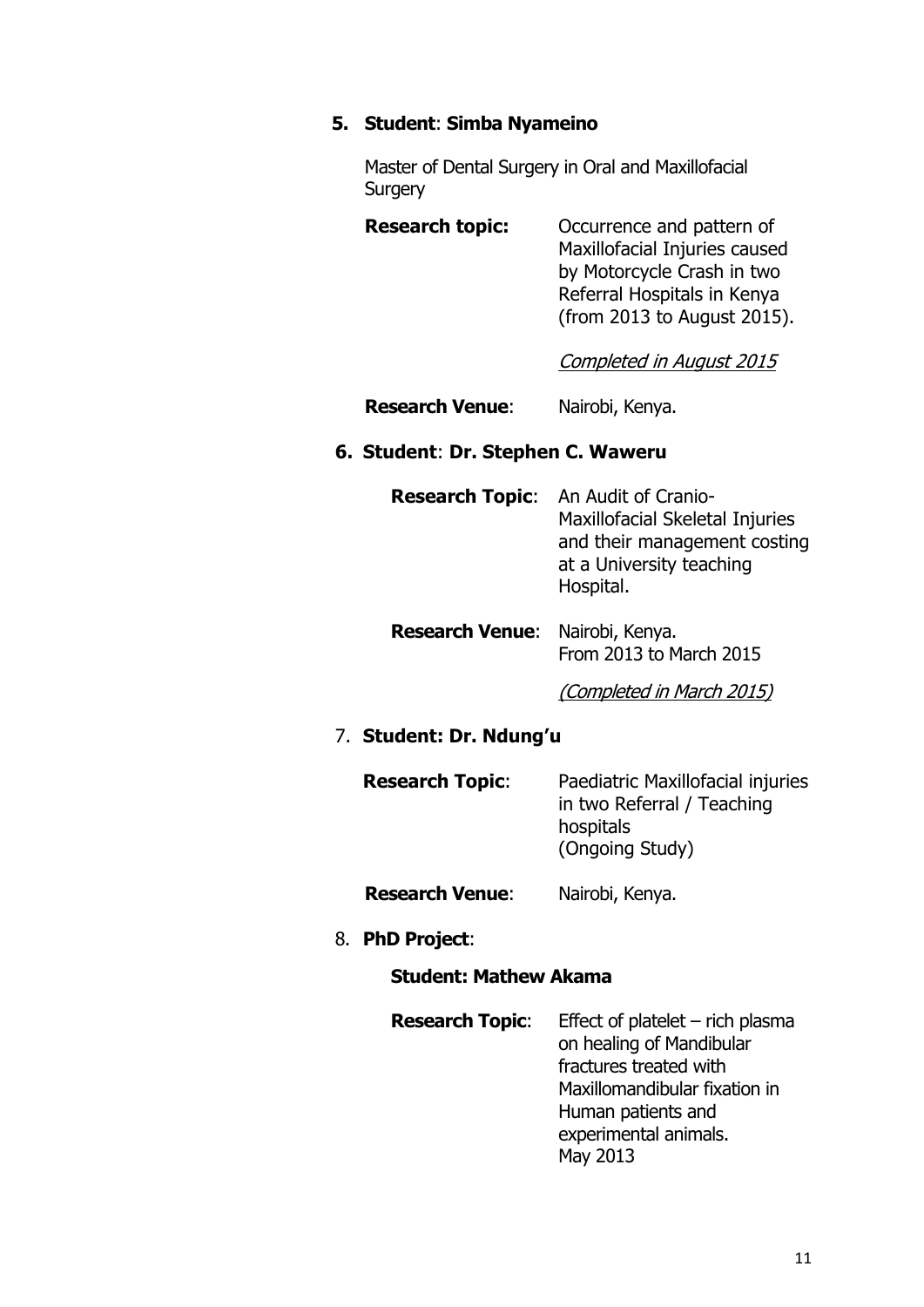#### **Nov. 2009 to 2012 Master of Dental Surgery in Oral and Maxillofacial Surgery (MDS-OMFS)**

#### **Student: Dr. Tugaineyo E.I.**

#### **Research Topic:**

Aetiology, occurrence and management of Oral and Maxillofacial Injuries at Mulago Teaching Hospital inUganda.

Thesis completed and research findings published in East African Medical Journal (EMJ) 2013, 1:1-8.

**Research Venue:** Kampala, Uganda Completed August 2012

#### **Oct. 2005 to 2006: Master of Dental Surgery in Oral and Maxillofacial Surgery (MDS-OMFS)**

**Student: Dr. Odhiambo W.A.**

**Research Topic:** Pattern of Firearm Injuries seen in patients admitted at the Kenyatta National Hospital over a two-year period with emphasis on Injuries to the maxillofacial region.

**Research Venue:** Nairobi, Kenya

Thesis completed and published, Nov. 2006.

#### **June 2004 to May 2005: Master of Medicine in Surgery (M.MED SURGERY).**

| Student:                        | Dr. James Boniface Mwika,<br>Dept. of Surgery.                                                      |
|---------------------------------|-----------------------------------------------------------------------------------------------------|
| <b>Research Topic:</b>          | Occurrence and management of<br>Keloids in surgical patients seen at<br>Kenyatta National Hospital. |
| Research Venue: Nairobi, Kenya. |                                                                                                     |
|                                 | Completed and published, May 2005,<br>.                                                             |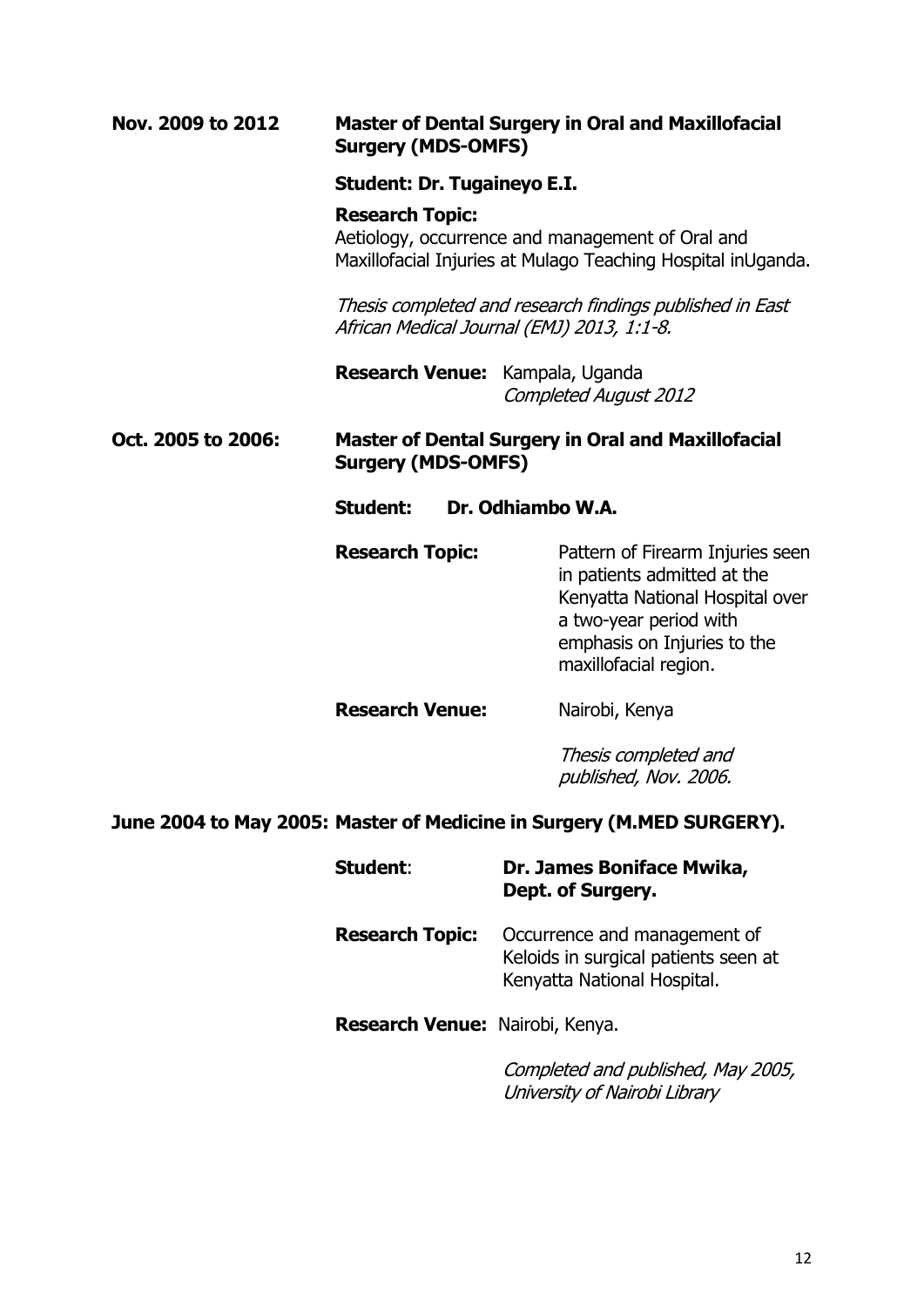# **Master of Dental Surgery in Oral and Maxillofacial Surgery (MDS-OMFS)**

|                   | Student:                                                              | Dr. Mathew K. Akama                                                                                                                                |
|-------------------|-----------------------------------------------------------------------|----------------------------------------------------------------------------------------------------------------------------------------------------|
|                   | <b>Research Topic:</b>                                                | Current pattern of Road Traffic<br>Accidents with emphasis on<br>Maxillofacial and Associated injuries in<br>Nairobi.                              |
|                   | Research Venue: Nairobi, Kenya.                                       |                                                                                                                                                    |
|                   |                                                                       | Completed and Published, August<br>2005, University of Nairobi Library.                                                                            |
|                   |                                                                       | Dec. 2002 to Dec. 2004 Dr. Muriithi (MDS II) Pediatric Dentistry. (Partial)                                                                        |
|                   | <b>Research Topic:</b>                                                | Pediatric Oromaxillofacial injuries seen<br>at Kenyatta National Hospital, Kenya.                                                                  |
|                   |                                                                       | Completed and Published, December<br>2004, University of Nairobi Library.                                                                          |
| June 2001 to 2002 | <b>M.MED. Radiology.</b>                                              |                                                                                                                                                    |
|                   | <b>Student:</b>                                                       | Dr. Lucy Senyangwa, Dept. of Radiology                                                                                                             |
|                   | <b>Research Topic:</b>                                                | Pattern of Radiological Imaging<br>modalities For Maxillofacial skeletal<br>injuries in Nairobi, July 2001.                                        |
|                   | Lecture:                                                              | Pattern of Maxillofacial injuries in Kenya.                                                                                                        |
| 2000 to Present:  | <b>Residents in Maxillofacial Surgery:</b><br>(Postgraduate Students) |                                                                                                                                                    |
|                   | 2.1                                                                   | <b>Dr. Akama, M.K.:</b> Surgical management of complex<br>soft tissue injuries in the maxillofacial region<br>published, Afr. J. Health Sciences). |
|                   | 2.2 <sub>2</sub><br>Anomalad - (Published EMJ).                       | Dr. Akama, M.K.: Congenital anomalies. Pierre Robin                                                                                                |
|                   | 2.3<br>(ongoing study).                                               | <b>Osundwa, T.M.: Odontogenic benign tumours</b>                                                                                                   |
|                   | 2.4<br>Kenya (Published EMJ, 2005).                                   | James, R. M., Omondi, B.I.: Rehabilitation of<br>Maxillofacial Structures using prostheses Therapy in                                              |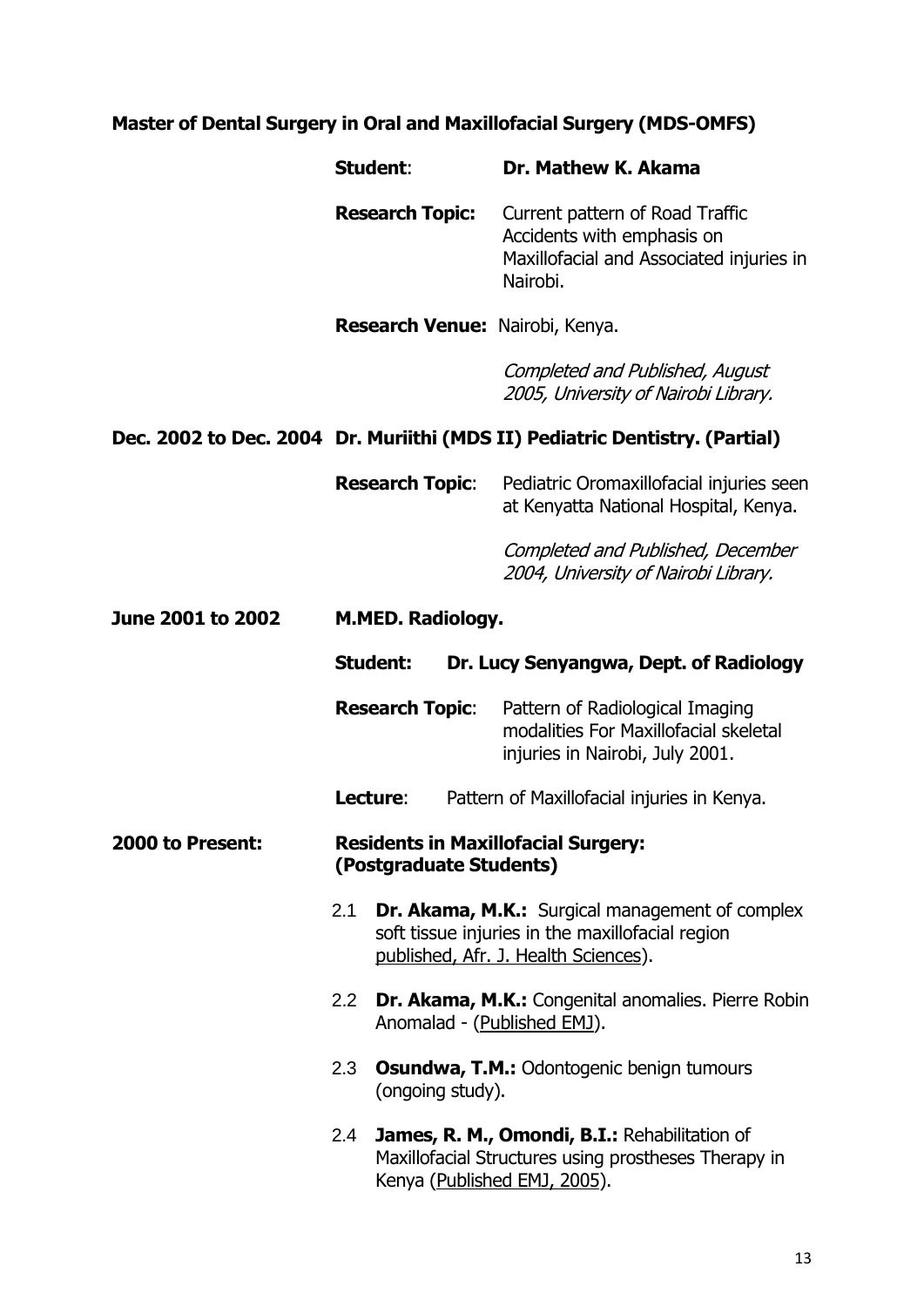|                          | 2.5                                                                                                                                                             | Dr. Njiru, A.W.: Neonate and Childhood Maxillofacial<br>Injuries (Presented at the IADR Malawi.<br>October/November 2001).                                                                                                                                |
|--------------------------|-----------------------------------------------------------------------------------------------------------------------------------------------------------------|-----------------------------------------------------------------------------------------------------------------------------------------------------------------------------------------------------------------------------------------------------------|
|                          | 2.6                                                                                                                                                             | <b>Dr. Odhiambo, W.A.:</b> Maxillofacial Injuries caused by<br>Weapons of War. (Maxillofacial injuries caused by<br>Bomb Blast in Nairobi, 7 <sup>th</sup> August 1998. Published in<br>International Journal of OMFS, 2002).                             |
|                          | 2.7                                                                                                                                                             | <b>B.I. Omondi:</b> Functional Rehabilitation of<br>Maxillomandibular system after ablative surgical<br>treatment. (Part of the research work Published;<br>International J. of Prosthodontics 17:464 - 468 Oct, 2004)                                    |
| March 1997 – present     | <b>M.MED Students:</b> Study of Maxillo-orbital injuries in<br>Nairobi, Kenya.                                                                                  |                                                                                                                                                                                                                                                           |
| <b>July 1995 to 2004</b> | <b>Development of Master of Dental Surgery (MDS)</b><br><b>Programme - in Oral and Maxillofacial Surgery</b><br>Presented to Senate and approved on 23/08/2001. |                                                                                                                                                                                                                                                           |
| 1993 to present          |                                                                                                                                                                 | <b>M.MED Students (Ophthalmology)</b><br>Diagnosis and management of Facial, Orbital and<br>Periorbital injuries, Part I and Part II                                                                                                                      |
| 1991 to 1992             | Student: Kimaro, S.S. (1992)<br>Master in Oral and Maxillofacial Surgery,<br>University of Dar-es-Salaam.                                                       |                                                                                                                                                                                                                                                           |
| 1989 to 1990             | (MPH)                                                                                                                                                           | Student: Onyango, J.W. (1989/90)<br><b>Title of the Thesis:</b><br>The occurrence of Oral Manifestations in HIV infected<br>patients at Pumwani Maternity Hospital, Nairobi, Kenya.<br>(Accepted on 15 <sup>th</sup> August, 1990) Masters of Public Heal |
| 1990 to Present          |                                                                                                                                                                 | <b>M.MED Students: (Surgery and ENT)</b><br>Maxillofacial Traumatology - Chiromo Campus                                                                                                                                                                   |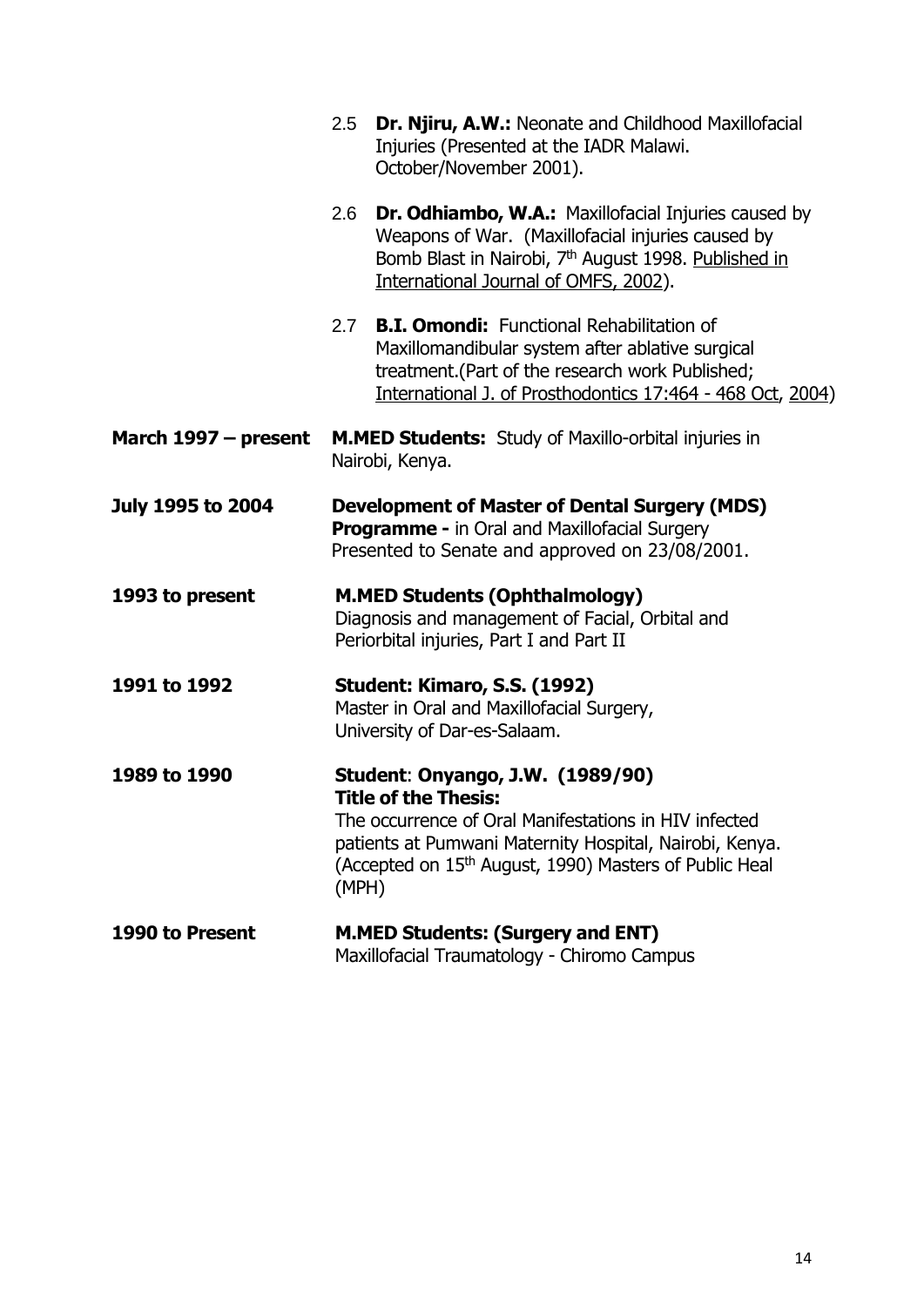## **PROFESSIONAL SCHOLARLY LECTURES PRESENTED**

#### *1.* **GUTHUA, S.W**.

- **Topic:** Overview of Oral and Maxillofacial Trauma official launch of a book entitled **Essentials of Oral and Maxillofacial Trauma. A Manual for undergraduate students (2018); Jap Lambert Academic Publishers, Vol. 1:1 – 50. Reg. No. 40203102774 ISBN (978-613-8-34192-5) Nairobi, Kenya. August 10th, 2018.**
- Venue: University of Nairobi event, The Nairobi Hospital, Kenya.

#### *2.* **GUTHUA, S.W.**

#### **Key note scientific address Lecture**

**Topic: Focus on Reconstruction Techniques of large Head and Neck Defects to improve on the outcomes. Emphasis on Microvascular (Free) Flap Technique – A Kenyan Experience.** 5<sup>th</sup> International Scientific Conference of Plastic, Reconstructive

and Aesthetic Surgeons. Nairobi, Kenya. June, 30<sup>th</sup>, 2018.

Venue: The Nairobi Hospital, Kenya.

#### *3.* **GUTHUA, S.W.**

#### **Key note scientific address speech**

**Topic: Orbital and Periorbital Injuries: Presentation and Management Challenges and Pitfalls. A Kenyan Experience.** 5<sup>th</sup> International Scientific Conference of Plastic, Reconstructive and Aesthetic Surgeons. Nairobi, Kenya. June, 29<sup>th</sup>, 2018.

Venue: The Nairobi Hospital, Kenya

#### *4.* **GUTHUA, S.W.**

#### **Key note scientific address speech**

**Topic: Challenges of Craniomaxillofacial Surgery in Africa.** 4<sup>th</sup> Pan-African Scientific Conference, 13<sup>th</sup> March 2014. Nairobi, Kenya. (**Key note address**).

#### *5.* **GUTHUA, S.W.**

**Topic: Interpersonal violence to the Maxillofacial region with emphasis on Gunshot injury.** Lecture to the Eastern African Association of Oral and Maxillofacial Surgeons (EAAOMS). Venue: Nairobi, Kenya – Panafric Hotel, October 4<sup>th</sup>, 2013.

#### *6.* **GUTHUA, S.W.**

| <b>Topic:</b> | <b>Cranio-Maxillofacial Complex Injuries caused by Wild Animals.</b> |
|---------------|----------------------------------------------------------------------|
| Venue:        | Nairobi Kenya, October 31 <sup>st</sup> , 2012.                      |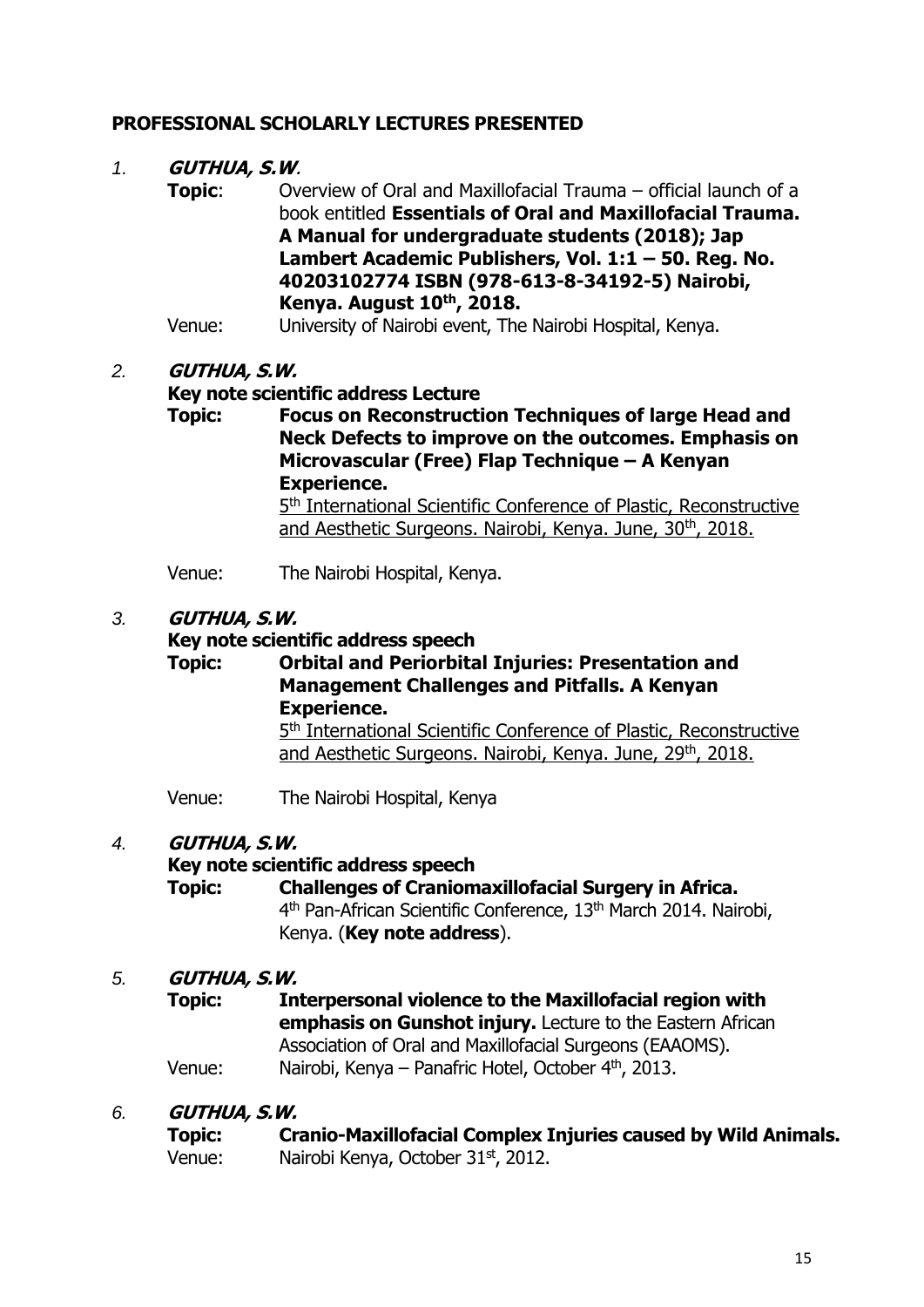| 7.  | <b>GUTHUA, S.W.</b> |                                                                                                                                                                  |
|-----|---------------------|------------------------------------------------------------------------------------------------------------------------------------------------------------------|
|     | <b>Topic:</b>       | <b>Cranio-Maxillofacial Injuries as a result of Interpersonal</b><br><b>Violence caused by Wild Animals.</b>                                                     |
|     | Venue:              | Nairobi Kenya, November 7 <sup>th</sup> , 2012.                                                                                                                  |
| 8.  | <b>Topic:</b>       | <b>Management of Maxillofacial Injuries as a result of</b><br><b>Interpersonal Violence with special emphasis on Non-War</b><br><b>Related Gunshot Injuries.</b> |
|     | Venue:              | The Nairobi Hospital, Kenya.<br>October 22 <sup>nd</sup> , 2008. (GUEST SPEAKER)                                                                                 |
| 9.  | <b>Topic:</b>       | <b>Complex Maxillofacial Injuries Caused by Wild Animals:</b><br><b>Challenges in Management.</b>                                                                |
|     | Venue:              | The Nairobi Hospital, Kenya.<br>October 29th, 2008 (GUEST SPEAKER)                                                                                               |
| 10. | <b>Topic:</b>       | <b>Multi-Disciplinary Approach in Management of Multiple</b><br><b>Gunshot Injuries</b>                                                                          |
|     | Venue:              | Nairobi, Kenya. November 25 <sup>th</sup> , 2006.                                                                                                                |
| 11. | <b>Topic:</b>       | <b>Challenges of Reconstructing Acquired Large Mandibular</b><br>Defects in developing countries - Prospective study<br>(possible model).                        |
|     | Venue:              | Nairobi, Kenya. December, 2007.                                                                                                                                  |
| 12. | <b>Topic:</b>       | <b>Management of Complex Maxillofacial Injuries caused by</b><br>Wild Animals in Kenya. An update.                                                               |
|     | Venue:              | Nairobi, Kenya. September 5 <sup>th</sup> 2006.                                                                                                                  |
| 13. | <b>Topic:</b>       | <b>Complexities and challenges in the Management of</b><br>Faciomaxillary injuries caused by wild animals and long<br>range Gunshots in Kenya.                   |
|     | Venue:              | Division of Maxillofacial/Craniofacial Surgery, Synthes Inc., Paoli,<br>Pennsylvania, USA. January 2005.                                                         |
| 14. | <b>Topic:</b>       | <b>Repair of Complex Maxillofacial Injuries caused by wild</b><br>animals in Kenya: Challenges and Pitfalls.                                                     |
|     | Venue:              | Dartmouth - Hitchcock Medical Centre, Dartmouth University,<br>New Hampshire, USA. January 2005.                                                                 |
| 15. | Topic:              | Maxillofacial Injuries caused by Road Traffic Accidents in Kenya.<br>The 25 <sup>th</sup> Medic Africa Conference,                                               |
|     | Venue:              | Nairobi, Kenya. October, 2003.                                                                                                                                   |
| 16. | <b>Topic:</b>       | Maxillofacial Injuries caused by wild Animals: Human and<br><b>Wildlife Conflict.</b>                                                                            |
|     | Venue:              | Regional Headquarters of world Wide Fund for Nature (WWF),<br>Nairobi, Kenya. July 2003.                                                                         |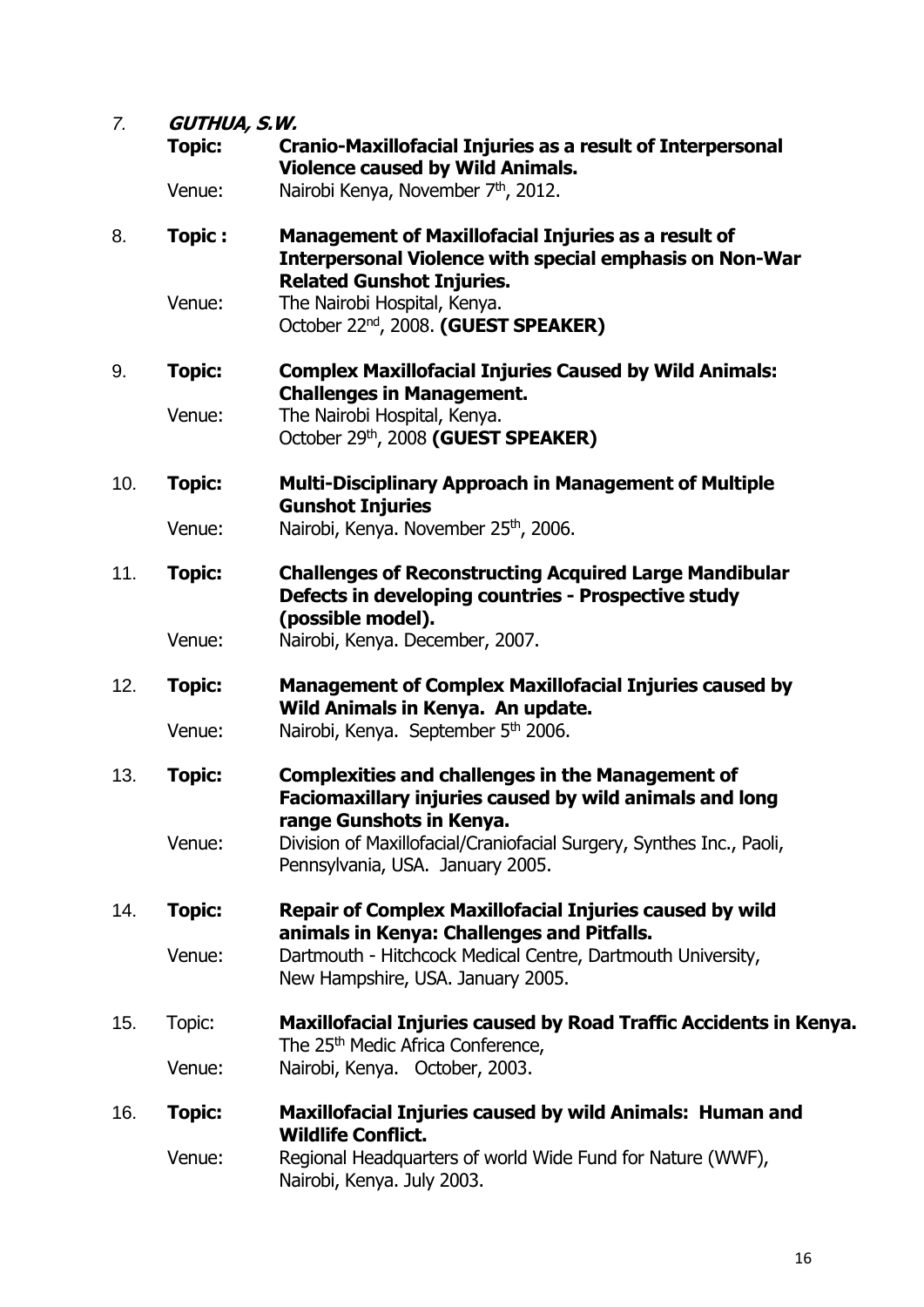| 17. | <b>Topic:</b><br>Venue: | <b>Management of Complex Maxillofacial Injuries in Kenya.</b><br>Nairobi, July 2003 (EAAOMS)                       |
|-----|-------------------------|--------------------------------------------------------------------------------------------------------------------|
| 18. | <b>Topic:</b><br>Venue: | <b>Maxillofacial Trauma in Nairobi</b><br>Nairobi, 22 <sup>nd</sup> Nov. 2002.                                     |
| 19. | <b>Topic:</b>           | Diagnosis and Management of Circumoral Haemangiomas.<br>KDA Seminar, September 21st, 2001.                         |
|     | Venue:                  | Nairobi, Kenya.                                                                                                    |
| 20. | <b>Topic:</b><br>Venue: | <b>Maxillofacial Injuries in Kenya (ATLS).</b><br>Nairobi Hospital, Nairobi, Kenya. 8 <sup>th</sup> June 2001.     |
| 21. | <b>Topic:</b><br>Venue: | Wound care of complex injuries (ATLS).<br>Nairobi Hospital, Nairobi, Kenya. 8 <sup>th</sup> June 2001.             |
| 22. | <b>Topic:</b>           | <b>Management of acute Maxillofacial Injuries. (Nairobi</b><br><b>Hospital Trauma Life Support Course - NHTLS)</b> |
|     | Venue:                  | Nairobi Hospital, Nairobi, Kenya, October 1999.                                                                    |
| 23. | <b>Topic:</b>           | Management of Craniomandibular Ankylosis in children.<br>(Surgical meeting)                                        |
|     | Venue:                  | Nairobi, Kenya, February 1999.                                                                                     |
| 24. | Topic:                  | Management of Maxillofacial injuries in pediatric population<br>(Surgical Meeting)                                 |
|     | Venue:                  | Nairobi, Kenya, July 1998.                                                                                         |
| 25. | <b>Topic:</b>           | Management of critically traumatized patient with con-<br>commitant severe midface injuries.                       |
|     | Venue:                  | Nairobi, Kenya. October 1995.                                                                                      |
| 26. | <b>Topic:</b>           | <b>Management of Maxillofacial Injuries in developing</b><br><b>Countries</b>                                      |
|     | Venue:                  | Nairobi Hospital, Nairobi, Kenya. September 1994.                                                                  |
| 27. | <b>Topic:</b>           | <b>Diagnosis and Management of complicated Orofacial</b><br>infections.                                            |
|     | Venue:                  | Muhimbili College of Health Sciences,<br>University of Dar-es-Salaam, Tanzania. 21 <sup>st</sup> July 1993.        |
| 28. | <b>Topic:</b>           | Overview of Facio-maxillary injuries with special emphasis<br>to Complex Soft Tissue Injuries.                     |
|     | Venue:                  | General Surgeons and Emergency Room Doctors<br>Nairobi Hospital, Nairobi, Kenya. 22 <sup>nd</sup> September 1993.  |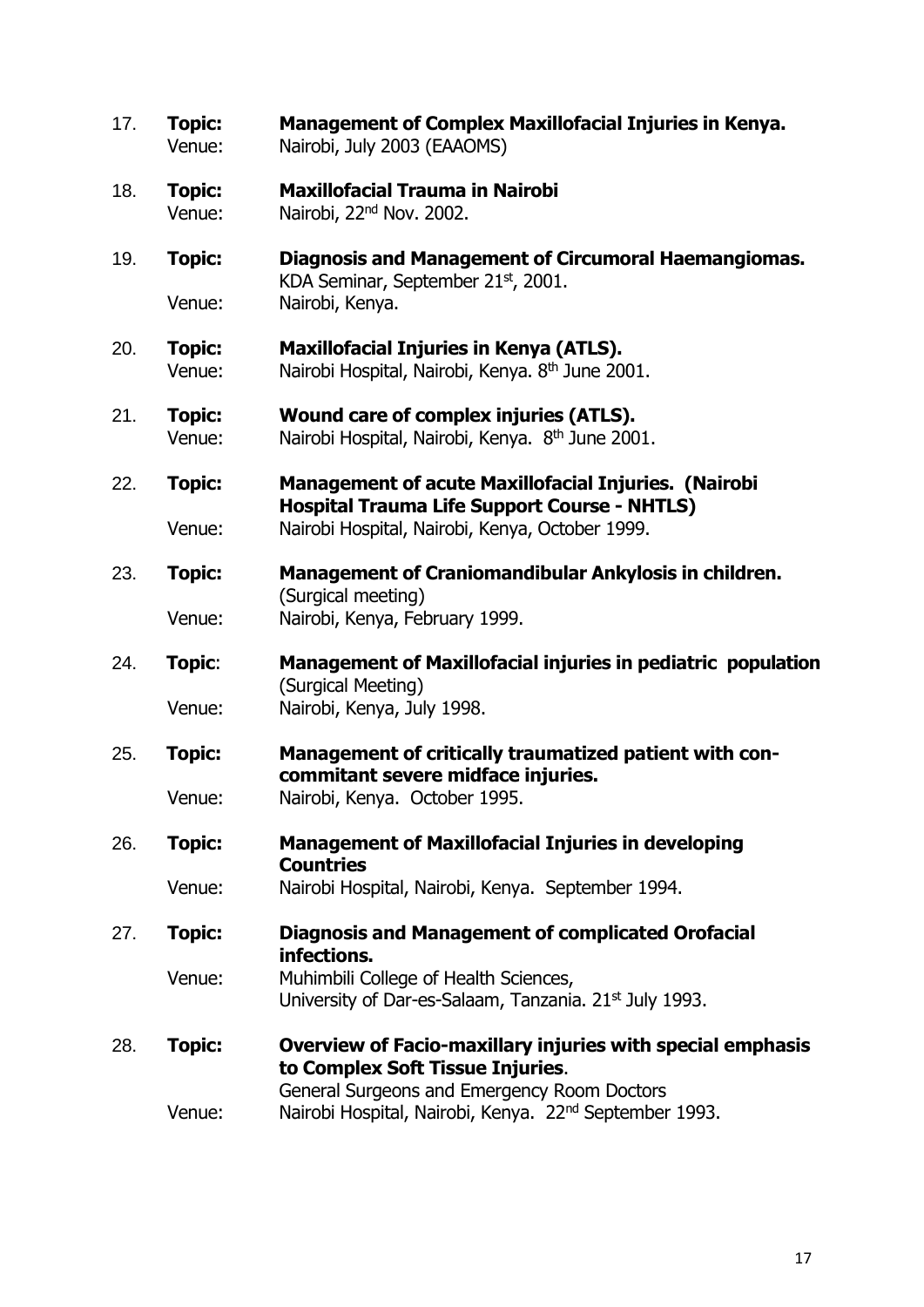| 29. | <b>Topic:</b><br>Venue: | AIDS and the Dentist. Do we have a role to play?<br>University of Nairobi Dental School, Nairobi Kenya.<br>13 <sup>th</sup> March, 1992.                                               |
|-----|-------------------------|----------------------------------------------------------------------------------------------------------------------------------------------------------------------------------------|
| 30. | <b>Topic:</b><br>Venue: | HIV/AIDS disease. Does the church have a role to play?<br>East Africa School of Theology, Buruburu Christian Centre<br>Assemblies of God, Nairobi, Kenya. 11 <sup>th</sup> April 1992. |
| 31. | <b>Topic:</b><br>Venue: | <b>AIDS and the Family.</b><br>Bahati Christian Centre, Couples Seminar. Nairobi, Kenya.<br>5 <sup>th</sup> June 1992.                                                                 |
| 32. | <b>Topic:</b>           | <b>Guidelines for prevention of HIV and HBV in a Teaching</b><br><b>Dental Hospital.</b>                                                                                               |
|     | Venue:                  | University of Nairobi Dental School, Nairobi Kenya. 24 <sup>th</sup> June 1992.                                                                                                        |
| 33. | <b>Topic:</b>           | <b>Management of MaxilloMandibular Osteogenic Sarcoma,</b><br>New approach.                                                                                                            |
|     | Venue:                  | Surgical meeting, Aga Khan Hospital, Nairobi, Kenya. 2 <sup>nd</sup> July,<br>1992.                                                                                                    |
| 34. | <b>Topic:</b>           | Diagnosis and Management of HIV/AIDS in a Dental<br>Practice.                                                                                                                          |
|     | Venue:                  | Serena Hotel, Nairobi, Kenya. 27 <sup>th</sup> August 1992.                                                                                                                            |
| 35. | <b>Topic:</b><br>Venue: | <b>Essentials of Dental emergencies for Doctors/Nurses.</b><br>Kenyatta National Hospital, Nairobi, Kenya. June 1991.                                                                  |
| 36. | <b>Topic:</b><br>Venue: | <b>Management of complicated maxillofacial injuries.</b><br>AgaKhan Hospital, Nairobi, Kenya. 20 <sup>th</sup> June 1991.                                                              |
| 37. | <b>Topic:</b>           | <b>Essentials of Oral and Maxillofacial injuries for General</b><br><b>Surgeons and ENT surgeons.</b>                                                                                  |
|     | Venue:                  | Nairobi Hospital, Nairobi, Kenya. 11 <sup>th</sup> June 1991.                                                                                                                          |
| 38. | <b>Topic:</b>           | Oral lesions associated with HIV/AIDS infections and their<br>differential diagnosis.                                                                                                  |
|     | Venue:                  | Infectious Disease Hospital (IDH) - Kenyatta National Hospital,<br>Nairobi, Kenya. 22 <sup>nd</sup> March 1991.                                                                        |
| 39. | <b>Topic:</b>           | <b>Simplified Exodontia (Extractions) techniques for Clinical</b><br>Health Officers (CHOs) Nairobi, Kenya. 20 <sup>th</sup> March 1991.                                               |
|     | Venue:                  | SDA Medical Centre, Nairobi.                                                                                                                                                           |
| 40. | <b>Topic:</b>           | Oral Surgical Anatomy and associated anatomical entities<br>for Clinical Health Officers (CHOs), Nairobi. Kenya. March<br>1991.                                                        |
|     | Venue:                  | SDA Medical Centre, Nairobi.                                                                                                                                                           |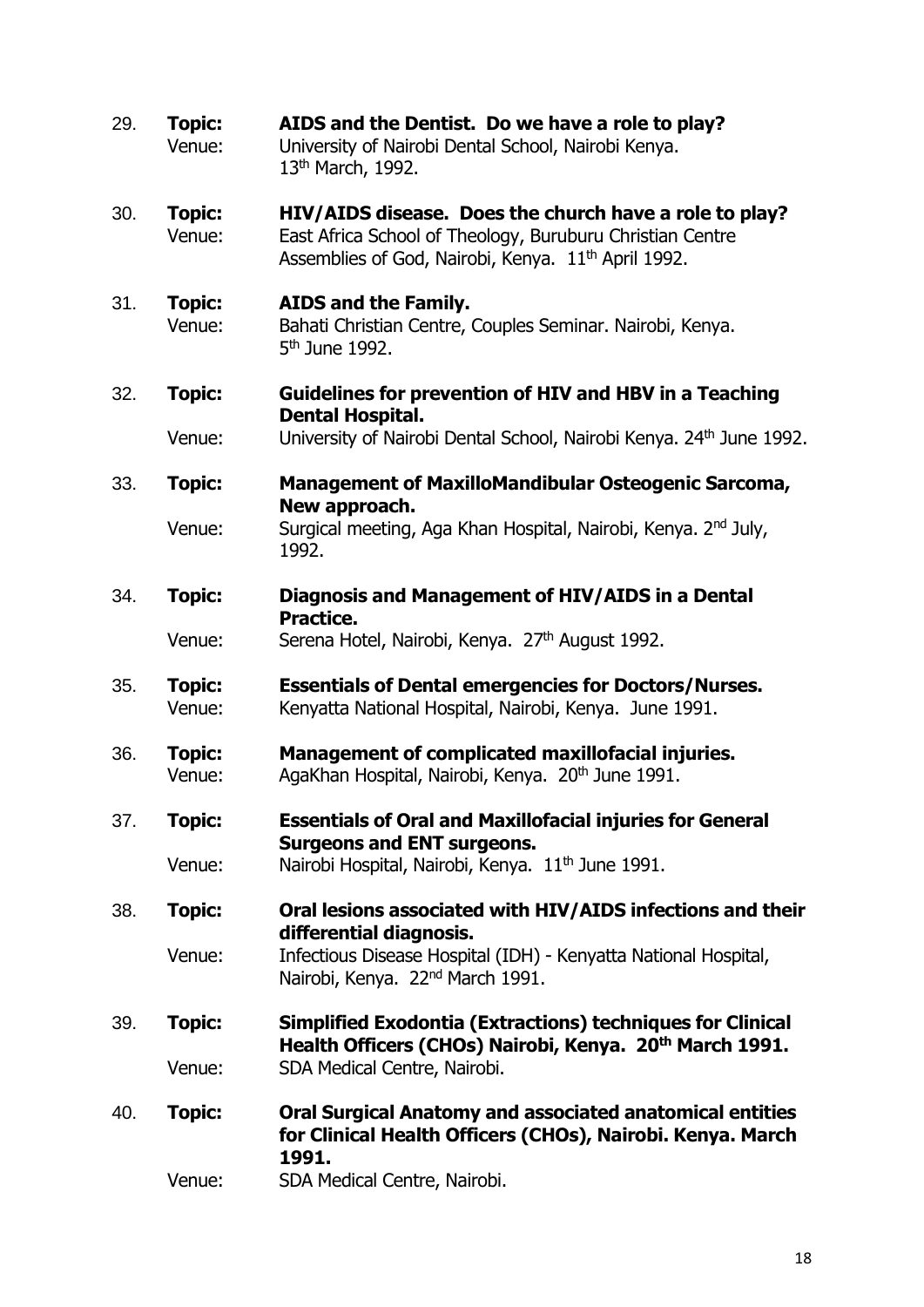## **KEY NOTE ADDRESS**

**(Invited to give key note address in the International Scientific Conference)**

| February, 13th 2020                                     | The Management of Firearm and Bomblast Injuries<br>in the Head and Neck region. Local experience,<br>Nairobi, Kenya (Key Note Address).<br>1st Kenya Defense Force (KDF) Medical Scientific<br>Conference, 13 <sup>th</sup> February, 2020.                                                                                                                |
|---------------------------------------------------------|------------------------------------------------------------------------------------------------------------------------------------------------------------------------------------------------------------------------------------------------------------------------------------------------------------------------------------------------------------|
| June, 30th, 2018:                                       | <b>Focus on Reconstruction Techniques of large Head</b><br>and Neck Defects to improve on the outcomes.<br><b>Emphasis on Microvascular (Free) Flap Technique</b><br>- A Kenyan Experience.<br>5 <sup>th</sup> International Scientific Conference of Plastic,<br>Reconstructive and Aesthetic Surgeons. Nairobi, Kenya.<br>June, 30 <sup>th</sup> , 2018. |
| June, 29th, 2018:                                       | <b>Orbital and Periorbital Injuries: Presentation and</b><br><b>Management Challenges and Pitfalls. A Kenyan</b><br><b>Experience.</b><br>5 <sup>th</sup> International Scientific Conference of Plastic,<br>Reconstructive and Aesthetic Surgeons. Nairobi, Kenya.<br>June, 29th, 2018.                                                                   |
| March, 13th, 2014:                                      | <b>Challenges of Craniomaxillofacial Surgery in Africa.</b><br>4th Pan-African Oral and Maxillofacial Surgery Scientific<br>Conference, 13 <sup>th</sup> March 2014. Nairobi, Kenya. (Key note<br>address).                                                                                                                                                |
| <b>SUPPLEMENTARY ACADEMIC ROLES</b><br><b>July 2021</b> | Appointed as External Moderator Examiner for MMED<br>2018/2019 Supplementary Examination in Plastics,<br>Reconstructive and Aesthetic Surgery, Department of<br>Surgery.                                                                                                                                                                                   |
| <b>July 8, 2020</b>                                     | Mounted Special Training for Postgraduate in the advent of Covid-19<br>Training on Cross Infection:<br>Control and Prevention of SARS-COV-2 during Head and<br>Neck Procedures.                                                                                                                                                                            |

University of Nairobi, Kenya.

## **EXTERNAL EXAMINER**

| 1993, 1992 & 1991 | Faculty of Dentistry, University of Dar-es-Salaam, Tanzania |
|-------------------|-------------------------------------------------------------|
|                   | Oral and Maxillofacial Surgery, oral pathology and oral     |
|                   | medicine                                                    |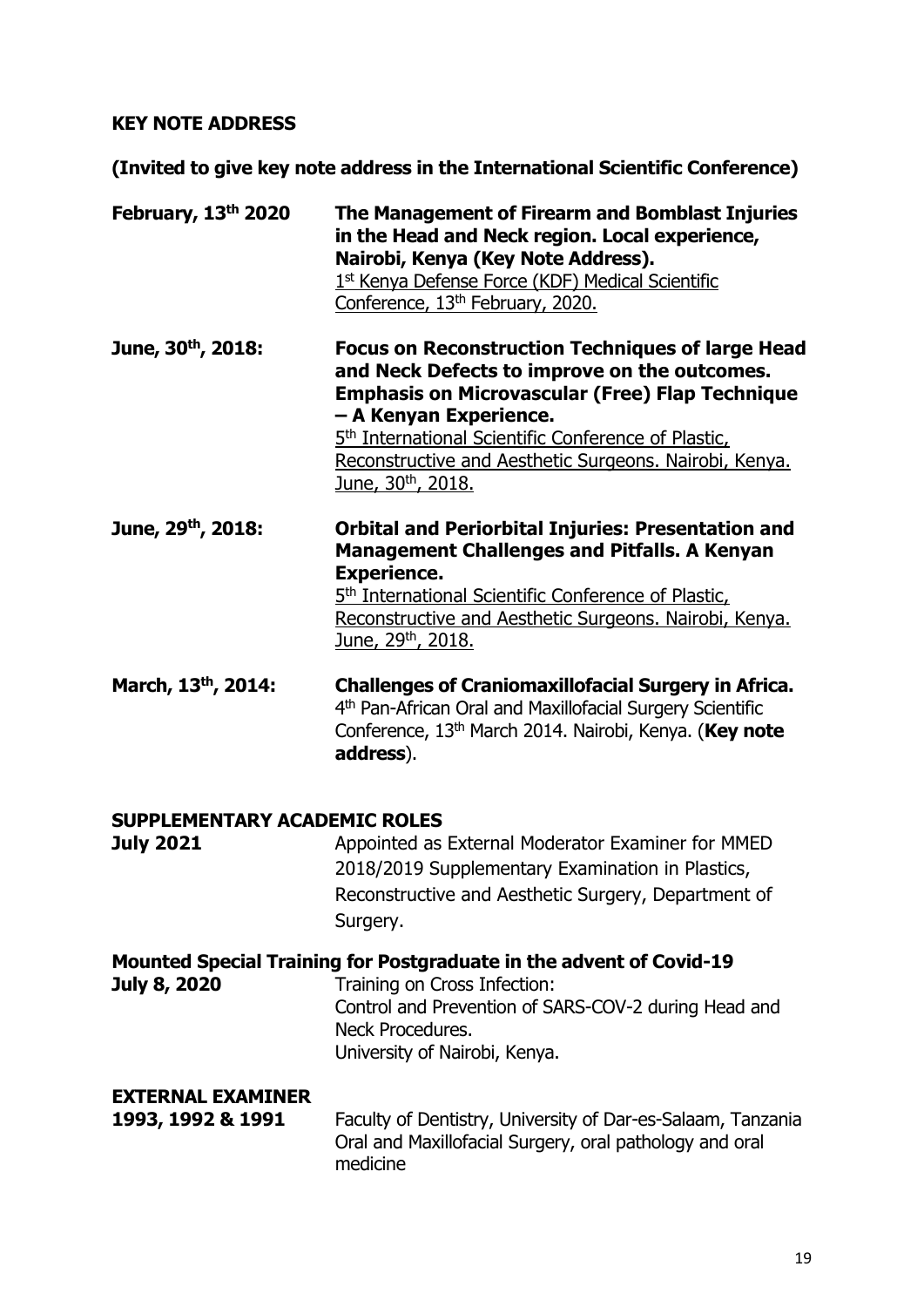**EXAMINER** 

| October 1992 | Kenya Medical Practitioners present and Dentists' Board |
|--------------|---------------------------------------------------------|
|              | Oral and Maxillofacial Surgery,                         |

#### **EXTERNAL MODERATOR**

**August 1991** University of Nairobi, Department of Human Anatomy

#### **SUPPLEMENTARY ADMINISTRATIVE/ LEADERSHIP ROLES**

| <b>DEAN (AG)</b><br><b>November 2012</b>                           | School of Dental Sciences, University of Nairobi.                       |
|--------------------------------------------------------------------|-------------------------------------------------------------------------|
| <b>DEAN (AG)</b><br><b>August 2010</b><br>$(16^{th}$ to $21^{st})$ | School of Dental Sciences, University of Nairobi.                       |
| <b>DEAN</b><br>May 2004 to 2008                                    | School of Dental Sciences, University of Nairobi.                       |
| August 2007<br>$(24^{th}, 25^{th})$                                | Acting Principal, College of Health Sciences,<br>University of Nairobi. |
| December 2007<br>$(10^{th}$ to $14^{th})$                          | Acting Principal, College of Health Sciences,<br>University of Nairobi. |

#### **PATRON**

**Nairobi University Dental Student Association (NUDSA) May 2004 to December, 2008** 

#### **CHAIRMAN**

**School of Dental Sciences, College of Health Sciences, University of Nairobi July 1995 to 2004** Income Generating Committee Merger committee of Kenyatta National Hospital and Faculty of Dental Sciences

#### **CO-ORDINATOR**

| 1988 to Jan. 1993 | Clinical Meetings, Dept. of Dental Surgery, |
|-------------------|---------------------------------------------|
|                   | University of Nairobi.                      |

# **DEPARTMENTAL REPRESENTATIVE**<br>**1989 to Jan. 1993** Ethical and I

**1989 to Jan. 1993** Ethical and Research Committee, Faculty of Medicine.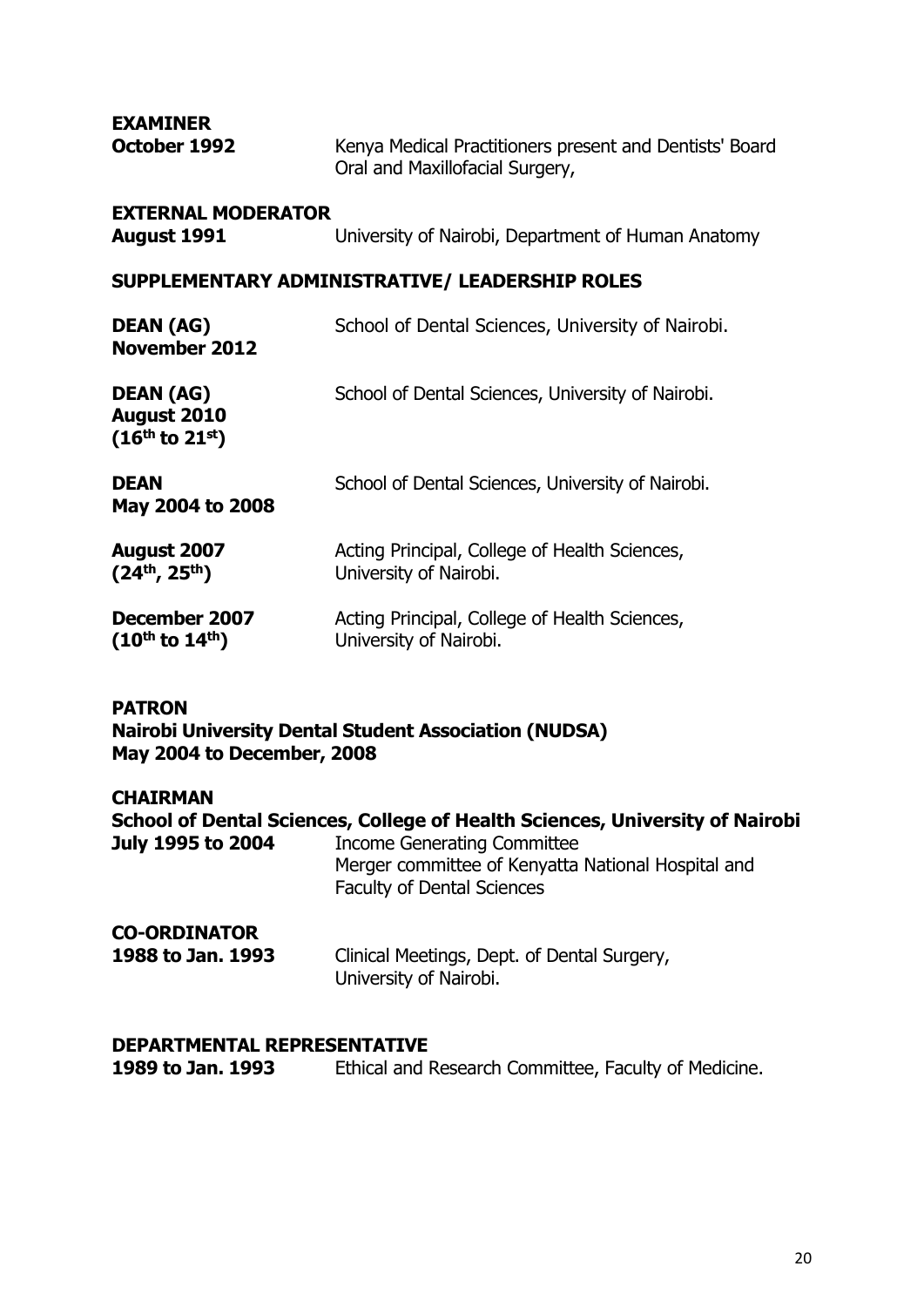## **ACADEMIC INTERACTIVITIES WITH STUDENTS**

#### **PATRON & EDITORIAL ADVISOR**

**May 2004 to Present:** Nairobi University Dental Students Association (NUDSA)

**1989 to 2001** Orale Medicus Digest Journal

#### **PROFESSIONAL RECOGNITION AND LICENSURE**

#### **KENYA DEAN**, School of Dental Sciences, University of Nairobi, May 2004.

**Acting Principal,** College of Health Sciences, University of Nairobi, 24<sup>th</sup> and 25<sup>th</sup> August, 2007.

**Acting Principal**, College of Health Sciences, University of Nairobi, 10<sup>th</sup> to 14<sup>th</sup> December, 2007.

**SPECIALIST - ORAL AND MAXILLOFACIAL SURGEON**  Kenya Medical practitioners and Dentists Board 21st May 1990.

**DENTAL SURGEON** - Kenya Medical Practitioners and Dentists Board Registration Number B222, 1982.

**U.S.A** Certification in basic Cardiac Life Support **(BCLS),** Certification in Advanced Cardiac Life Support **(ACLS),** Diplomate in Oral and Maxillofacial Surgery **(D.O.M.S) – eligible**.

> **ORAL AND MAXILLOFACIAL SURGEON**  State of Maryland Department of Health and Mental Hygiene.

**TEACHER'S LICENSE** - University of Maryland Dental School, Maryland State Board of Dental Examiners

#### **INTERNATIONAL**

Incharge of the Rotation of Residents in Plastic, Reconstruction and Aesthetic, in Oral and Maxillofacial Surgery.

#### **May 2021: Appointed AOCMF Faculty Member** Reconstruction of Post Ablative Deformity in the Head and Neck. May 22<sup>nd</sup> and 23<sup>rd</sup>, 2021.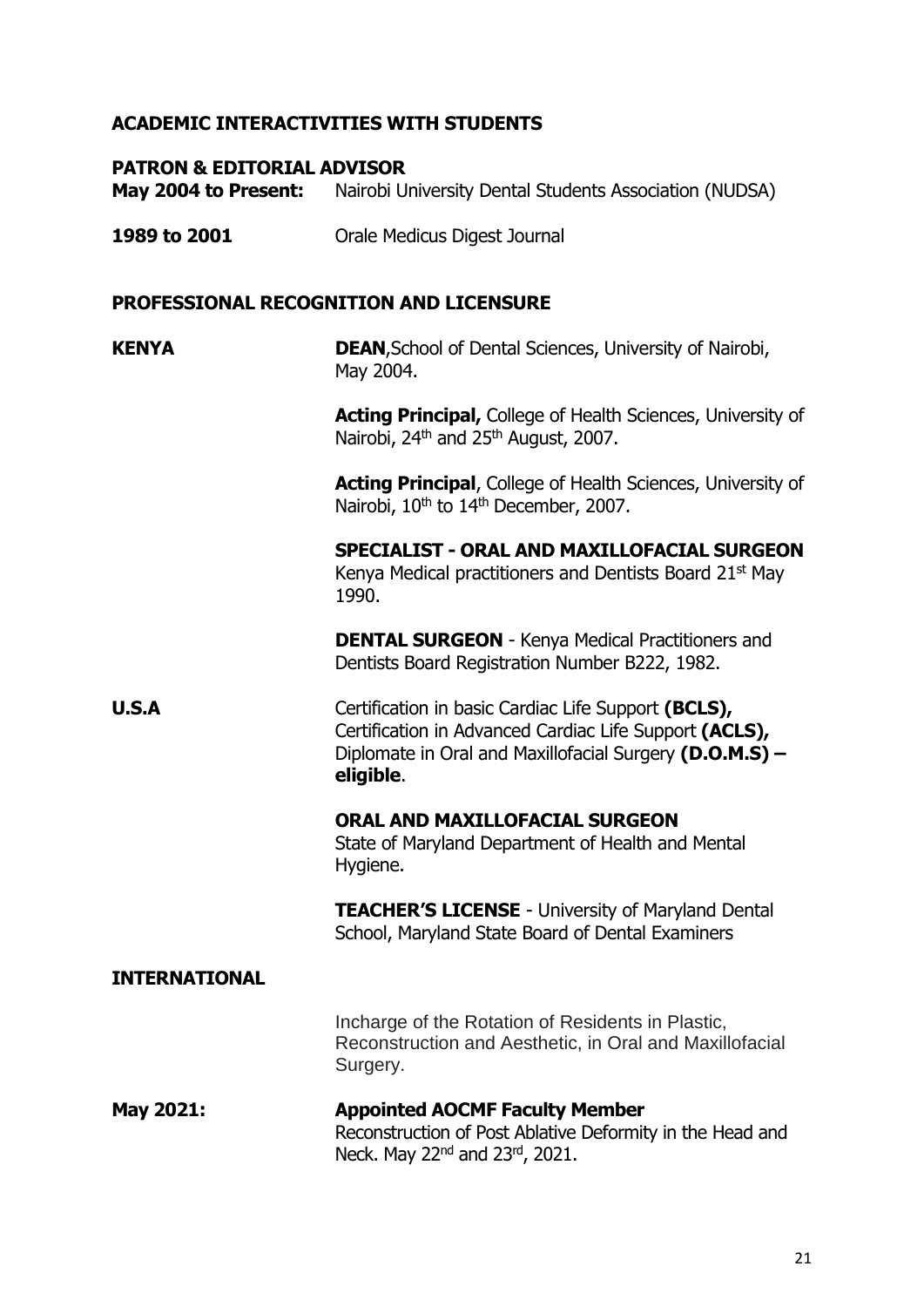| 2019 to date:                                  | <b>Reviewer</b><br>South Sudan Medical Journal                                                                                                                                                                                        |
|------------------------------------------------|---------------------------------------------------------------------------------------------------------------------------------------------------------------------------------------------------------------------------------------|
| Jan. 2019 to date:                             | <b>Resource person in Head and Neck Tumours</b><br>Multidisciplinary Tumour Board, the Nairobi Hospital<br><b>Theme:</b> Enhancing Multidisciplinary approach to Cancer Care                                                          |
| 25 <sup>th</sup> February 2019                 | <b>Featured in the Daily Nation Newspaper.</b><br>Topic: 3D Bio Printing: Great Innovation for Reconstructive<br>Surgeries (Orthognathic Surgery)                                                                                     |
| June, 29th - 30th 2018                         | Key note speaker at the 5 <sup>th</sup> International Scientific<br>Plastic, Reconstructive and Aesthetic Surgeons, Kenya<br>Chapter (KSPRAS). Nairobi, Kenya, June, 29th and 30th,<br>2018.                                          |
| May, 26th 2018                                 | <b>Instructor</b> ; AOCMF Course – Head and Neck Surgery;<br>Advanced Surgery. May, 26th, 2018, Nairobi, Kenya.                                                                                                                       |
| May $25^{th}$ – $26^{th}$ 2018                 | National Faculty (Teaching / Instructor). AOCMF Course -<br>Head and Neck Tumors; Advanced Surgery. May, 25th<br>and 26th, 2018, Nairobi, Kenya.                                                                                      |
| May $26^{\text{th}} - 27^{\text{th}}$ 2017     | <b>AO International Cranio-Maxillofacial (CMF) Course</b><br>Chair: AO Advanced Symposium - Frontal, Nasoethmoidal<br>and Orbital Trauma and Orthognathic Surgery, May 26 <sup>th</sup> –<br>27 <sup>th</sup> , 2017, Nairobi, Kenya. |
| March 28 <sup>th</sup> – 29 <sup>th</sup> 2018 | Appointed Local Faculty / Facilitator for Hands-On Course<br>of Head and Neck Microvascular Surgery, March 2018.                                                                                                                      |
| October 2015                                   | <b>Course Chair, AO Cranio-maxillofacial International</b><br>Symposium on Advances in Maxillofacial Trauma and<br>Reconstruction. Nairobi, Kenya. October, 2015.                                                                     |
| March 2014 - present                           | <b>Chair, National / Regional Chair of AO Craniomaxillofacial</b><br>Surgery. Management of Craniofacial Maxillofacial fractures<br>and reconstructions.                                                                              |
| Oct. $2013$ – present                          | <b>Fellow, International College of Dentists (FICD)</b>                                                                                                                                                                               |
| Oct. 2008 to 2012                              | <b>President, African Association of Oral and Maxillofacial</b><br>Surgeons (AfAOMS)                                                                                                                                                  |
| Oct. 2002 to Present                           | <b>Fellow, College of Surgeons of East, Central and Southern</b><br>Africa (COSECSA).                                                                                                                                                 |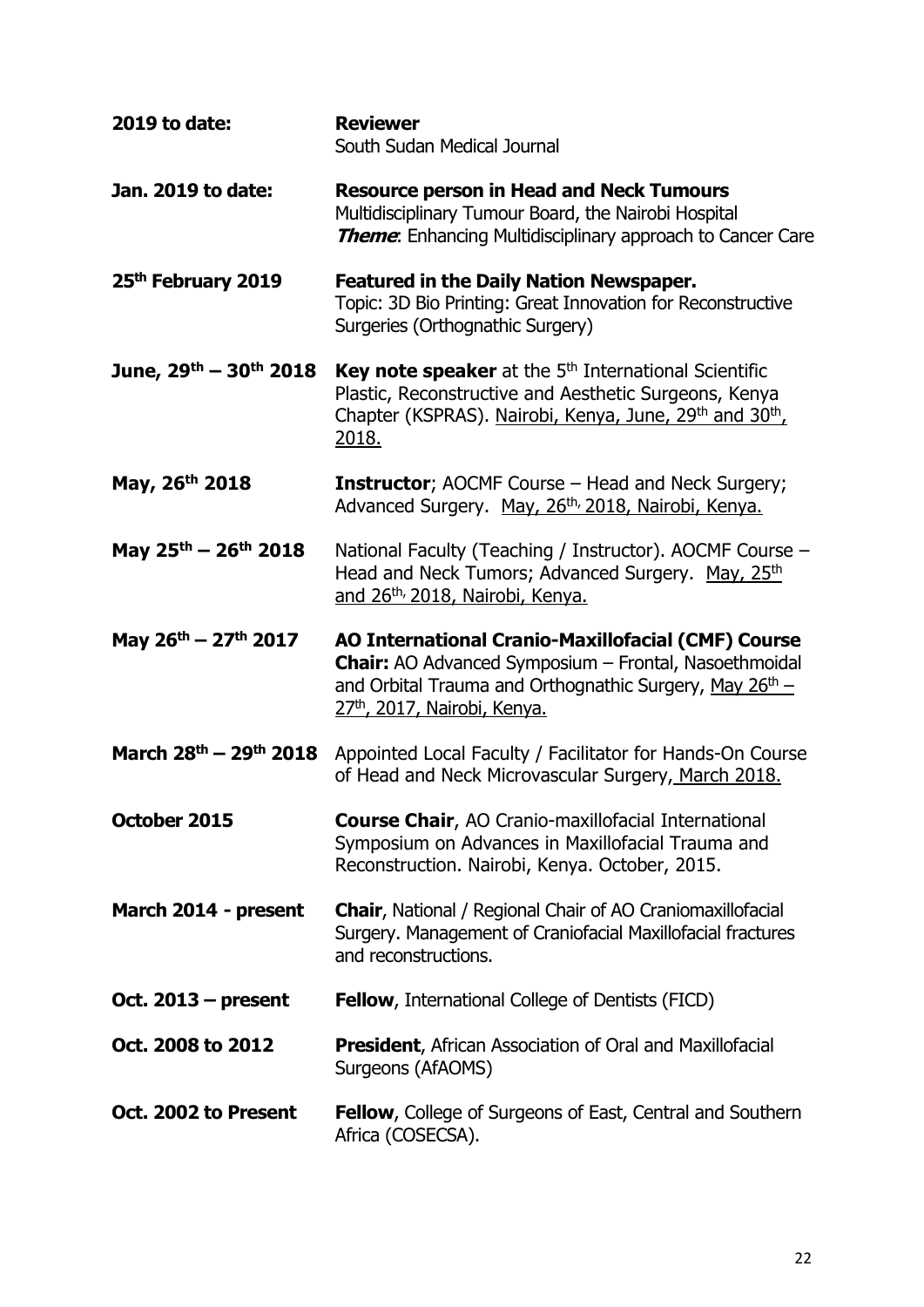| <b>June 2008</b>                                                                                                      | International Association of the study of Internal Fixation<br>(AO/ASIF) - Faculty Member                         |
|-----------------------------------------------------------------------------------------------------------------------|-------------------------------------------------------------------------------------------------------------------|
| May 2005 – Sept. 2008                                                                                                 | <b>President - Elect, African Association of Oral and</b><br><b>Maxillofacial Surgeons</b>                        |
| <b>July 2002 to 2007</b>                                                                                              | <b>President, Eastern Africa Association of Oral and</b><br>Maxillofacial Surgeons (EAAOMS)                       |
| <b>August 1998 to present Member, Nairobi Hospital Faculty of Advanced Trauma</b><br>Life Support Training Programme. |                                                                                                                   |
| Oct. 1997 to 2008                                                                                                     | <b>Representative, International Association of Oral and</b><br>Maxillofacial Surgeons for non-affiliated nations |
| Oct. 1997 to 2007                                                                                                     | <b>Council Member, International Association of Oral and</b><br><b>Maxillofacial Surgeons</b>                     |
| <b>June 1991</b>                                                                                                      | <b>Fellow:</b> International Association of Oral and Maxillofacial<br>surgeons (FIAOMS).                          |

## **PROFESSIONAL DEVELOPMENT TRAINING:**

**June 2013 Chief Facilitator and Resource Person:** Regional Skills Course on Surgical Anatomy and approaches to Salivary glands, TMJ and Orbit. Nairobi Surgical Skills Centre (NSSC).

## **PROFESSIONAL AFFILIATIONS**

- **Kenya Dental Association (KDA).**
- **Kenya Medical Association (KMA).**
- **International Association of Dental Research (IADR).**
- Member of American Association of Oral and Maxillofacial Surgeons (eligible).
- Member, Association of Surgeons of East and Central Africa (ASEA).
- The New York Academy of Sciences.
- **Worldwide Society of Forensic Odontology Contacts.**
- American Society of Forensic Odontology. December 1995.
- Fellow, International Association of Oral and Maxillofacial Surgeons.
- **Fellow, Eastern Africa Association of Oral and Maxillofacial Surgeons.**
- **Fellow, College of Surgeons of East, Central and Southern Africa (COSECSA).**
- Fellow, African Association of Oral and Maxillofacial Surgeons
- Faculty Member, AO/ASIF Cranio-maxillofacial Fixation (CMF), June, 2008
- Member, AO/ASIF Cranio-maxillofacial Fixation (CMF), January, 2009
- Fellow of the International College of Dentists, USA, October 2013.
- **Association Member. Kenya HIV Clinicians Society, March 2014.**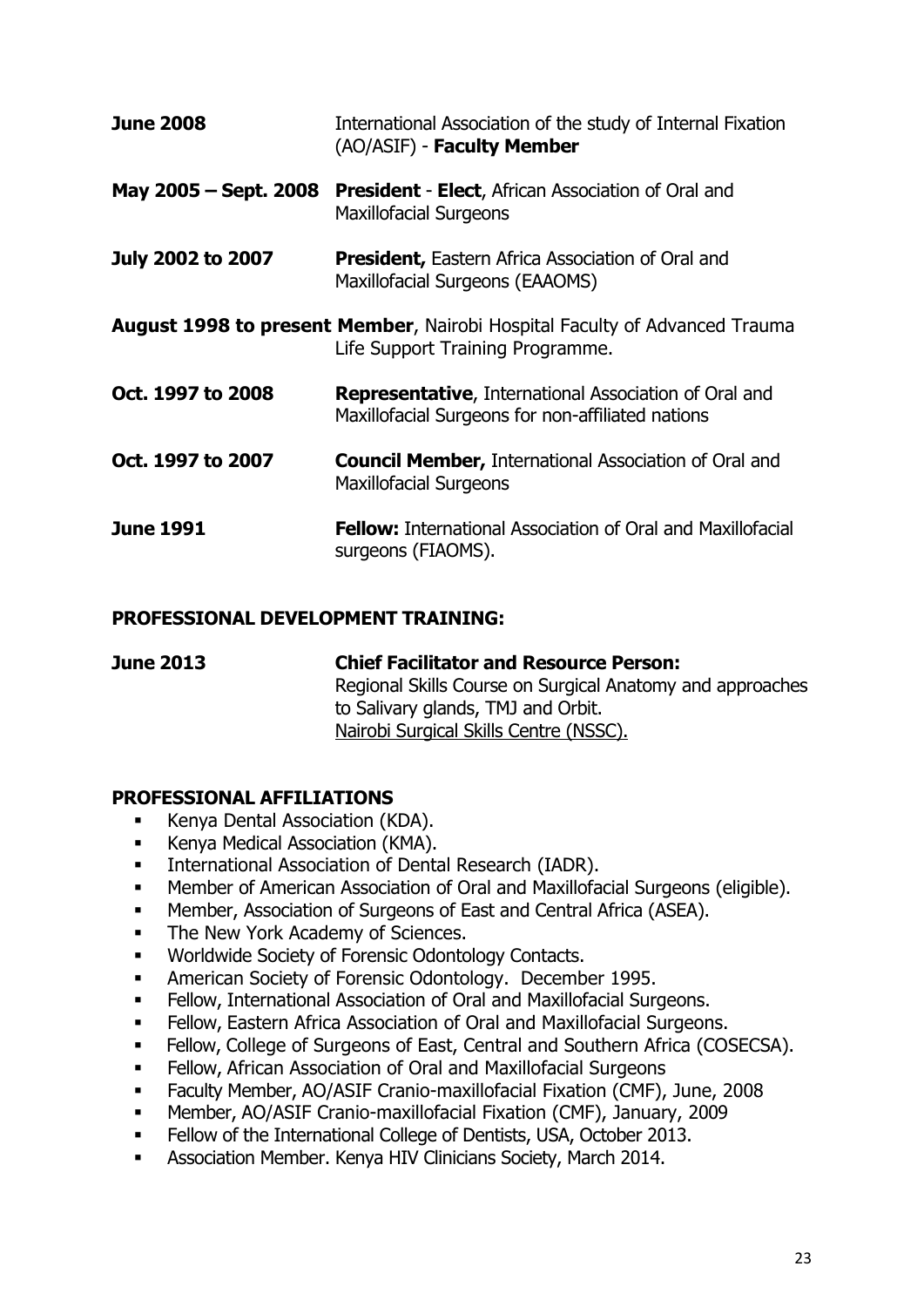## **ALUMNI ASSOCIATIONS (MEMBER)**

- 1. Harvard University, Boston, USA
- 2. Harvard School of Dental Medicine
- 3. Massachusetts General Hospital, Harvard University, Boston, USA
- 4. University of Nairobi, Nairobi, Kenya
- 5. University of Nairobi, School of Dental Sciences, Nairobi, Kenya

## **SCIENTIFIC PAPERS PUBLISHED AND ACCEPTED**

## **REFEREED ARTICLES**

- 1. **GUTHUA, S.W.**, MWANIKI, D.L. A retrospective Study of impacted wisdom teeth in 110 patients treated in Nairobi, Kenya. Afr. Dent. J 1992; 6: 30-33.
- 2. **GUTHUA, S.W.,** MWANIKI, D.L. Coping with embedded mandibular wisdom teeth in developing countries. East Afr. Med. J 1992; 69(1): 47-49.
- 3. TOLE, N.M., **GUTHUA, S.W.,** IMALINGAT B.I. Radiation dose as a factor in the choice of routine pre-operative radiographs. East Afr. Med. J 1993; 70(5): 297- 301.
- 4. **GUTHUA, S.W.,** MWANIKI, D.L., MAINA, D.M. Replacement rehabilitation Therapy utilizing auto-transplanted wisdom teeth. East Afr. Med. J 1994; 71(1):35-38.
- 5. MWANIKI, D.L., **GUTHUA, S.W**., Incidence of impacted third molars among dental patients in Nairobi, Kenya. Tropical Dental Journal 1996; 19(74): 17-19.
- 6. CHINDIA, M.L., **GUTHUA, S.W**., MWANIKI, D.L. Ameloblastoma after surgical removal of impacted mandibular molar. A case report. Int. oral Maxillofacial Surg. 1991; 20:73-74.
- 7. VASTARDIS, H., KARIMBUX, N., **GUTHUA, S.W.,** SEIDMAN, J.G. and SEIDMAN, C.E. A human MSXI homeodomain Missense mutation causes selective tooth agenesis. Nature genetics 1996; Vol 13: 417- 421.
- 8. **GUTHUA, S.W.,** MAINA, D., DONOFF, R.B.: Impediment of teeth eruption in severe Cranio-maxillofacial neurofibromatosis; a case report. Afr. Journal of Oral Health Sciences 2002; Vol. 3(1), 94-96.
- 9. NG'ANG'A P.M., **GUTHUA, S.W.,** NG'ANG'A R.N.: Multiple supernumerary teeth in Association with malocclusions: A report of two cases. East Afr. Journal 2002; (79 (49) 221-223.
- 10. MWANIKI, D. L., **GUTHUA, S.W.,** Occurrence and characteristic of traumatic fractures of the mandible in Nairobi, Kenya. Br. J. Oral & Maxillofacial. Surg. 1991; 28: 200-202.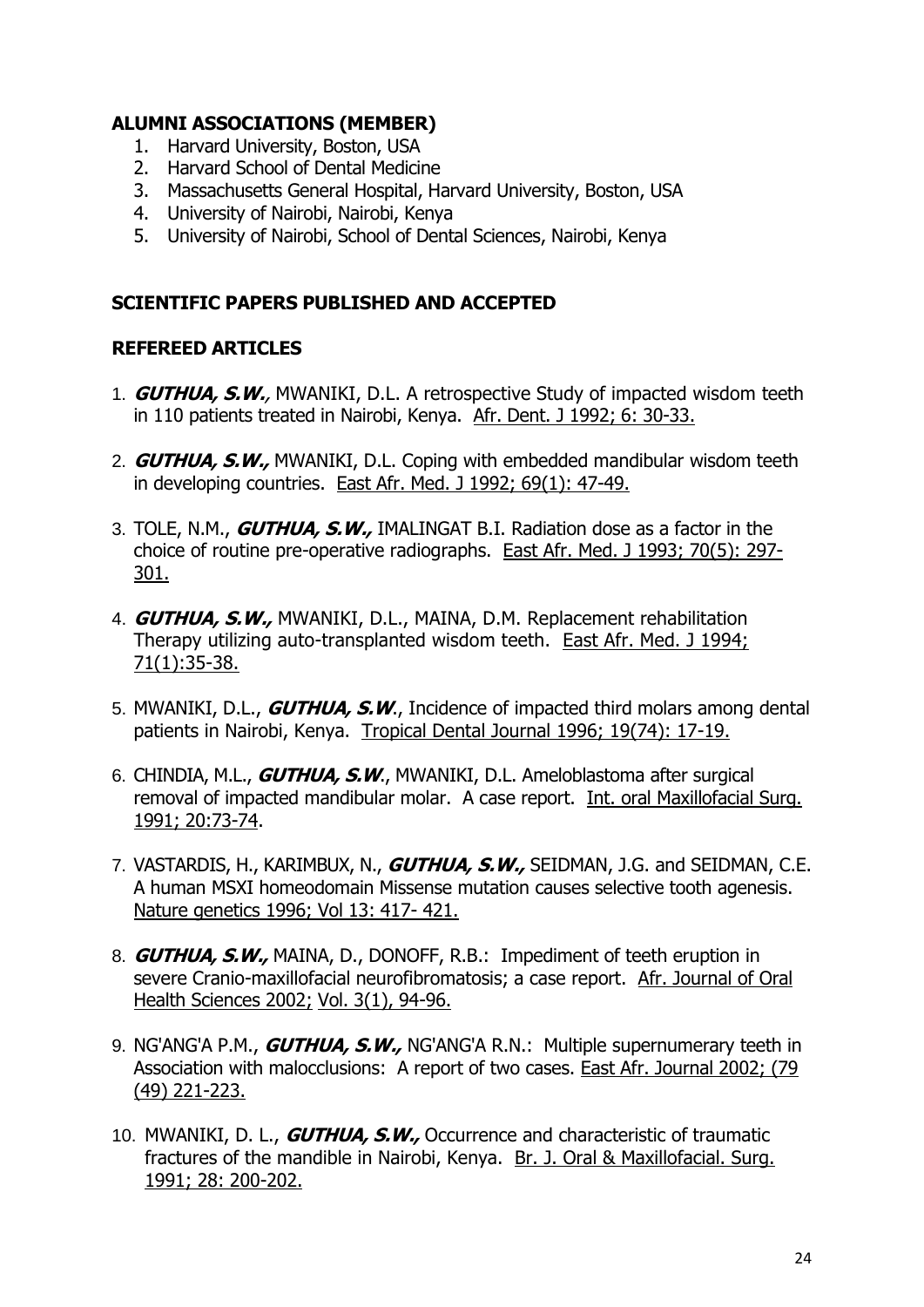- 11. MWANIKI, D.L., **GUTHUA, S.W.** Traumatic fractures of the mandible: An appraisal of the weak regions. East Afr. med. J 1991; 68(4): 255-260.
- 12. **GUTHUA, S.W.,** MAINA D.M., KAHUGU M., Management of Post-traumatic temporomandibular joint ankylosis in children: Case Report East. Afr. Med. J 1995; 72(7): 471-475.
- 13. AKAMA M.K., **GUTHUA, S.W**, CHINDIA, M.L, and KAHUHO, S.K.: Management of Bilateral Temporomandibular Joint Ankylosis in children: Case report. East Afr. Med. J. 2009; 86 (1): 45 - 48.
- 14. ODHIAMBO W. A. **GUTHUA, S.W.,** MACIGO, F.G., and AKAMA, M.K.: Maxillofacial injuries caused by terrorist bomb attack in Nairobi, Kenya. Int. J. Oral & Maxillofacial. Surg 2002; 31, 374-377.
- 15. **GUTHUA, S.W.:** Complex maxillofacial trauma caused by Wild Animals in Kenya; Int. J. Oral & Maxillofacial. Surg. 1999; Suppl. No1. 28, 81. (Abs).
- 16. **GUTHUA, S.W**., MWANIKI, D.L. and MACIGO, F.G. Management of Cervicofacial Keloids in black population; A preliminary study. J. Dent. Res. 78(5): 1999; 1093. (Abs).
- 17. AKAMA, M.K. and **GUTHUA, S.W**., Management of Complex orofacial soft tissue injuries; J. Dent. Res 1999 78(5), 1092. (Abs).
- 18. AKAMA, M.K., **GUTHUA, S.W**. and CHINDIA, M.L.: Management of complex orofacial soft tissue injuries. Afri. Journal of oral Health Sciences 2000 Vol 1  $(1): 8-10.$
- 19. **GUTHUA, S.W.** Priorities in the management of Emergency Faciomaxillary injuries; Proceedings of Scientific Conference, Kenya Society of Anaesthesiologists (KSA), July, 1995 (Abs).
- 20. **GUTHUA, S.W.** Management of Maxillofacial injuries at Primary Health Care Centers in Kenya. Proceedings of Scientific Conference of East and Central African Surgeons, Feb. 1995 (Abs).
- 21. AKAMA M.K., MACIGO, F.G., CHINDIA, M.L., **GUTHUA, S.W.,** ODHIAMBO, W.A.: Occurrence of Injuries of the Maxillofacial Skeleton seen at a Teaching and National Referral Hospital in Nairobi, Kenya. Afr. Journal of oral Health Sciences. 2004, 4:219-222.
- 22. **GUTHUA, S.W.,** CHINDIA, M.L., Challenges of managing gunshot injuries in developing countries. IADR, November, 1993 - (Abs).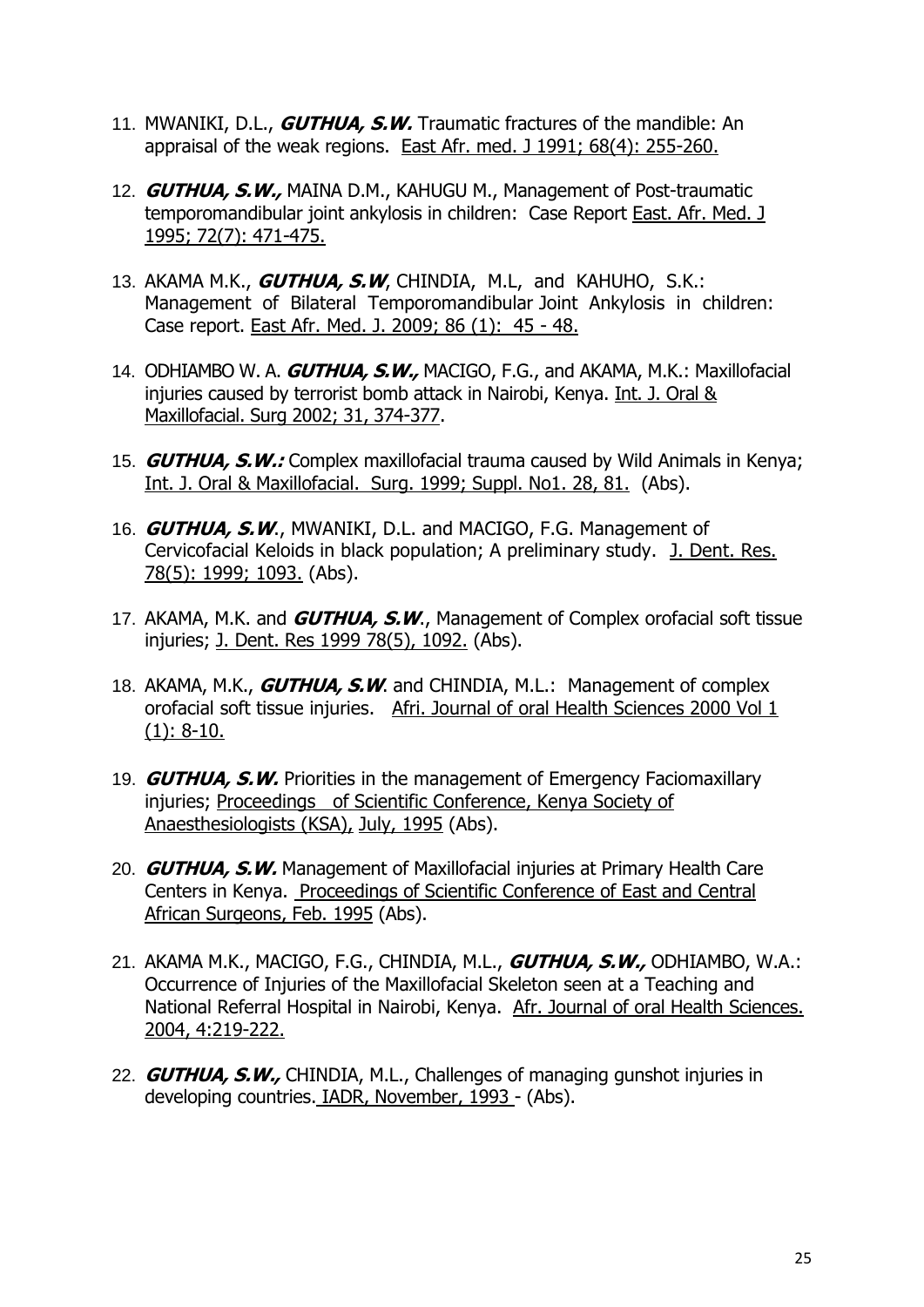- 23. **GUTHUA, S.W.,** AMWAYI, P.: Alternative technique of constructing bilateral cleft palate in late childhood. A case report and literature review. E. Afr. Med. J 1994; 71(10): 687-692.
- 24. AKAMA, M.K., **GUTHUA, S.W.,** CHINDIA, M.L., Pierre Robin Syndrome; Case Report. East Afr. Med. J 2000; 77:343 - 344.
- 25. KAIMENYI, J.T. **GUTHUA, S.W**., Residual deformity resulting from Cancrum Oris; A case report. East Afr. Med. J 1994; 71(7) 476 - 478.
- 26. KAIMENYI, J.T., **GUTHUA, S.W.** Cancrum Oris: Epidemiology, Aetiology, Management and prevention. Surgery Journal Nov. 1996; 14(11): 244-247.
- 27. CHINDIA, M.L, **GUTHUA, S.W.,** KIMARO, S.S., MOSHY, J.: Gangrenous Stomatitis (Cancrum Oris): Clinical Features, aetiological factors and complications. Quintessence International April 1997; 28:277-281.
- 28. **GUTHUA, S.W., M.MED.Sc**. Thesis at Harvard School of Dental medicine "Can the prognosis of oral squamous cell carcinoma be predicted using computerassisted Morphometric Image Analysis? Accepted and published, March 1988 **(Harvard Countway Library, Harvard Medical School).**
- 29. AKAMA M.K., CHINDIA, M.L., **GUTHUA, S.W.,** and NYONG'O, A. Extra-abdominal fibromatosis invading the mandible: A case report. East Afr. Med. Journal, 2002; 79 (1): 49-50.
- 30. MACIGO F.G., MWANIKI D.L., **GUTHUA, S.W:** The association between oral leukoplakia and use of tobacco, alcohol and khat based on relative risks assessment in Kenya. Eur. J. Oral Sciences 1995; 103:268-273.
- 31. MACIGO, F.G., MWANIKI, D.L., **GUTHUA, S.W.** Prevalence of Oral Mucosa lesions in a Kenyan population with special reference to oral leukoplakia. East Afr. Med. J 1995; 72(2): 27-31.
- 32. MACIGO, F.G., MWANIKI D.L**., GUTHUA S.W.** The influence of dose and cessation of Kiraiku, cigarettes and alcohol use on the risk of developing oral leukoplakia. European Journal of Oral Sciences. 1996; 104(5/6): 498-502.
- 33. CHINDIA, M.L., **GUTHUA, S.W.,** AWANGE, D.O. and WAKOLI, K.A. Osteosarcoma of the Maxillofacial bones in Kenyans. J. of Cranio-maxillofacial .Surg. 1998; 26: 98 - 101.
- 34. JAMES, R.M., CHINDIA, M.L., and **GUTHUA, S.W.:** Maxillofacial prosthetic rehabilitation after surgery in Nairobi. J. Dent Res. 1999; 78(5): 1093. (Abs).
- 35. OSUNDWA, M.T., CHINDIA, M.L, **GUTHUA, S.W.**, AWANGE, D.O. Amelogenesis Imperfecta in Kenya. J.Dent Res 1999; 78(5): 1091. (Abs).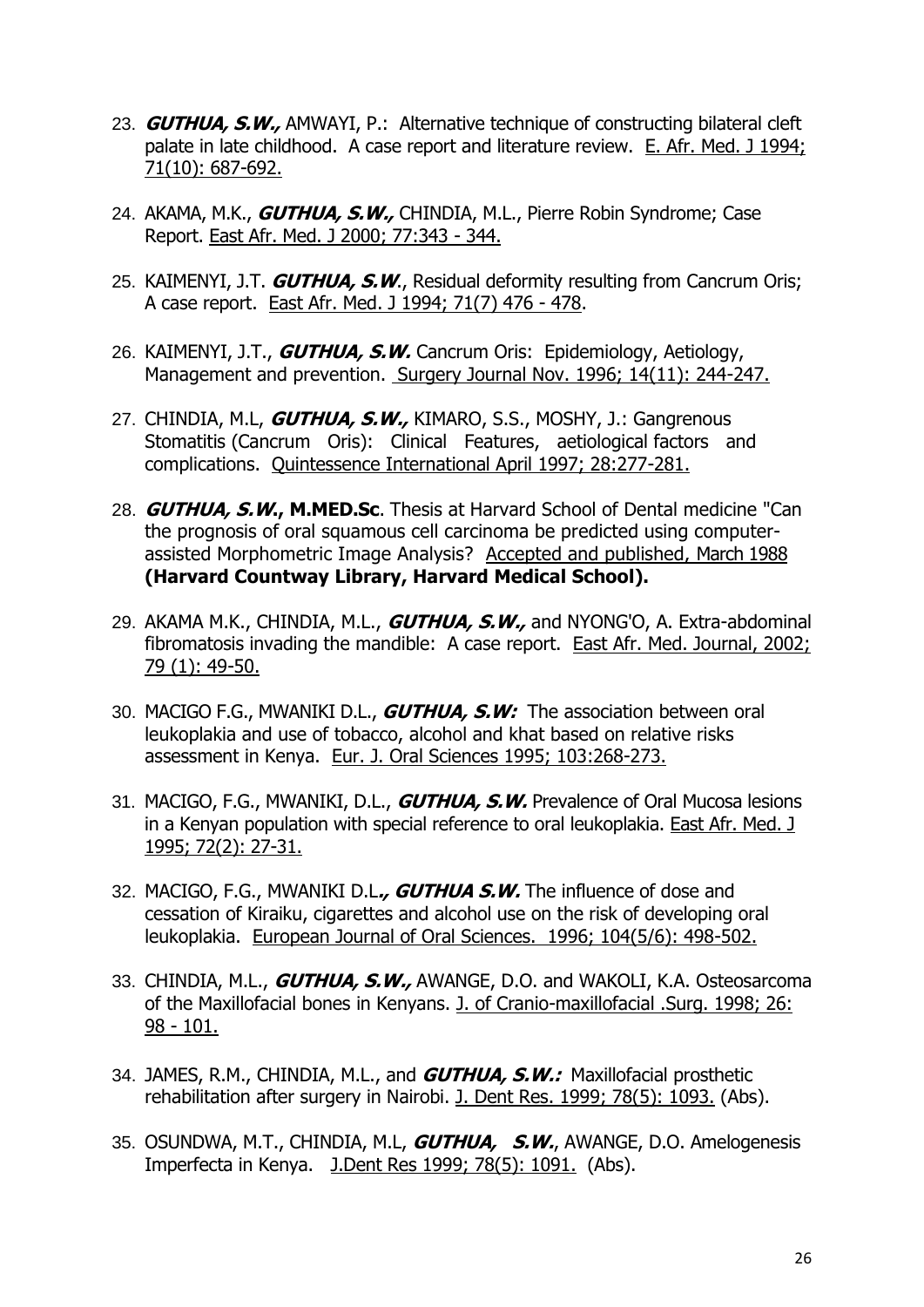- 36. OSUNDW A, M.T., CHINDIA, M.L**., GUTHUA, S.W** and NYONG'O, A. McCunes-Albright syndrome (MAS): Autosomal dominant trait in a family of eight. IADR (Abs33).
- 37. OSUNDWA, M.T., CHINDIA, M.L., **GUTHUA, S.W.,** DEVANI, P. and ODHIAMBO, W.A.: Craniofacial features in Amelogenesis Imperfecta. A report of two cases. Afr. Journal of oral Health Sciences 2000; 1(1): 14 -15.
- 38. OCHOLLA, T. J., MUASYA, M., HASSANALI, J., **GUTHUA, S.W**: Radiographic analysis of size and pattern of maxillary and frontal air sinuses in Kenyan adults. Afr. J. of Oral Health Sciences 2002; 3(3):59-61.
- 39. OMONDI, B.I. and **GUTHUA, S.W**.: Quality of Life Following Ablative Maxillofacial-Mandibular Surgery and Prosthetic Rehabilitation. J.Dent Res. 2003; 82:619. (Abs).
- 40. **GUTHUA, S.W.,** Challenges of Reconstructing Acquired mandibular defects. Journal of Surgeons of Eastern Africa. Proceedings of the 50<sup>th</sup> Scientific Conference of A.S.E.A. December 1999 (Abs).
- 41. **GUTHUA S.W.:** Recreation of Missing Mandible and Associated Function Joint. A case Report. The Nairobi Hospital proceedings. 2000; Vol. IV (2): 72-76.
- 42. **GUTHUA, S.W.:** Reconstruction of Complex Gunshot injuries to the lower face: A case Report. The Nairobi Hospital proceedings. Vol. IV (5): 248 - 252, 2000
- 43. **GUTHUA S.W**., SOUTHERN J.F., DOMANOWSKI G.F. PETO C.A., DONOFF R.B.: Can the prognosis of Oral Squamous Cell Carcinoma be predicted using computer assisted morphometric image analysis? International Acad. Of Pathol. 364, 1989 (Abs).
- 44. CHINDIA, M.L., **GUTHUA, S.W**.: Orofacial neoplasm's in children. Afr. Health July 1995; 17(5): 20-21.
- 45. CHINDIA, ML, AWANGE, D.O., **GUTHUA, S.W.,** MWANIKI, D.L, Focal epithelial hyperplasia (Heck's Disease) in Kenyan African Girls. Case reports. East Afr. Med. J. 1993; 70(9): 595-596.
- 46. MACIGO F.G., MWANIKI, D.L., **GUTHUA, S.W.,** Relative risk assessment of aetiologic factors associated with oral leukoplakia with special reference to tobacco in Meru, Kenya. Proceedings of 2<sup>nd</sup> Conference of pan-African environment Mutagen Society (PAEMS), January, 1996, (Abs).
- 47. MACIGO, F.G., MWANIKI, D.L., **GUTHUA, S.W.** and NJERU, E.K. The influence of Cigarette filters on the risk of developing oral leukoplakia in the Kenyan Population. J. of Oral Diseases 2001; 7: 101-105.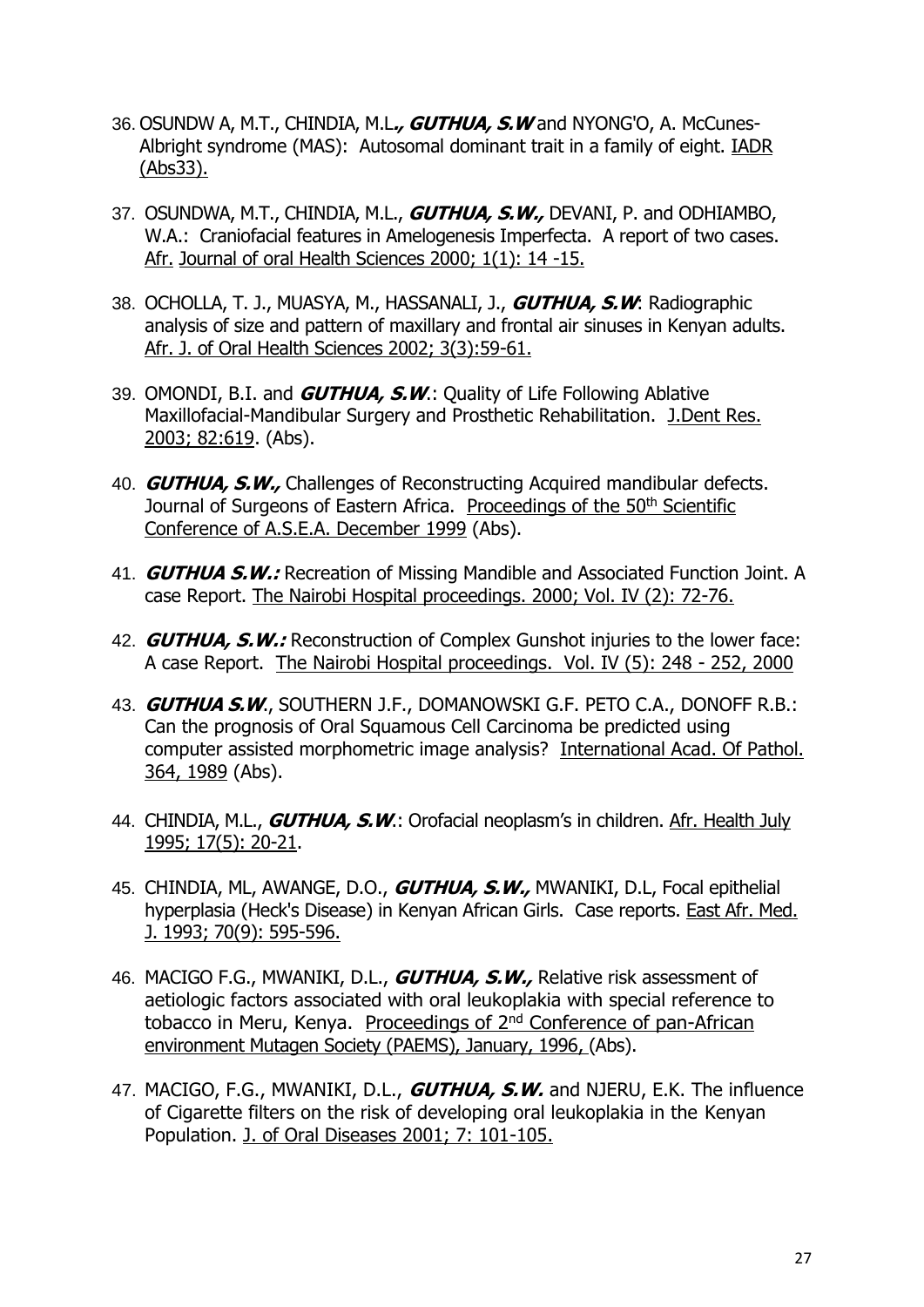- 48. CHINDIA, M.L., AWANGE, D.O., **GUTHUA, S.W.,** WAKOLI, K.A. and NYALE, F. Osteosarcoma of Maxillofacial region: clinic-radiologic and Histopathologic Characteristics. 10<sup>th</sup> IADR, East and South Africa, Arusha, Tanzania, September 1996 (Abs).
- 49. OCHOLLA, T.J., **GUTHUA, S.W**., KIMARO, S.S.: Basal Cell Nevus Syndrome: A clinico-radiological report of a case. East Afri. Med. J 1994; 71: 758-760.
- 50. CHINDIA, M.L., **GUTHUA S.W**.: Florid Periapical Cemento-Osseous Dysplasia. IADR, Dec. 1992 (Abs).
- 51. **GUTHUA, S.W.,** CHINDIA M.L.: Potential protocol for the management of maxillofacial osteogenic sarcoma. IADR, Dec. 1992 (Abs).
- 52. **GUTHUA, S.W**., KIMARO S.S., MWANIKI D.K.: Combined modality approach in the management of Circumoral Haemangiomas. IADR, Dec, 1992 (Abs).
- 53. **GUTHUA S.W.,** MWANIKI D.L.: A review of policy issues in management of impacted mandibular third molars. IADR 1990 (Abs).
- 54. KAIMENYI, J.T., **GUTHUA, S.W**.: Occurrence of ulcerative lesions at the Kenyatta National Hospital, Nairobi, Kenya. Afr. J. Health Sciences 1994; 1:179 - 181.
- 55. **GUTHUA, S.W.,** MACIGO, F.G., MWANIKI, D.L. and OKALLO, G.O.; Symptoms in health Personnel Exposed to Disinfectants. East Afr. Medical Journal 2001; Vol 78(3): 42-45.
- 56. **GUTHUA, S.W**., AIDS Is it a dentist's concern? Trop. Dent. J 1985; Vol VIII, 2: 81-85.
- 57. **GUTHUA, S.W.:** Les Sida Concerne-t-ic le dentiste? Dent.pour.dent. Journal, Quebec, 1986; Vol 10:10-7.
- 58. KIMARO, S.S., CHINDIA, M.K., **GUTHUA, S.W**..: Management of orofacial lesions in AIDS: An overview of current modalities. IADR, Dec 1992 (Abs).
- 59. **GUTHUA, S.W.,** MWANIKI D.L., CHINDIA M.L.: Orofacial lesions as indicators of HIV/AIDS among dental patients in Kenya. E. Afri. Med. J 1994; 72(2): 135-138.
- 60. **GUTHUA S.W.,** MWANIKI, D.L., CHINDIA, M.L.: Reliability of clinical criteria in diagnosing HIV: An experience from a developing country, Kenya. Proceedings of 2<sup>nd</sup> International Workshop on the Oral Manifestations of HIV Infection, San Francisco, California, U.S.A. 1993 (Abs).
- 61. MWANIKI D.L., **GUTHUA, S.W**.: Occupational exposure to Glutaraldehyde in tropical climates. Lancet. 1992; Vol. 340:1476 -1477.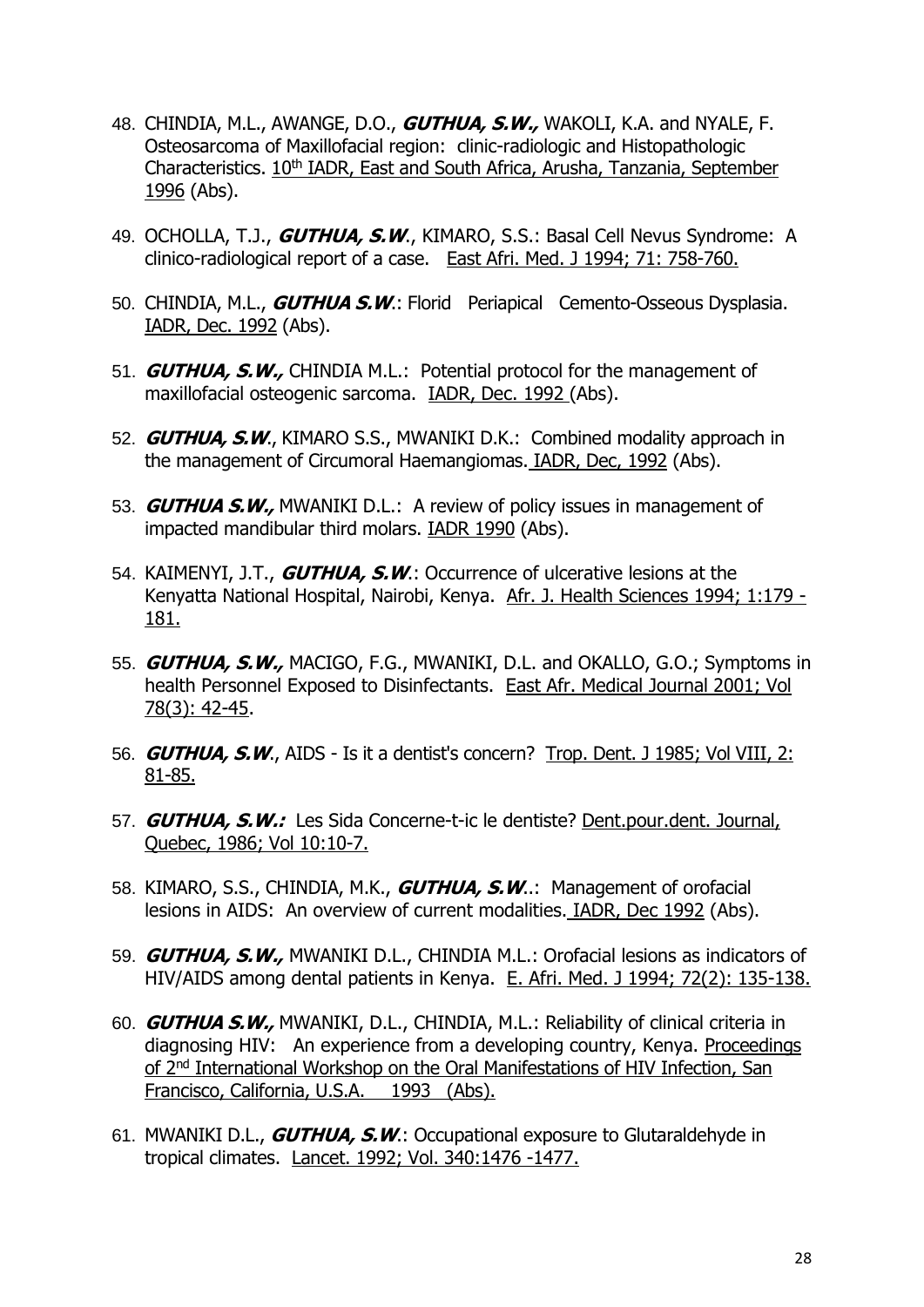- 62. **GUTHUA, S.W.,** MACIGO F.G., MWANIKI, D.L., OKALLO, G.: Occupational exposure of health personnel to disinfectants. Proceedings of 17<sup>th</sup> African Health Sciences Congress. February 1996 (Abs).
- 63. **GUTHUA, S.W.,** Prevention of Sub-acute bacterial endocarditis in dental surgery. NUDSA Journal of Dentistry 1990; 4:18-22.
- 64. **GUTHUA, S.W.,** STEVENS, S.: Child-to-child dental health education in school children in Kenya. KDA, 1983 (Abs).
- 65. KAIMENYI, J.T., **GUTHUA S.W.,** WAKIAGA J., KISUMBI, B.K.: Utilization of dental auxiliaries in private dental surgeries in Kenya. E. Afr. Med. J 1994; 71:811-815,
- 66. OSUNDWA, M.T., CHINDIA, M.L., **GUTHUA, S.W.,** AWANGE, D.O. and NYONG'O, A.O.: Squamous Odontogenic Tumour-like gingival proliferations occurring with Dentigerous Cysts and Amelogenesis Imperfecta. Afr. Journal of Oral Health Sciences 2001; 2:21-22.
- 67. OMONDI, B.I., **GUTHUA, S.W.,** AWANGE, D.O. AND ODHIAMBO, W.A.: Maxillary Obturator Prosthesis Rehabilitation Following Maxillectomy for Ameloblastoma: Case series of Five Patients. The International Journal of Prosthodontic. 2004; 17:464 - 468.
- 68. **GUTHUA S.W.,** MACIGO, F.G. and WAKOLI, K.A.: Combined modality approach in the management of circumoral haemangiomas with emphasis on use of Absolute Ethyl Alcohol. Afri. J. of Oral Health Sciences 2011;6 (1) 5-11.
- 69. ODHIAMBO, W.A., AYOTI O.J. and **GUTHUA, S.W**.: The Burden of firearm injury in a developing country, case presentation and review of the literature. Proceedings of the 7<sup>th</sup> World Conference in Injury Prevention and Safety Promotion, 571, Vienna, 2004.
- 70. MUTAVE R., CHINDIA, M.L. and **GUTHUA, S.W.:** Post-operative Reconstruction of Dentoalveolar Tissues of the Mandible and Maxilla using Prosthetic Therapy. E. Afr. Med. J. 2005; 82 (6): 311 - 313.
- 71. AKAMA M.K., MACIGO F.G., CHINDIA M.L., **GUTHUA S.W.,** ODHIAMBO W.A.,: Occurrence of Injuries of the Maxillofacial Skeleton seen at a Teaching and National Referral Hospital in Nairobi, Kenya. African Journal of Oral Health Sciences, 2004; 4: 219 - 222.
- 72. OSUNDW A, M.T., CHINDIA, M.L., **GUTHUA, S.W.** and NYONG'O, A.O.: McCune Albright Syndrome; Autosomal Dominant Trait in a family of eight. The East African Medical Journal, 2001; 78(7): S40 - S42.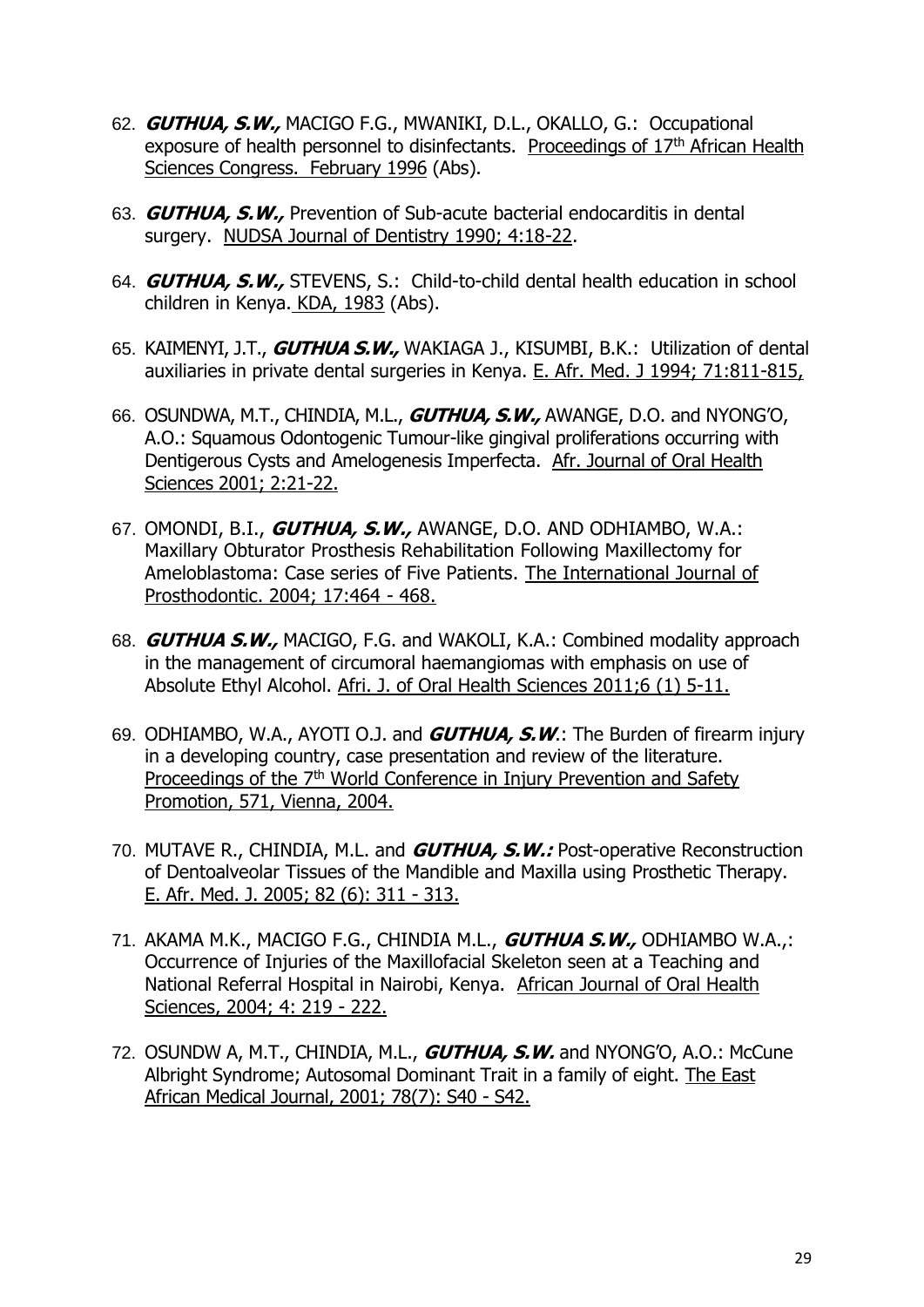- 73. ODHIAMBO, W.A., **GUTHUA, S.W.,** and THANGA, P.W.: Multiple Firearm Injury: Case Report and Review of Literature on the Burden of Firearm Injury in Africa. Proceedings, 8<sup>th</sup> World Conference on Injury Prevention and Safety Promotion, Durban, South Africa, March/April 2006.
- 74. ODHIAMBO, W.A., **GUTHUA, S.W.,** CHINDIA, M.L. and MACIGO, F.G.: A Two-Year Audit of the Occurrence and Characteristic of Cranio-Maxillofacial Firearm Injuries at a Major Teaching Hospital in Nairobi. Afr. Journal of Oral Health Sciences 2008; 5(3): 2-5.
- 75. CHINDIA, M.L., AKAMA, M.K., AWANGE, D.O., **GUTHUA, S.W:** Occurrence of Ameloblastic fibroma over a ten-year period. East African Medical Journal, 2005; 82 (8) 42-45.
- 76. MACIGO, F.G., GATHECE, L.W., **GUTHUA, S.W.,** NJERU, E.K. WAGAIYU, E.G. and MULLI, T.K.: Oral Hygiene Practices and Risk of Oral Leukoplakia. East African Medical Journal, 2006; 83 (4): 74-79.
- 77. CHINDIA M.L, DIMBA E.A.O, MOSHY J., LIMO A., OTWOMA J.G, **GUTHUA S.W:** Synchronous Occurrence of Ossifying Fibroma of the Mandible and Maxilla: A case report. Dental Update, 2008; 35: 705-707.
- 78. **GUTHUA, S.W.** Foreword. In: Safari Dentist, DAMAZO, R.S. PP3, English Press Ltd, Nairobi, 2007.
- 79. ODHIAMBO, W.A, **GUTHUA S.W.,** SAOKE P., One Bullet Story: Public Health Consequences of Small arms injuries: The role of public health in the prevention of war related injuries, June, 2004 [www.ippnw.org.](http://www.ippnw.org./)
- 80. AKAMA, M.K., CHINDIA, M.L., and MACIGO, F.G., and **GUTHUA, S.W.:** Pattern of Maxillofacial and Associated Injuries in Road Traffic Accidents. East African medical Journal, 2007; 84(6): 287 - 295.
- 81. OSUNDW A, T.M., **GUTHUA, S.W.,** CHINDIA, M. L.: Chondrosarcoma of the Temporomandibular joint: A case report. Afri. J. of Oral Health Sciences 2007; 5(1): 8-10.
- 82. ODHIAMBO, W.A, **GUTHUA S.W.,** CHINDIA, M.L., and MACIGO, F.G., Pattern and Clinical Characteristics of Firearm Injuries. East African Medical Journal, 2008; 85(3): 107 - 112.
- 83. ODHIAMBO, W.A, **GUTHUA S.W.,** CHINDIA, M.L., and MACIGO, F.G., Firearm Injuries seen in a Major Urban Hospital in Kenya over a two-year period. Proceedings of the 9<sup>th</sup> World Conference on Injury Prevention and Safety Promotion, Merida, Mexico. 292, March, 2008 (Abs).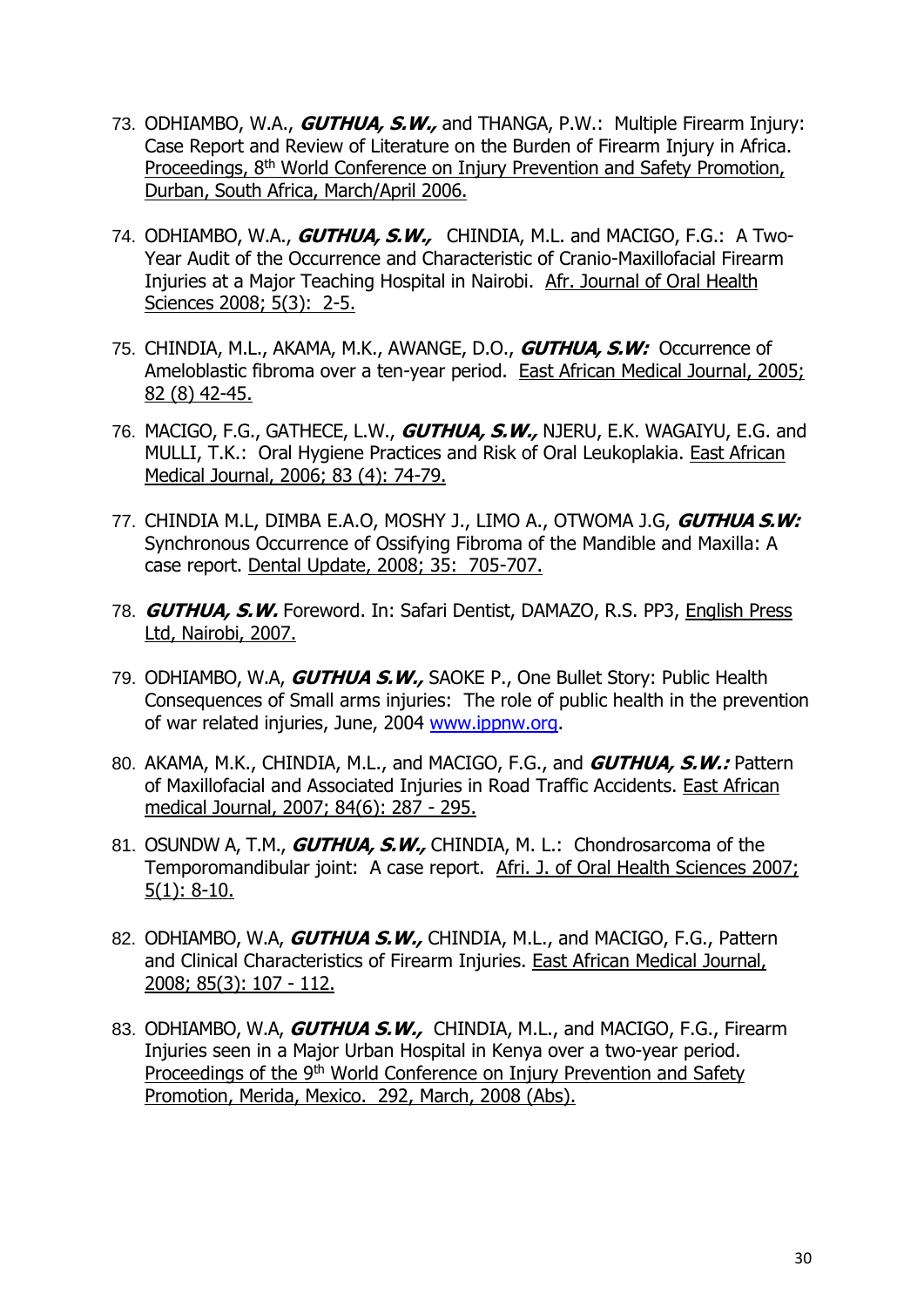- 84. BUTT, FMA, **GUTHUA, S.W.,** CHINDIA, M.L., RANA, F and OSUNDWA, T.M: Early Outcome of three cases of Melanotic Neuroectodermal of Infancy. Journal of Cranio-maxillofacial Surg. 2009; 37, 434-437.
- 85. AWANGE, DO, WAKOLI, KA, ONYANGO, J.F, CHINDIA, ML, DIMBA, EO and **GUTHUA, S.W.:** Reactive Localised Inflammatory Hyperplasia of the Oral Mucosa. East African Medical Journal 2009; 86 (2), 79 - 82.
- 86. ODHIAMBO W A, **GUTHUA S.W.,** MUNENE I, KARIUKI C, and THANGA PW, Intramyocardial Bullet in a Multiple Firearm Injury Patient Case report on Management challenges. The Annals of African Surgery 2011: 48-51.
- 87. BUTT FM, **GUTHUA S.W.,** NG'ANG'A P, EDALIA M, DIMBA E.A.O: One-stage Treatment of Acquired Facial Deformity caused by Severe Unilateral Condylar Hyperplasia. The Journal of Craniofacial Surgery 2011;22 (5):1966-1968
- 88. BUTT F, **GUTHUA S.W.,** MACIGO F.G, DIMBA E.A.O. The pattern and occurrence of Ameloblastoma in Adolescents treated at a University Teaching Hospital in Kenya: A 13-year study. Journal of Cranio-maxillofacial surgery 2012; 40: e39 - e45 [www.jcmfs.com](http://www.jcmfs.com/)
- 89. OSUNDWA, M.T., CHINDIA, M.L., **GUTHUA, S.W**. Amelogenesis Imperfecta in Kenya. IADR (Abs).
- 90. OSUNDWA, M.T., **GUTHUA S.W**., MACIGO, F.G., WAKOLI K.A. Management of Paediatric Orofacial Haemangiomas: A review of Literature and case reports. 6<sup>th</sup> Congress of the Pan African Association of Paediatric Surgeons (PAPSA). Annals of Paediatric Surgery, 2007; 3:48 (Abs).
- 91. **GUTHUA, S.W**., MACIGO, F.G., OSUNDWA, M.T., WAKOLI, K.A.: Combined Modality Approach in the management of Oral and Circumoral Haemangiomas with emphasis on the use of Absolute Ethyl Alcohol (Part I). African Journal of Oral Health Sciences. 2011; 6 (1): 5 -11.
- 92. **GUTHUA, S.W**., MACIGO, F.G., OSUNDWA, M.T., WAKOLI, K.A.: Combined Modality Approach in the management of Oral and Circumoral Haemangiomas with emphasis on the use of Absolute Ethyl Alcohol (Part II) African Journal of Oral Health Sciences. 2012; 6 (1): 11-15.
- 93. SIMIYU, N.B., AWANGE, D., DIMBA, E.A.O., WAGAIYU, E.G., BUTT F., **GUTHUA S.W.**, Slootweg, P.: Keratocystic Odontogenic Tumours of the Jaws and Associated Pathologies: a 10-year clinic-pathologic audit in a Referral Teaching Hospital in Kenya. Journal of Cranio-Maxillofacial Surgery, 2013; 41(3):230-234.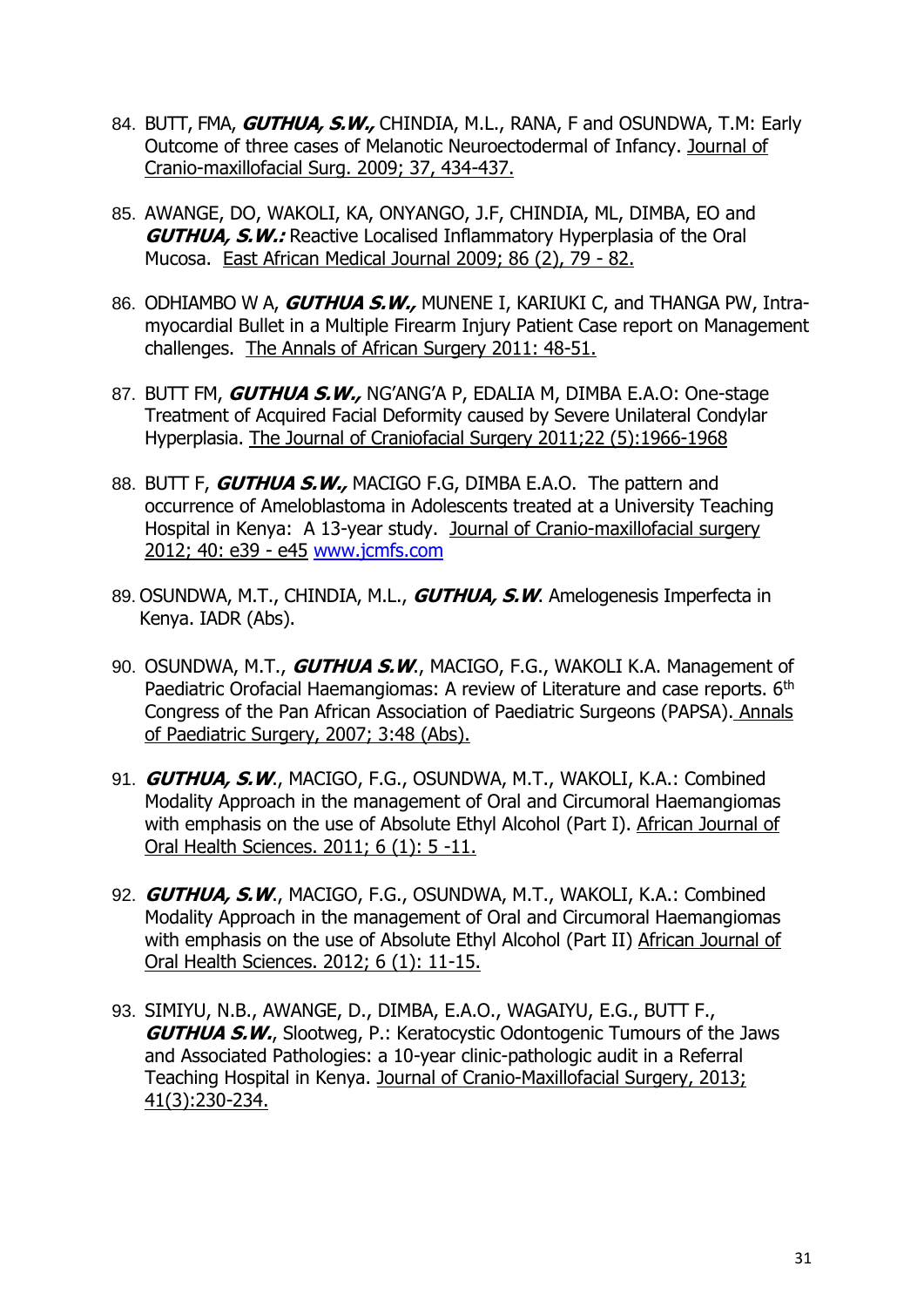- 94. AKAMA, MK, **GUTHUA, S.W.,** CHINDIA, ML, KAHUHO, SK. Management of Bilateral Joint Ankylosis in children. A case report. East Afr. Medical Journal, 2009, 86(1):45-48.
- 95. TUGAINEYO, EI, ODHIAMBO, WA, AKAMA, MK and **GUTHUA, S.W.** Aetiology, occurrence and management of maxillofacial injuries at Mulago Hospital, Uganda. East African Medical Journal, 2013, 1:1-8.
- 96. BUTT, F, **GUTHUA, S.W.** and EDALIA, B**.** Transoral Retrieval of a displaced mandibular tooth in the Parapharyngeal space: A patient with unusual clinical findings. Anatomy Journal of Africa, 2013; 2(2): 123 – 127.
- 97. KAMAU M, MPEKETHU M, **GUTHUA S**, MACIGO, F.: Orbito-Maxillofacial Cutaneous Anthrax. The Annals of African Surgery, 2015; 12(2):100-103.
- 98. BUTT, FM, **GUTHUA, S.W.** and KEGEREKI, EM: Preliminary outcome of case series of the management of Unilateral and Bilateral Craniomandibular Ankylosis in Kenya: An ongoing prospective study. Open Journal of Stomatology, 2015, 5, 227 – 233<http://www.scirp.org/journal/ojst> [\(http://dx.doi.org/10.4236/ojst.2015.59028\)](http://dx.doi.or/10.4236/ojst.2015.59028)
- 99. KIRIMI, J, **GUTHUA, S.W**., AKAMA, M, AWANGE, D, and TORE, S. Diagnosis unknown: A benign maxillary tumour with an elusive diagnosis – a case report: <http://dx.doi.org/10.1016/j.ijom.2015.08.638> (Abs.)
- 100. KIRIMI, J, **GUTHUA, S.W**., DIMBA, EOA, OMONDI, B, KOTA, D. Stage IV Oral Malignant Melanoma: a case report and literature review <http://dx.doi.org/10.1016/j.ijom.2015.08.637> (Abs)
- 101. KIRIMI, J, KENYANYA, A, **GUTHUA, S.W**. Isn't the football stupid: A knife stab through the Mandible – a case report: October 2015; Vol. 44, supplement 1, page e247. <https://doi.org/10.1016/j.ijom.2015.08.193>
- 102. **GUTHUA, SW**, KAMAU, M.W. and MACIGO F.G. Severe Cranio-Maxillofacial injuries caused by wild animals in Kenya (case series). African Journal of Oral Health Sciences (2016); vol. 2 (3): 11 - 14.
- 103. BUTT, FMA, **GUTHUA, SW**, WAWERU, W, and KIARIE, G. Lung Bronchogenic Carcinoma in the mandible: A rare metastasis. The Annals of African Surgery  $(2016)$ ; 13 (1): 32 – 35.
- 104. AROTIBA GT, HILLE J, **GUTHUA, SW**, ADEOLA H, ODHIAMBO W, et al. Ameloblastoma in Black Africans the Need for Multi-National Collaborative Research. JSM Dent Surg (2017) 2(2): 1014.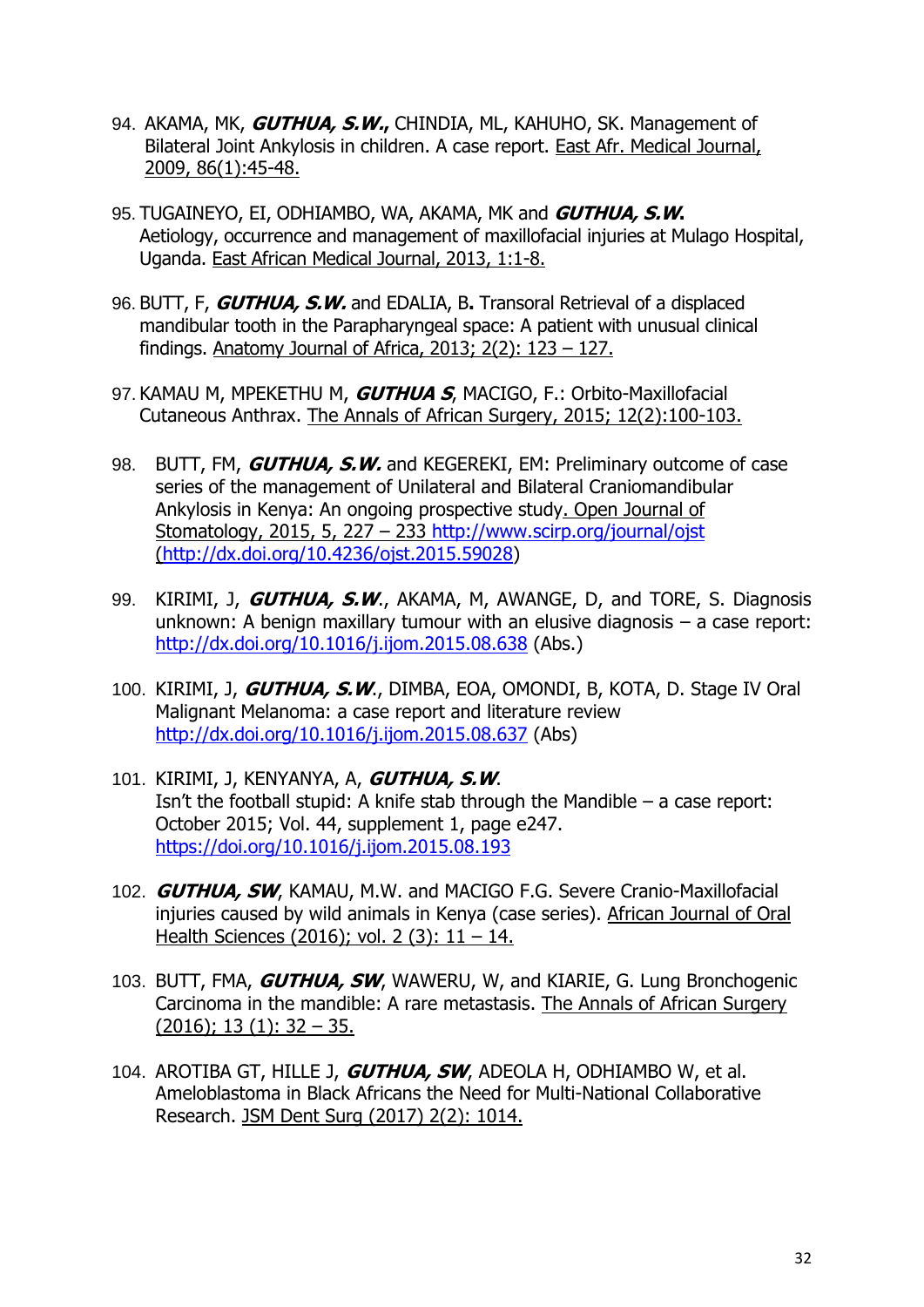- 105. **GUTHUA, SW** and Kamau MW. Debilitating Lymphangiomatous Macroglossia a case report: Journal of the Kenya Dental Association (2016): 7 (3), 425 – 429.
- 106. NGUYAI, CM, OGALO, JP, **GUTHUA, SW**, ODHIAMBO, WA and BUTT, FM. The potential of using 3D Printed Specific Models in Reconstructive Surgery of the Mandible. Afr. Journal of Oral Health Sciences (AJOHS) 207; V (1) 5:7 - 10
- 107. NYAMEINO, S., BUTT, F, **GUTHUA, SW**, MACIGO, F, AKAMA, M: Occurrence and Pattern of Maxillofacial Injuries caused by Motorcycle crashes presenting at two major Referral Hospitals in Nairobi, Kenya. J. Cranio-Maxillofacial Trauma Reconstruction. Open Journal (2018)2: e9 – e14.
- 108. THUKU, FM, BUTT, F, **GUTHUA, S.W**., CHINDIA, M: An Anatomic study of the Facial Nerve Trunk and Branching Pattern in an African population. J. Cranio-Maxillofacial Trauma and Reconstruction Open (CMTR) 2018; 2: e31 – e37.
- 109. NDUNG'U, GM, ODHIAMBO, WA, **GUTHUA, SW** and ONYANGO, JF: Paediatric Craniomaxillofacial Trauma at the Kenyatta National Referral and Teaching Hospital in Nairobi, Kenya: A 6-months study of Occurrence Pattern. African Journal of Oral Health Sciences (2019); 2 (6): 14 – 20.
- 110. **GUTHUA, SW**, KAMAU, M and NG'ANG'A, PM: Maxillary Alveolar bone grafting in cleft lip and palate repair: A case report:  $KDA$  (2019); Vol. 9, No. 4: 675 – 678.
- 111. MACIGO, FG, **GUTHUA, SW**, KIMANI, PM. Factors associated with resurgence of tobacco snuff use and decline in Kiraiku smoking in Lari, Sub-county of Kiambu County. Kenya Dental Association (KDA) Annual Scientific Conference proceedings (Abstract).
- 112. **GUTHUA, SW**, KAMAU, M, and ABINYA, N: Management of Maxillofacial of Osteosarcomas in Kenya: A case Series. The Annals of African Surgery (2020); 17 (1): 26-29 [www.annalsofafricansurgery.com](http://www.annalsofafricansurgery.com/)
- 113. BUTT FMA, **GUTHUA SW**. Reconstruction of midface defect with temporalis myofascial pedicle flap: a review and case series. MedCrave Online Journal of Surgery (MOJ Surg.) 2021; 9(1):15-19. DOI: 10.15406/mojs.2021.09.00186.
- 114. SARNA, K, MURITHI, I, OPONDO, F, and **GUTHUA, S:** A unique presentation of bilateral Kissing Molars and three-rooted Maxillary Premolars: A case report and review of literature. Clinical Case Reports Journal, 2021; 9:e04679, [https://doi.org/10.1002/ccr3.4679.](https://doi.org/10.1002/ccr3.4679)
- 115. SARNA, K, KAMAU, M, and **GUTHUA, SW**: Surgical Management of A Massive Congenital Haemangioma of the Tongue in an Infant: A rare Case Report. Clinical Case Reports Journal, 2021; 9:e04909. [https://doi.org/10.1002/ccr3.4909.](https://doi.org/10.1002/ccr3.4909)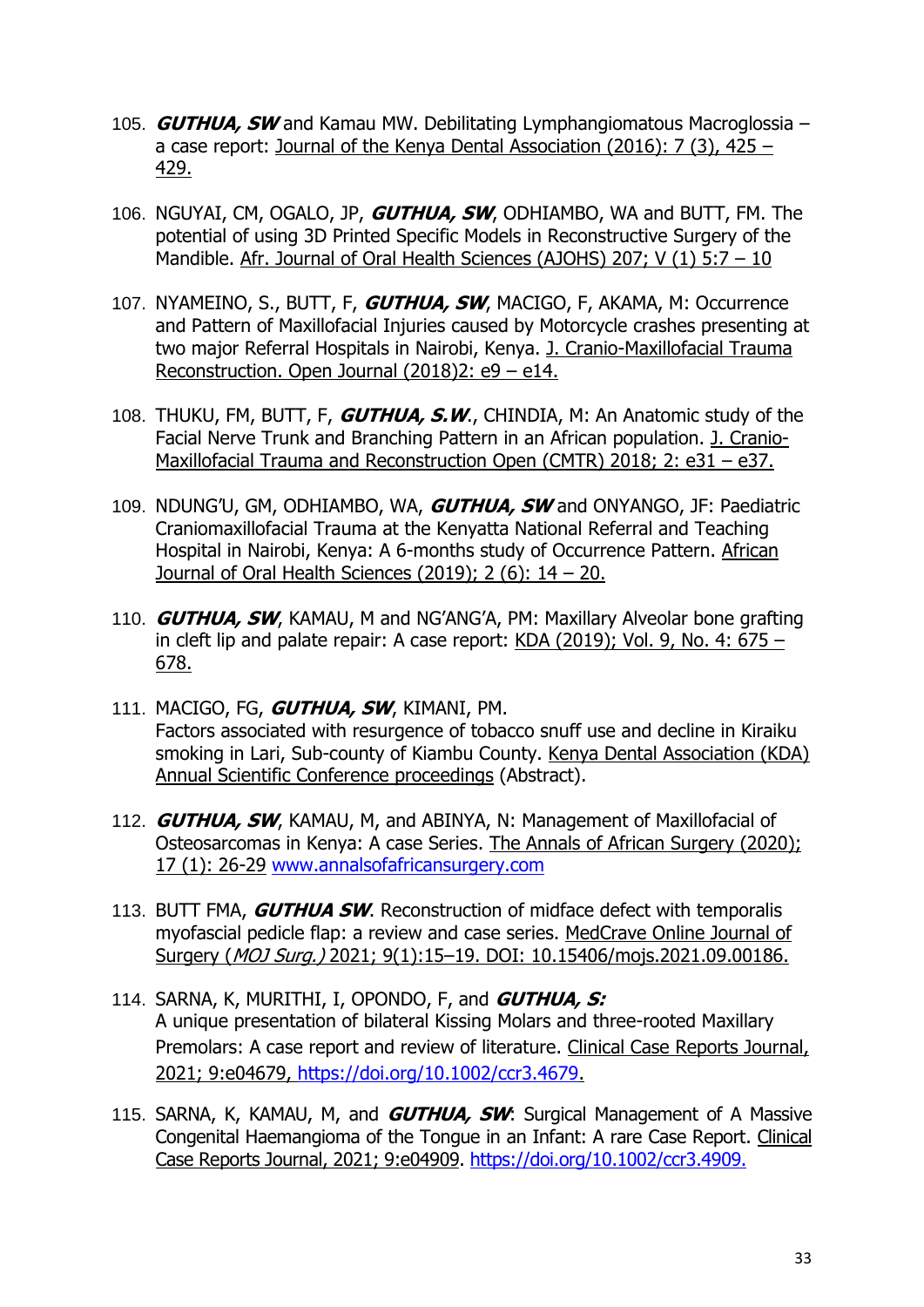- 116. **GUTHUA, SW**, NG'ANG'A PETER M, SARNA, KRISHAN, KAMAU, M. An innovative approach in the management of alveolar clefts with bone graft harvested from Maxillary tuberosity and Mandibular Wisdom Molar Odontectomy sites: A case Report. Clinical Case Rep. (2021); 9: eo5253 (pp 1 to 7).
- 117. SONIGRA KJ, SARNA K, VAGHELA VP, **GUTHUA SW:** An Interesting Case of Fatal Myasthenic Crisis Probably Induced by the COVID-19 Vaccine. Cureus (2022), 14(3): e23251. DOI 10.7759/cureus.23251.

## **UNREFEERED ARTICLES**

- 1. **GUTHUA, S.W.:** Protection against AIDS. KDA Newsletter. 3(1):13-15, 1985.
- 2. **GUTHUA, S.W.:** Management of patients with Human Immunodeficiency Virus (HIV) and Acquired Immunodeficiency Syndrome (AIDS) in a dental practice. Medicus: 2(8): 3-8, 1992.
- 3. **GUTHUA S.W.:** Improved patient care. The right to know (Editorial) Medicus; 2(8): 1-2, 1992.
- 4. KAIMENYI, J.T., **GUTHUA, S.W.:** Dental students' compliance with University Examinations Instructions. Medicus; 14(1, 2): 26-30, 1995.
- 5. **GUTHUA, S.W:** Is there a need for a Kenya Dental Association Journal? KDA Newsletter, 3(2):2, 1985.
- 6. MACIGO, F.G., **GUTHUA, S.W.,** GATHECE, L.W.: Challenges in Tobacco control in Kenya. Kenya Dental Association Newsletter: September 2002.
- 7. **GUTHUA, S.W.:** Gunshot Injuries in Maxillofacial Region. Doctors News, 5th Edition, 28 - 29, November, 2008.
- 8. **GUTHUA, S.W.**, ODHIAMBO, WA: The challenges of Craniomaxillofacial Surgery in Africa. International Association of Maxillofacial Surgeons (IAOMFS) Newsletter  $(2014): 9 - 13.$

## **SCIENTIFIC PAPERS SUBMITTED FOR PUBLICATION**

- 1. BUTT, FMA and **GUTHUA S.W.:** Follicular Ameloblastoma of the Mandible arising from a Dental Follicle, 6 years after Teeth Extraction (on going from November 2009 (to be submitted).
- 2. **GUTHUA S.W.,** MACIGO F.G, DIMBA E.A.O. A two-stage surgical approach in the Management of Moderate to Severe Acquired Long-Span Mandibular Continuity Defects in a Teaching/Referral Hospital in Kenya. (Harvard/MGH/Symposium, Boston, USA for presentation on 18/06/2011 (to be submitted).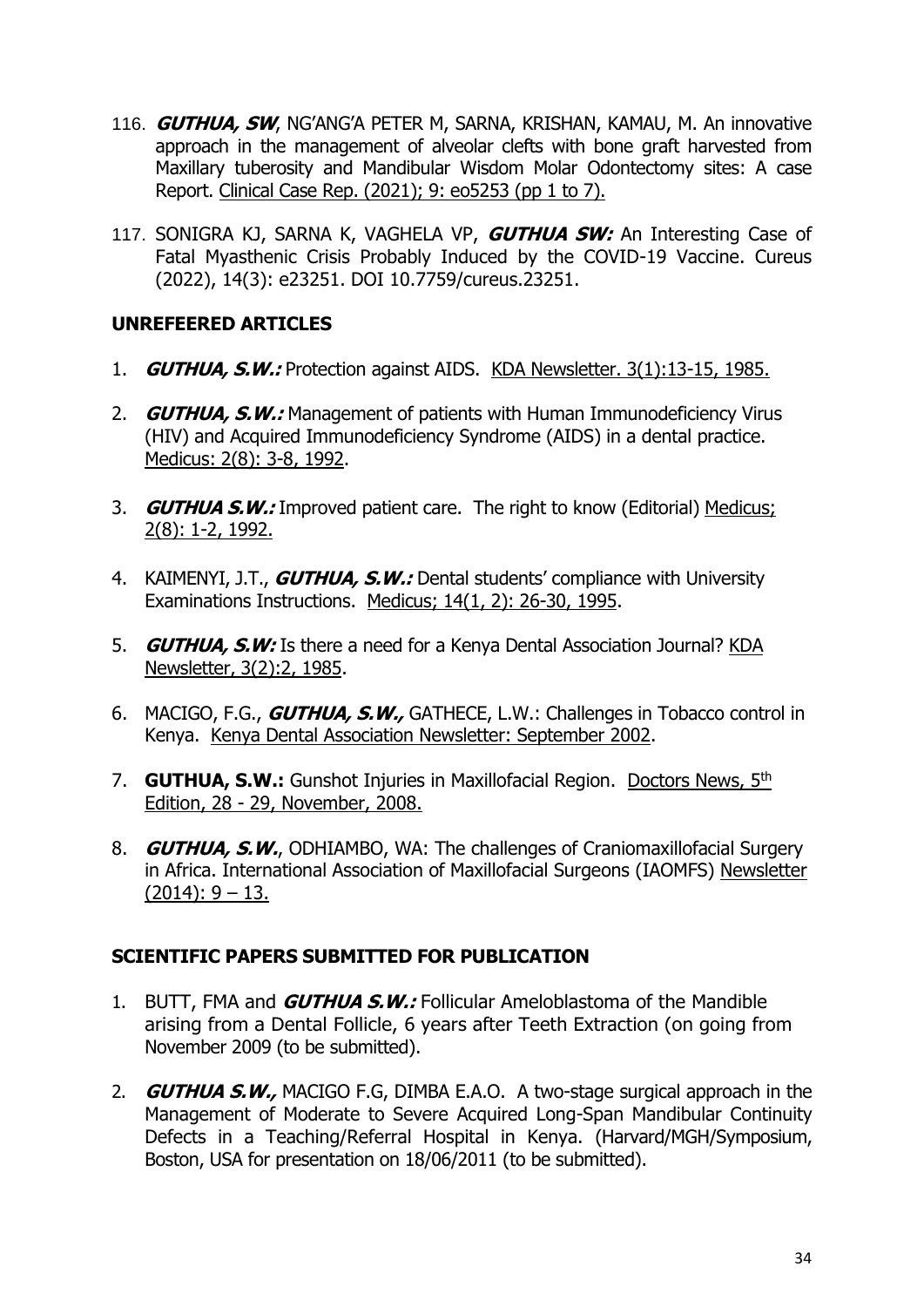- 3. Challenges of maxillary alveolar bone grafting in cleft lip and palate in a developing country. A case series. Cranio-Maxillofacial Trauma and Reconstruction Journal. Ref. CMTR-2020-07-1278-CR (Submitted on 07/07/2020).
- 4. Butt, FMA, **GUTHUA, SW**.: Reconstruction of Midface Defect with Temporalis Myofascial Pedicle Flap. A review and case series. The Journal of Craniofacial Surgery (submitted in June 2020).

## **BOOKS PUBLISHED**

1. NGASSAPA D.N.B., HASSANALI J., AMWAYI P., **GUTHUA, S.W. Essentials of Orofacial Anatomy:** (Dar-es-Salaam University Press - Sponsored by Royal Dutch Embassy, Dar-es-Salaam, Tanzania) Published April, 1997.

## **Contributions**:

- 1. Chapter 2: Orofacial Muscles: Page 23 -48
- 2. Chapter 4: Craniomandibular Joint (Temporomandibular joint): Page 86- 90
- 3. Chapter 6: Head and Neck Facial Systems Page 146 -154
- 4. Chapter 8: Anaesthesia of the orofacial tissues: Page 184 189
- 5. Chapter 14: Oro-maxillofacial injuries : Page 247 274 Soft and Hard tissue injuries.
- 2. **Primary Care of landmine injuries in Africa.** International Physicians for the Prevention of Nuclear War, 2000.

## **Contributions**:

- 1. Chapter 2 Emergency Medical care: Page 11
- 2. Chapter 3 Primary Survey: Page 17
- 3. Chapter 4 Special Areas: Page 38.

#### 3. OPINYA G.N., **GUTHUA, S.W: Essentials of Pediatric Orthodontics and Introduction to Orthognathic Surgery in Developing Countries**

## **Contributions**:

Introduction to Orthognathic Surgery in Developing countries. (In press, University of Nairobi press, accepted)

4. MACIGO, F.G. and **GUTHUA, S.W.:** The State of Oral Health in Kenya. **In Safari Dentist, DAMAZO, R.S.,** PP402-423, English Press Ltd. Nairobi, 2007.

## **Contribution (sections)**

- 4.1 Oral Mucosal Lesions
- 4.2 Orofacial Trauma
- 4.3 Impact of HIV/AIDS in Oral Care delivery system in Kenya.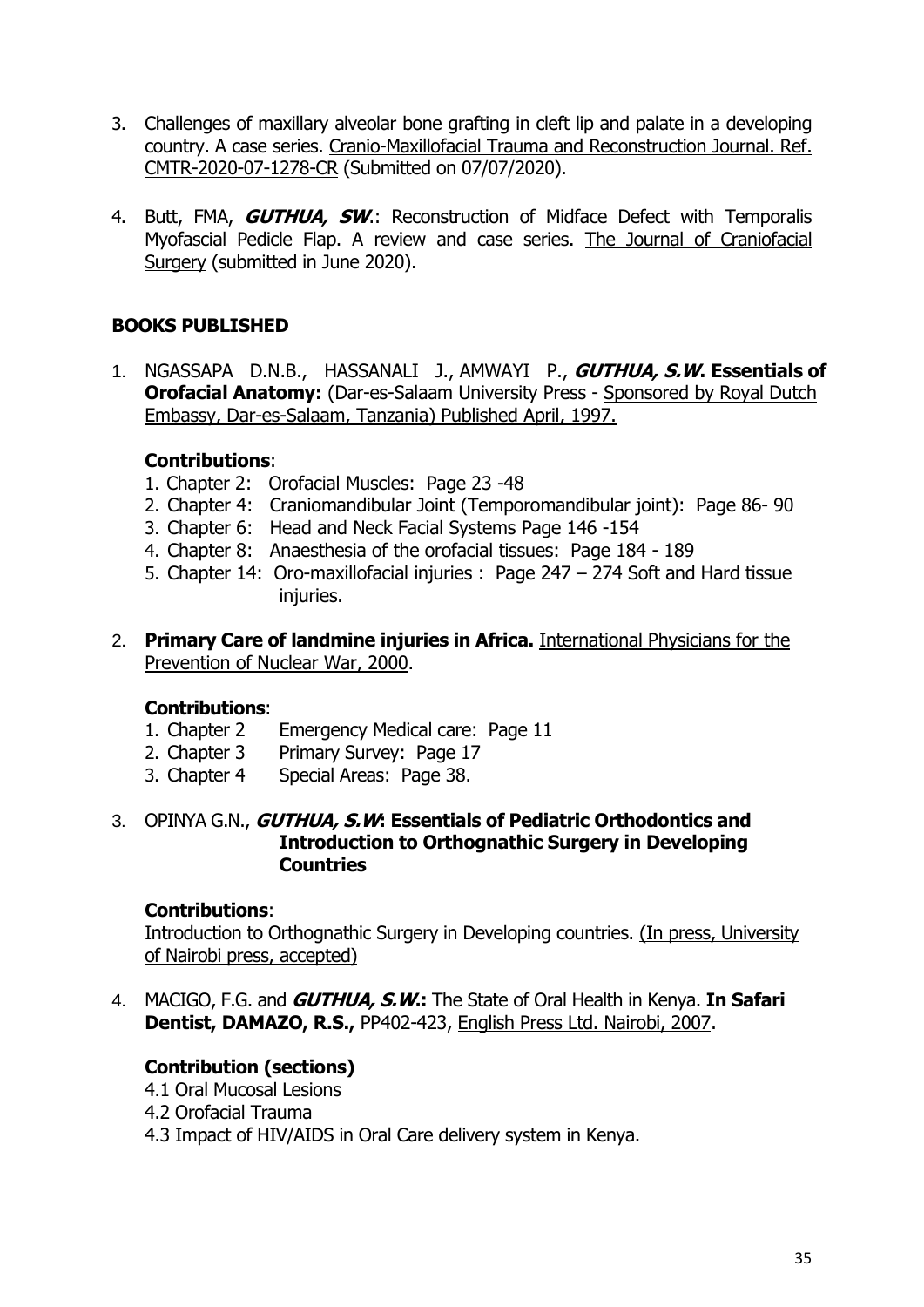- 5. DIMBA E.A.O, **GUTHUA, S.W.,** CHINDIA M.L: **Oral cancer in Kenya. In Solid Tissue Tumours Handbook.** ABINYA OTIENO, et al. Nov. 2006 (Submitted for Publication, Dec. 2006).
- 6. National Guidelines for Cancer Management in Kenya.
	- DIMBA, E.A.O, and **GUTHUA, S.W**; Chapter on Oral Squamous Cell Carcinoma, No. 25. August, 2013.
- 7. ODHIAMBO, W.A. and **GUTHUA, S.W**. **Essentials of Oral and Maxillofacial Trauma. A Manual for Undergraduate students ©2018; Jap Lambert Academic Publishers, Vol. 1: 1-50. Reg. No. 40203102774 ISBN (978- 613-8-34192-5)**. Copyright © Walter A. Odhiambo, Symon W. Guthua; and International Book Market Service Ltd. Launched by the Deputy Vice-Chancellor, Academic Affairs, University of Nairobi on August, 10<sup>th</sup>, 2018.

## **INTERNATIONAL RESEARCH PROJECTS**

## **COMPLETED**

1. KAIMENYI, J.T., **GUTHUA, S.W.** WHO International survey of orofacial mutilations and NOMA (Cancrum Oris) at Kenyatta National Hospital. December-January, 1993.

## **CURRENT RESEARCH ACTIVITIES**

- 1. **GUTHUA, S.W.,** Double modality approach for the management of disfiguring circumoral haemangiomas. Ongoing Research. (Part III).
- 2. **GUTHUA, S.W.,** MWANIKI, D.L. and MACIGO, F.G.: Keloids: epidemiology, aetiology, management and prevention.
- 3. **GUTHUA, S.W.,** and MASINDE, S: Orbital reconstruction using autologous bone graft of intramembranous origin (mandible) - **(have operated over 30 cases).**
- 4. **GUTHUA, S.W.,** and MWANIKI D.L: Cervicofacial Keloids in Black Population: Definitive Management based on aetiological factors and molecular studies.
- 5. ODHIAMBO W .A., **GUTHUA, S.W.,** and MACIGO, F.G. Maxillofacial Injuries Caused by Nairobi Bomb blast, August, 1998. Secondary Survey.
- 6. **GUTHUA, S.W.,** OSUNDWA, T.M. and MACIGO, F.G.: Two-stage management of long-span acquired mandibular defect following Tumour resection and Firearm Injuries. Ongoing research. (Part III)
- 7. **GUTHUA, S.W.** and MACIGO, F.G.: Complex Maxillofacial injuries caused by Wild Animals: Human and Animal Conflict. Ongoing research. (Part III)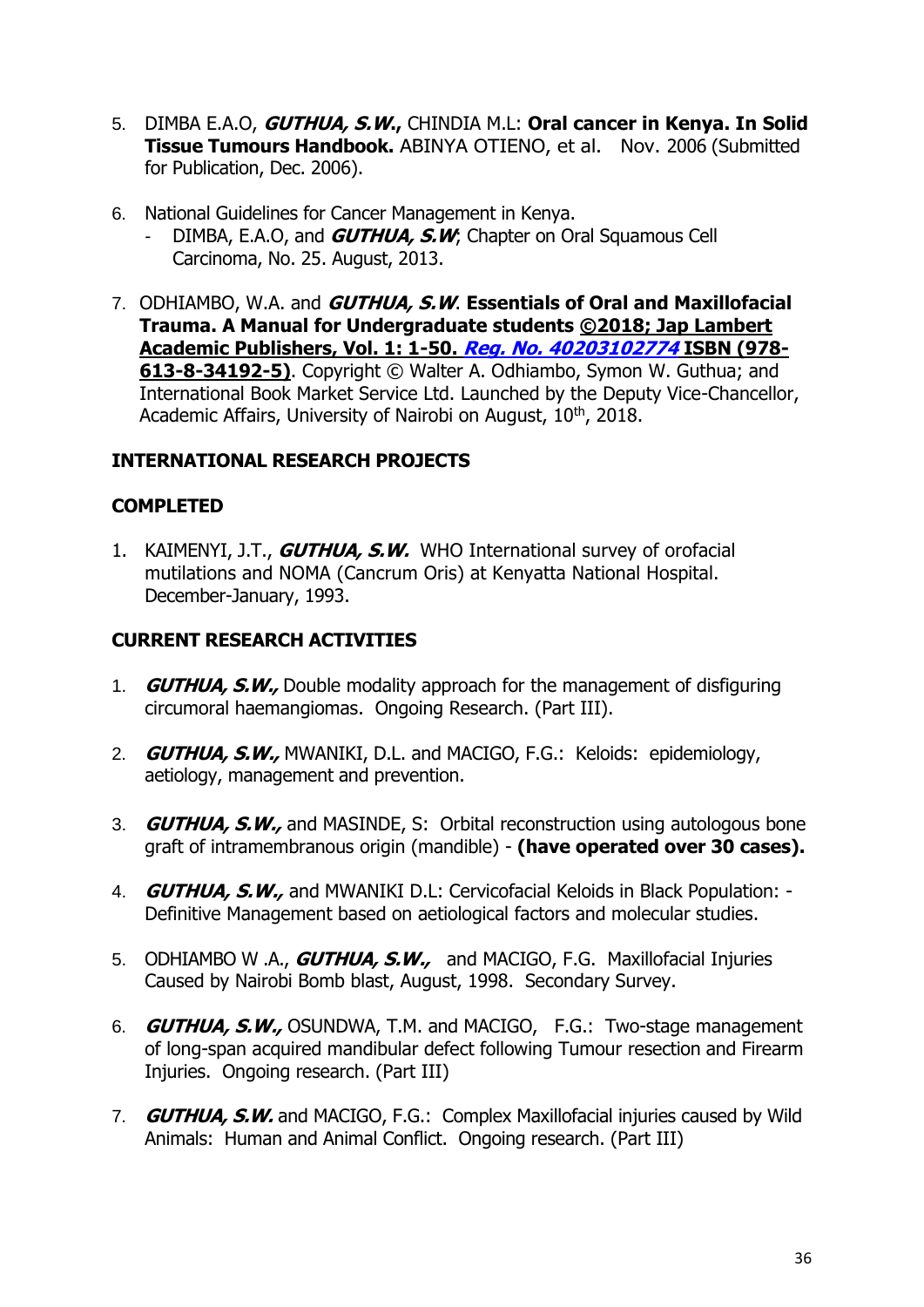## **RESEARCH PROJECTS PLANNED**

## **Proposal Submitted for funding**

1. **GUTHUA S.W.,** MWANIKI D.L., DONOFF, R.B. Epidemiology and evaluation of the effectiveness of silicone-based dressing in the management and prevention of keloid and hypertrophic scars among Kenyans. (**Potential Sponsor:** American Association of Oral and Maxillofacial Surgeons).

## **RESEARCH: AREAS OF INTEREST**

- 1. Reconstructive surgery utilizing osteo-integrated implants and bone graft: To develop a model for developing countries.
- 2. Management of gunshot wounds in developing countries.
- 3. Wound healing with reference to growth factors and formation of keloids.
- 4. Prevention of keloids and Hypertrophic scars in black population.
- 5. Tumour immunology: pathogenesis of Ameloblastoma.
- 6. Programmed tissue Regeneration.

## **SCIENTIFIC PAPERS PRESENTED**

## **I. SYMPOSIUM/SEMINARS/WORKSHOPS**

- 1. **GUTHUA, S.W.,** MWANIKI D.L., CHINDIA, M.L. Reliability of clinical criteria in Diagnosing HIV: An experience from a developing country, Kenya. 2nd International Conference on Oral Manifestations of HIV infection. San Francisco, California, U.S.A. February, 1993.
- 2. **GUTHUA, S.W.,** KIMARO, S.S., MWANIKI, D.L., Combined Modality Approach in the management of Circumoral Haemangiomas. IADR Conference, Harare, Zimbabwe, Dec. 1992 **(WON THE BEST PRICE).**
- 3. CHINDIA, M.L., **GUTHUA, S.W.:** Florid Periapical Cemento-osseous Dysplasia. IADR Conference, Harare, Zimbabwe, Dec. 1992.
- 4. **GUTHUA, S.W.,** CHINDIA, M.L. Potential Protocol for the Management of Maxillomandibular Osteogenic Sarcoma. IADR Conference, Harare, Zimbabwe, Dec. 1992.

## 5. **GUTHUA, S.W.**

**GUEST SPEAKER**: PAN African Seventh-day Adventist Dentists' Conference (PASDAD). Golden Beach Hotel, Mombasa, Kenya. October 23rd to 31st, 1992.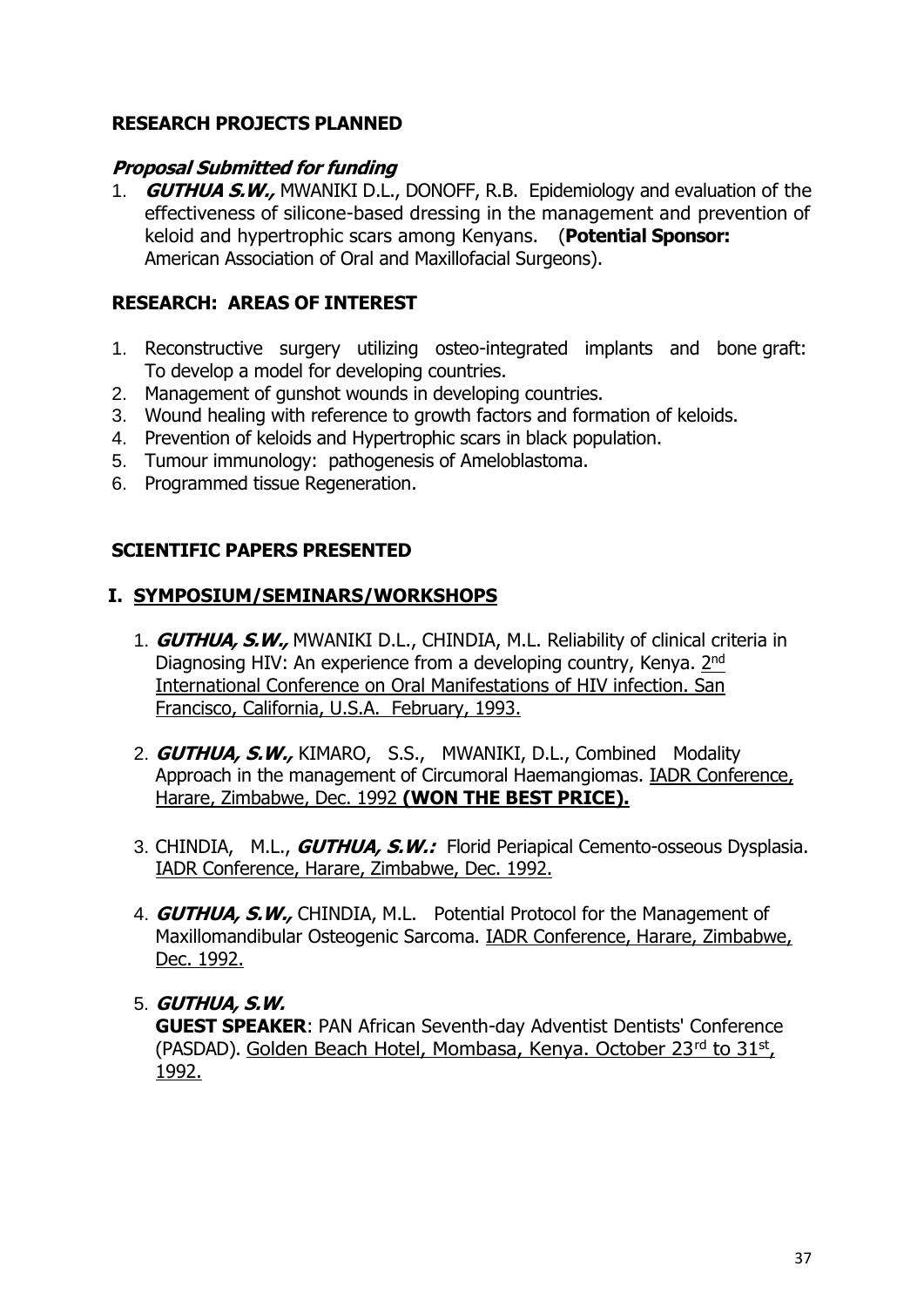## **TOPICS**

- 5.1 Management of Maxillofacial and Oral traumatology in Developing countries October 28th 1992.
- 5.2 Diagnosis and management of oral tumours. October 28<sup>th</sup>, 1992.
- 5.3 Approach to identification and management of orofacial odontogenic infections. October 30<sup>th</sup>, 1992.
- 5.4 Coping with impacted wisdom teeth in developing countries October 30th, 1992.
- 5.5 Diagnosis and management of common craniofacial congenital anomalies with special emphasis on cleft lip/palate. <u>October 30th, 1992.</u>
- 5.6 HIV/AIDS and the Dentist with special emphasis on prevention of cross-infection. October 30<sup>th</sup>, 1992.

## 6. **GUTHUA, S.W.**

Understanding emergencies in Oral and Maxillofacial injuries - a simplified approach. Staff Education Department, Kenyatta National Hospital Nairobi. August, 1992.

#### 7. **GUTHUA, S.W.,** MWANIKI, D.L.

A review of some policy issues in the management of impacted mandibular third molar. IADR conference, Nairobi, 1990.

#### 8. **GUTHUA, S.W.**

Diagnosis and Management of oral and maxillofacial infections. State-of-the art., KDA Seminar, September 1990.

## 9. **GUTHUA, S.W.**

Can the progress of Oral Squamous Cell Carcinoma be predicted using computer-assisted morphometric image analysis? Massachusetts General Hospital, Boston, USA, 1988.

#### 10. **GUTHUA, S.W.**

Practical experience in Oral and Maxillofacial Surgery Chief Resident Report: Massachusetts General Hospital, Boston, U.S.A, 1987.

#### 11. **GUTHUA, S.W**.

Child -to-child Dental Health Education to School Children in Kenya. KDA Seminar. October, 1983.

#### 12. **GUTHUA, S.W.,** CHINDIA, M.L.

Appropriate Management of Oral Primary Malignant Melan and Estrogenic Sarcoma. Kenya Association of Clinical pathologists (KACP) Conference. <u>Intercontinental Hotel, Nairobi, Kenya. 18<sup>th</sup> September, 1993.</u>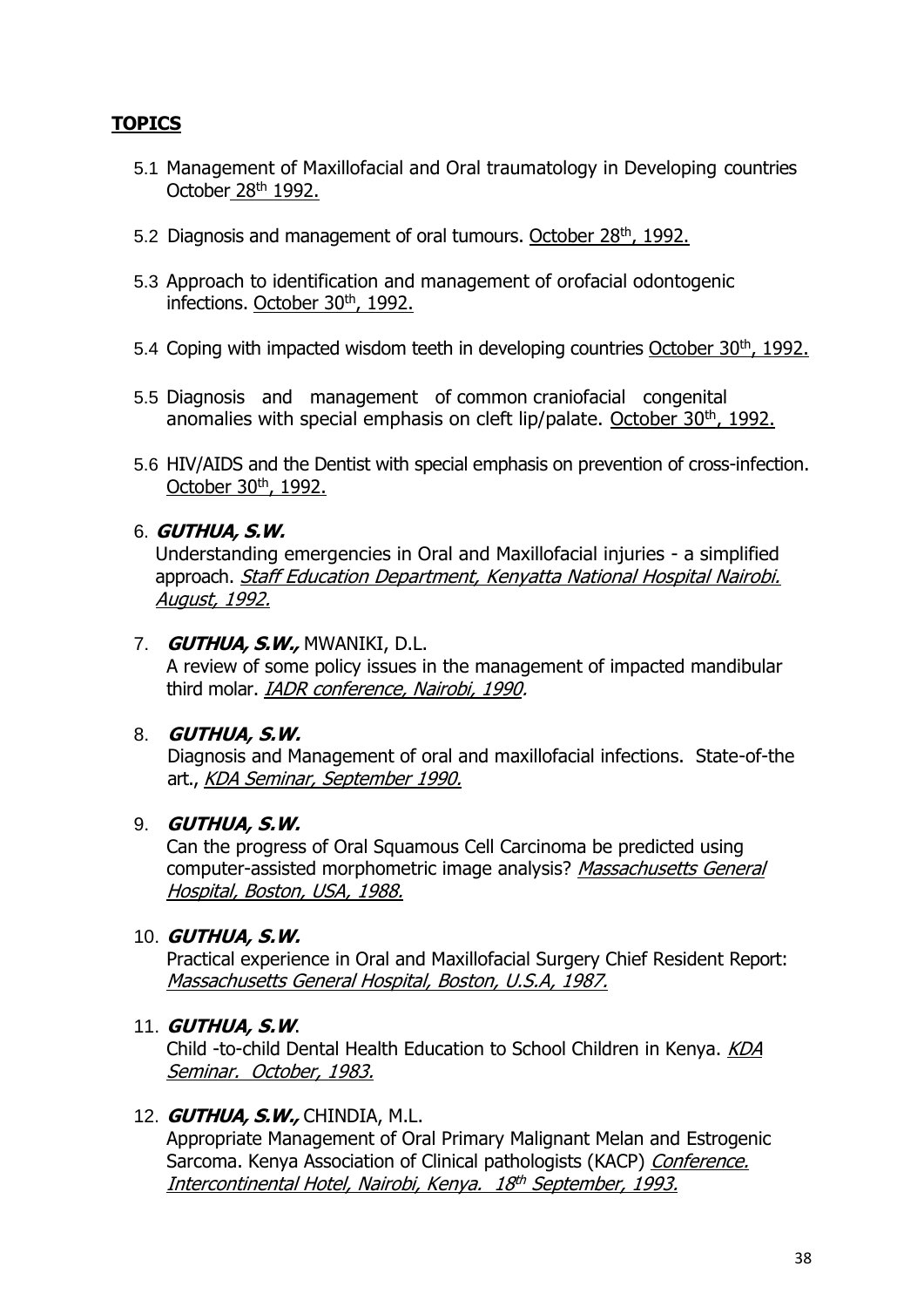13. OSUNDWA, M.T., WALA, O.O., CHINDIA, M.L., **GUTHUA, S.W.** Amelogenesis Imperfecta: A clinical and Radiological Study. Kenya Association of Clinical pathologist (KACP) Conference. Intercontinental Hotel, <u>Nairobi, Kenya. 16<sup>th</sup> September, 1993.</u>

## 14. **GUTHUA, S.W.,**

Nurses' role in the management of maxillofacial injuries, Nairobi Hospital, <u>Kenya. 16<sup>th</sup> March, 1994.</u>

## 15. CHINDIA, M.L., **GUTHUA, S.W.**

Bacterial infections in head and neck region. Association of ENT Surgeons <u>Conference, 25th - 26th March, 1994, Nairobi, Kenya.</u>

#### 16. **GUTHUA, S.W.**

Essentials of anatomy and physiology of jaws for nurses. Nairobi Hospital, <u>Kenya. 1<sup>st</sup> July 1994.</u>

## 17. **GUTHUA, S.W.**

Multi-disciplinary approach in the management of traumatized patients, ABCDE of trauma. <u>*Nairobi, Kenya, 27<sup>th</sup> July, 1994.*</u>

#### 18. **GUTHUA, S.W.**

Management of Severe Facio-maxillary injuries in Kenya. Presented at Kenya Surgeons/Physicians meeting, <u>*Nairobi Kenya. 20<sup>th</sup> September, 1994.*</u>

#### 19. **GUTHUA, S.W.**

Priorities in the management of emergency faciomaxillary injuries. Kenya Society of Anaesthesiologist (KSA), Nairobi, Kenya, July 1995.

## 20. **GUTHUA, S.W.**

Management of maxillofacial injuries at the primary health centres in developing countries. Conference of Association of surgeons of East and Central Africa (ASEA), Nakuru, February 1995.

## 21. **GUTHUA, S.W.**

Stage-wise reconstruction of mandible following radical resection of advanced benign tumours affecting the mandible (Case presentation) Davos, Switzerland, Dec. 1995.

## 22. **GUTHUA, S.W.,** MWANIKI, D.L., MACIGO, F.G.

Relative risk assessment of aetiological factors associated with oral leukoplakia with special reference to tobacco in Meru, Kenya. 2nd Conference of Pan-African Environmental Mutagen Society (PAEMS), Cape Town, South Africa, January, 1996.

## 23. **GUTHUA, S.W.**

Occupational exposure of health personnel to disinfect. *17<sup>th</sup> African Health* Sciences Congress, KEMRI, Nairobi, Kenya. February 1996.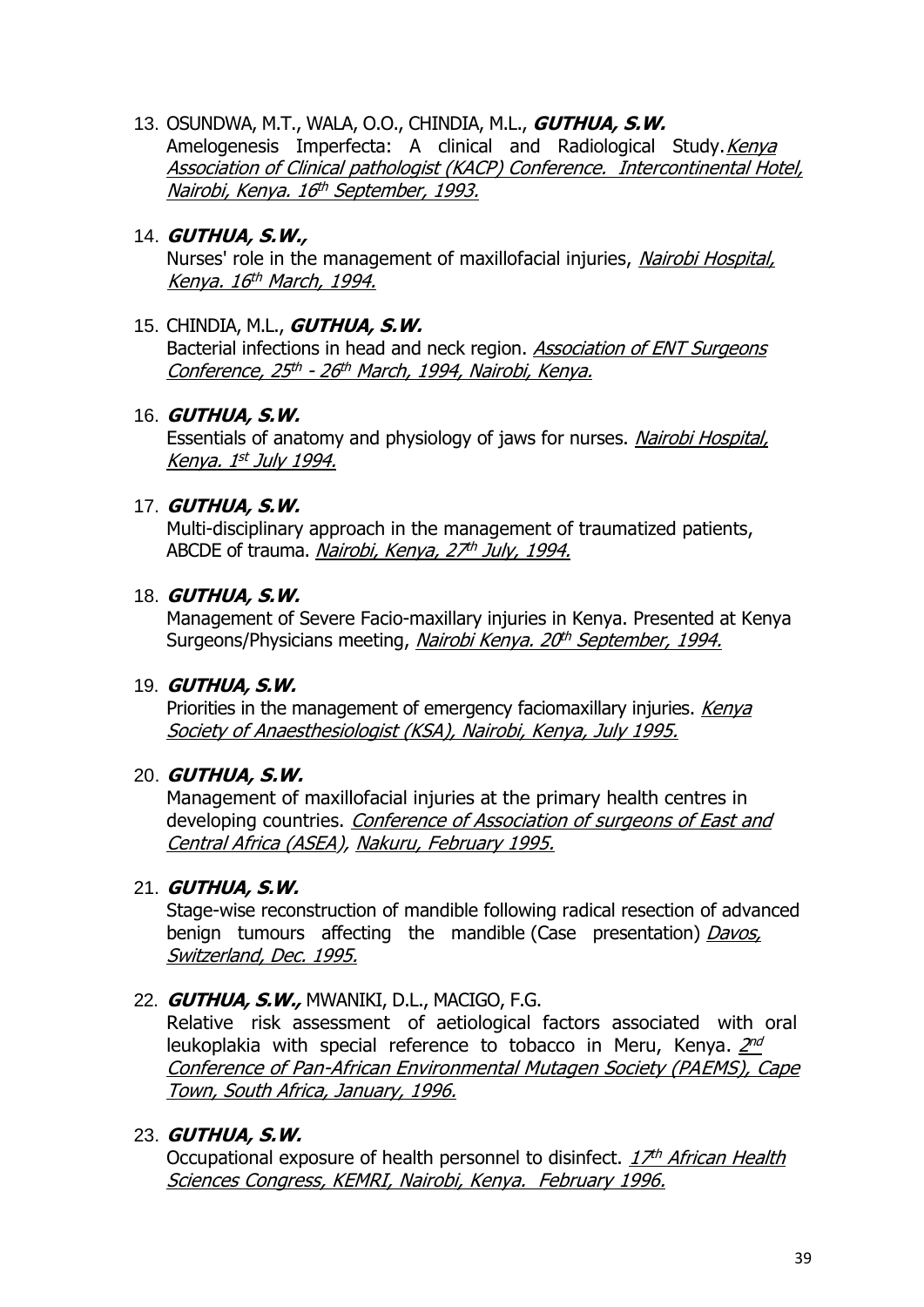## 24. **GUTHUA, S.W.**

Overview of Maxillofacial injuries in Kenya. Nairobi, Kenya, 14<sup>th</sup> June, 1996.

## 25. **GUTHUA, S.W.**

Trends in repair of Oral and Maxillofacial injuries in Kenya. <u>*Nairobi, Kenya. 14<sup>th</sup>*</u> June, 1996.

## 26. **GUTHUA, S.W.**

Management of Complex Oral and Maxillofacial injuries in Developing Countries. Medical / Dental Conference of SDA, Eastern Africa Division. <u>Nairobi, Kenya. 15th October 1996.</u>

## 27. **GUTHUA, S.W.**

Assessment and initial management of faciomaxillary injuries in Emergency Room. Symposium on Emergency Medical care. *Nairobi, Kenya. 3<sup>rd</sup> May 1997.* 

28. CHINDIA, ML, OBER, JA, **GUTHUA, S.W.** and Njiru, AW: Neurogenic Sarcoma of the Maxilla occurring in Neurofibromatosis. IADR Conference, Kampala, Uganda. November 1999.

## 29. **GUTHUA S.W.**

Eastern Africa Association of Maxillofacial Surgeons (EAAOMS) Theme: Maxillofacial Problems in Eastern Africa Region. July 2002, Nairobi, Kenya.

## 30. **GUTHUA, S.W.**

Maxillofacial Injuries caused by Wild Animals - Human and Wildlife conflict. <u>World Wide Fund for Nature (WWF) Nairobi, Kenya. July 2nd, 2003.</u>

## 31. **GUTHUA, S.W.**

Maxillofacial Injuries caused by Road Traffic Accidents in Kenya. *International* Conference, Africa Chapter, The 25th Medic Africa Conference, Nairobi. Kenya. <u>October 17th, 2003.</u>

- 32. AKAMA, M.K., **GUTHUA, S.W.,** CHINDIA, M.L.: Ameloblastic Fibroma. Analysis of five cases. 13th Annual scientific conference of IADR, Kampala, Uganda, November 1999.
- 33. AKAMA. **GUTHUA, S.W.,** CHINDIA, M.L., MACIGO, F.G.: The Pattern, Aetiological Factors and Treatment Modalities for Facial Bone fractures at Kenyatta National Hospital. Presented at the 14<sup>th</sup> Annual Scientific Conference of International Association for Dental Research (IADR), Harare, Zimbabwe, October, 2000.
- 34. ODHIAMBO, W.A**., GUTHUA, S.W.,** and THANGA, P.W.: A doctor survives multiple Gunshot wounds and a Bullet to the heart. Presentation at a Conference on Driving Change: Developing a firearms policy for safer societies. Durban, South Africa, March/April, 2006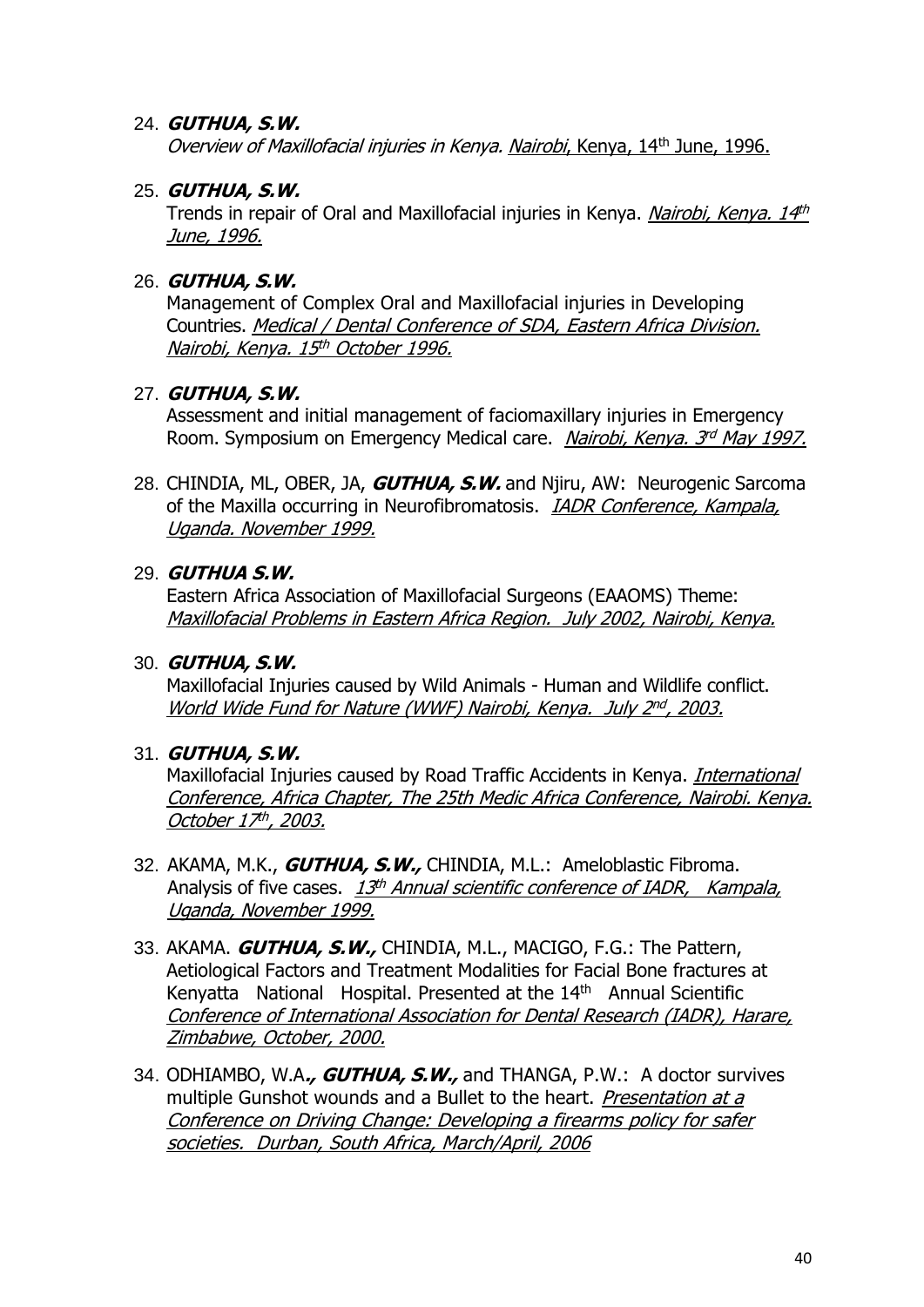- 35. **GUTHUA, S.W.:** Multi-Disciplinary Approach in Management of Multiple Gunshot Injuries*. <u>First Critical Care Symposium. November 25<sup>th</sup>, 2006</u>.* Nairobi Hospital, Kenya.
- 36. ODHIAMBO, W.A. **GUTHUA, S.W.** and P.W. THANGA. Multiple Firearm Injury; Case report and review of literature on the burden on firearm injury in Africa: <u>8<sup>th</sup> World Conference on Injury and safety promotion; Durban, South</u> Africa, April, 2006.
- 37. ODHIAMBO, W.A., OMUSEBE J.A, and **GUTHUA S.W.** The health burden of firearm injury in a developing country (case presentation on and review of literature) <u>7th World conference on Injury Prevention and Safety Promotion,</u> June 2004 pp571.
- 38. **GUTHUA, S.W:** Challenges of Reconstructing Acquired Long-Span Mandibular Defects: An ongoing Prospective Study. Oral and Maxillofacial <u>Seminar. Nairobi, Kenya. (December 28<sup>th</sup> 2007).</u>
- 39. ODHIAMBO, W.A., **GUTHUA S.W.,** CHINDIA, M.L. AND MACIGO, F.G: Firearm Injuries seen in a Major Urban Hospital in Kenya over a Two-Year Period. <u>At 9<sup>th</sup> World Conference of Injury Prevention and Safety Promotion.</u> Merida, Mexico. March, 2008.
- 40. **GUTHUA S.W,** AKAMA, M and ODHIAMBO, W: Airway Management in Emergency Life-Threatening Maxillofacial Conditions. 3rd Critical Care <u>Symposium, November 8<sup>th</sup>, 2008, Nairobi, Kenya.</u>
- 41. **GUTHUA, S.W**. and ODHIAMBO, W A: Non-War Related Gunshot Injuries: Challenges in Management. *Craniomaxillofacial Symposium on Craniofacial* Osteosynthesis, Reconstructive Surgery, Orthognathic and Craniofacial <u>Surgery. Nairobi. Kenya. September 20th, 2008.</u>
- 42. ODHIAMBO, W.A. and **GUTHUA, S.W.:** Gunshot Injuries in Maxillofacial Region: Our Experience in Kenya. Craniomaxillofacial symposium on Craniofacial Osteosynthesis, Reconstructive Surgery, Orthognathic and Craniofacial Surgery. Nairobi. Kenya. September 20th, 2008.
- 43. **GUTHUA, SW:** Facial Soft Tissue Injuries in Faciomaxillofacial Region. <u>Davos, Switzerland. December 15th, 2008</u>
- 44. **GUTHUA, S.W.:** Wild Animal bites Injuries in the Craniomaxillofacial region. International AO/ASIF Craniomaxillofacial Fixation Hands-on Workshop. <u>Nairobi, Kenya, July 21st, 2009.</u>
- 45. **GUTHUA, S.W.:** Challenges of Managing Acquired long span mandibular defects after Tumor Resection. *International Association of Oral and* Maxillofacial Surgery Head and Neck Tumours Course. Nairobi, Kenya. March .4<sup>th</sup>, 2010.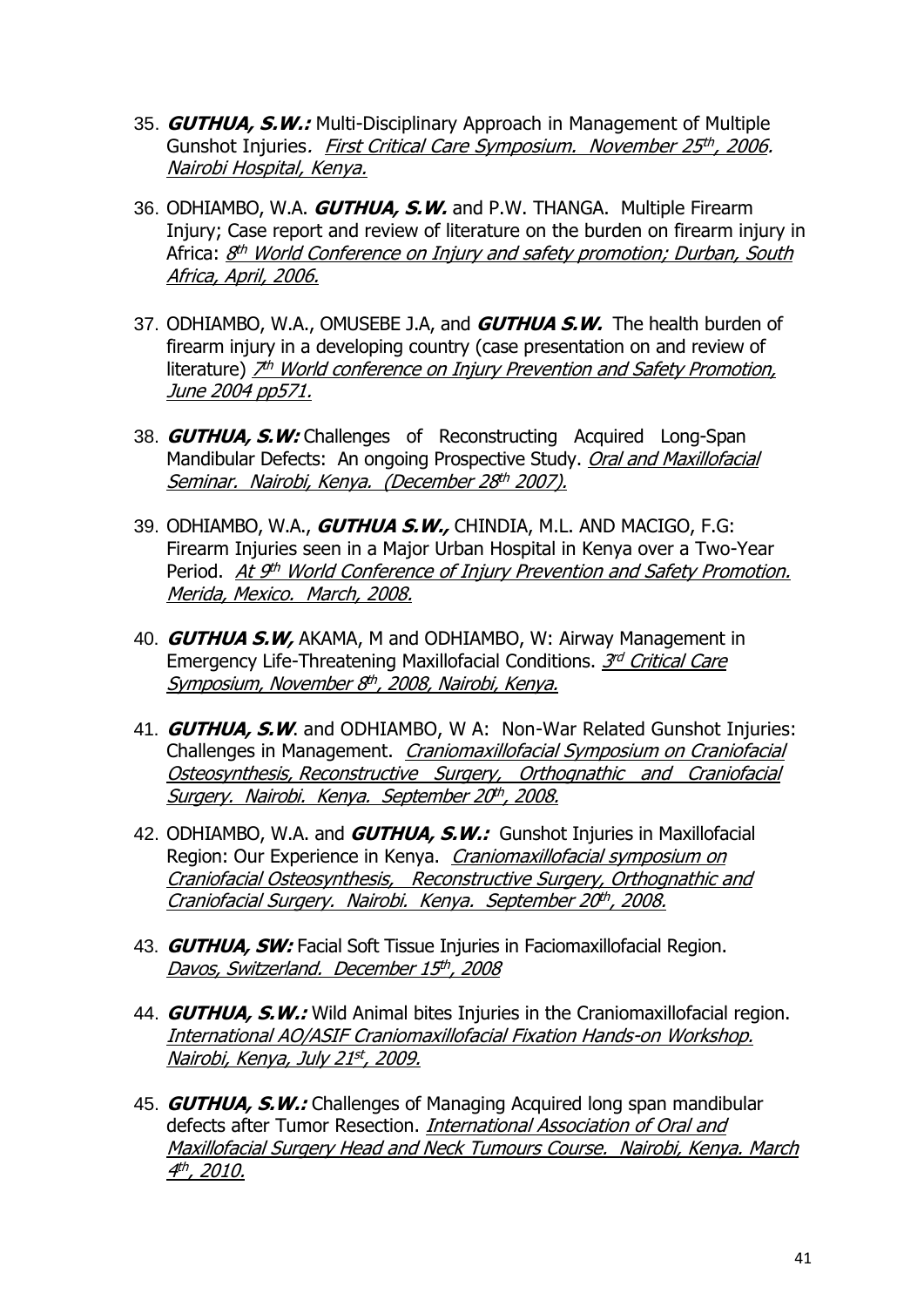- 46. **GUTHUA, S.W.:** Overview on University of Nairobi Institute of Head and Neck Sciences (UNIHANS): where we started, where we are and the UNIHANS should be run as an Academic and Hospital Centre. UNIHANS Experts <u>Workshop. Nairobi. Kenya. March 8th, 2010.</u>
- 47. **GUTHUA, S.W.:** Reconstruction of long span post-resection mandibular defects utilizing Matrix Mandible Reconstruction Plates: Local experience. Advanced International Craniomandibular Fixation (CMF) Seminar, Nairobi, Kenya May 22, 2010.
- 48. **GUTHUA, S.W.:** Challenges of Reconstructing Long-Span Mandibular continuity defect using Autologous Non-Vascularized bone graft. Advanced International Craniomandibular Fixation (CMF) Seminar, Nairobi, Kenya. May <u>22nd, 2010.</u>
- 49. KHAINGA and **GUTHUA S.W**.: Microvascular Surgery in Oncology and Trauma of the Head and Neck region. *6<sup>th</sup> Annual Surgical Symposium, June 2012,* Nairobi Kenya.
- 50. **GUTHUA, S.W.:**

The role of Cranio-Maxillofacial Surgeon in Cranio and Neck Trauma. AO Cranio-maxillofacial; Reconstructive Surgery Symposium. October 26th, 2012, Nairobi Kenya.

- 51. AKAMA, M and **GUTHUA, S.W**. Treatment of angular and lateral body fractures of the mandible. AO Cranio-<u>Maxillofacial Surgery Principle Course. August 6th, 2012, Nigeria.</u>
- 52. AKAMA, M and **GUTHUA, S.W**. Maxillary fractures: Isolated Lefort fractures – treatment principles. AO cranio-<u>Maxillofacial Surgery Principle Course. August 7th, 2012, Nigeria.</u>
- 53. **GUTHUA, S.W.,** MACIGO, F.G, WAKOLI, K, OSUNDWA, T.M., and BUTT, F. Combined modality Approach of Disfiguring Oral and Circumoral Haemangiomas<u>. *7<sup>th</sup> Annual Surgical Symposium;*</u> **Theme:** Recent Advances in Surgery; The Nairobi Hospital, Kenya. September <u>21st, 2013.</u>
- 54. BUTT, F, **GUTHUA, S.W.,** et al. Keratocystic Odontogenic Tumours of the Jaws and Associated Pathologies.  $\mathcal{Z}^h$ Annual Surgical symposium; **Theme:** Recent Advances in surgery: The Nairobi <u>Hospital, Kenya. September 21st, 2013.</u>
- 55. **GUTHUA, S.W**. and KHAINGA, S.O. Use of Pecroralis Major Myocutaneous Flap in the Reconstruction of Oral and Maxillofacial Defects. <u>プ<sup>h</sup> Annual Surgical Symposium; **Theme:** Recent</u> <u>Advances in Surgery. The Nairobi Hospital, Kenya. September 21st, 2013.</u>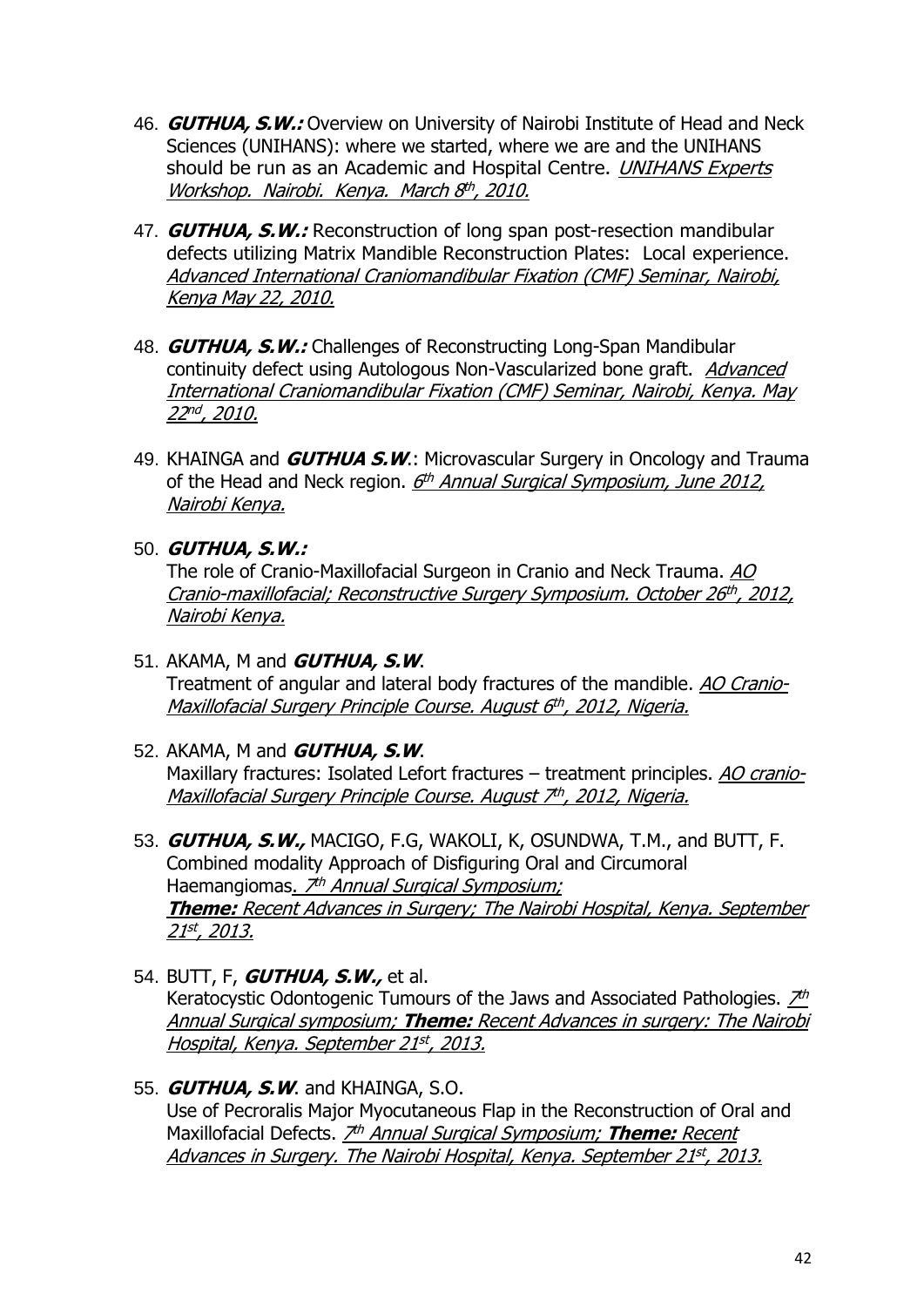- 56. AKAMA, M, **GUTHUA, S.W**. and ODHIAMBO, W: Angle and Body fracture of the Mandible. Principles of Operative Treatment of Craniomaxillofacial Trauma and Reconstruction: Sheraton Salt Lake City, Salt Lake City, Utah, USA. November 9<sup>th</sup>, 2013.
- 57. **GUTHUA, S.W.**: Mandibular Reconstruction with free bone grafts: indication, techniques and fixation. **AOCMF** – Principle Course on Craniomaxillofacial fracture management, 11 th March 2014. Nairobi, Kenya.
- 58. **GUTHUA, S.W.:** Mandibular Segmental defect bridging with 2.4 Unilock plate (Practical exercise – 1½ hrs). *AOCMF Principle Course on Craniomaxillofacial* <u>fracture management, 11<sup>th</sup> March 2014. Nairobi, Kenya.</u>
- 59. BUTT, F and **GUTHUA, S.W.:** Presentation and Discussion of severe and difficult Craniomaxillofacial injuries: management issues. AOCMF Principle Course on Craniomaxillofacial fracture management, 11th March 2014. Nairobi, Kenya.
- 60. **GUTHUA, S.W.** and KAMAU, MW: Current concepts and challenges in the management of Cranio-Maxillofacial Sarcomas: A Local Experience. *9th Annual* Surgical Symposium. **Theme**: Recent Advances in Surgical Oncology) Nairobi, <u>Kenya. September 19th, 2015.</u>
- 61.**GUTHUA, S.W.**: Reconstruction of large mandibular continuity defect with non-vascularized (free) bone graft. International AOCMF Symposium on <u>Advances in Maxillofacial Trauma and Reconstruction. Nairobi, Kenya. 30<sup>th</sup></u> October, 2015.
- 62.AKAMA, M and **GUTHUA, S.W.**: Management of TMJ Ankylosis in children. International AOCMF Symposium on Advances in Maxillofacial Trauma and <u>Reconstruction. Nairobi, Kenya. 30th October, 2015.</u>
- 63.ODHIAMBO, W and **GUTHUA, S.W.**: Cranio-Maxillofacial Gunshot injuries in Kenya. International AOCMF Symposium on Advances in Maxillofacial Trauma and Reconstruction. Nairobi, Kenya. 30th October, 2015.
- 64.MURAGURI, C, VILEMBWA, A and **GUTHUA, S.W.**: 3D printing (MODELLING) as an Adjuvant in workup for Cranio-maxillofacial Reconstruction. *International* AOCMF Symposium on Advances in Maxillofacial Trauma and Reconstruction. <u>Nairobi, Kenya. 30th October, 2015.</u>
- 65.NYAMEINO, S, **GUTHUA, S.W.**, BUTT, F, and AKAMA, M: Occurrence and Pattern of Maxillofacial injuries caused by motorcycle crash presenting at two main Referral Hospitals in Nairobi, Kenya. *International AOCMF Symposium on* Advances in Maxillofacial Trauma and Reconstruction. Nairobi, Kenya. 31 st October, 2015.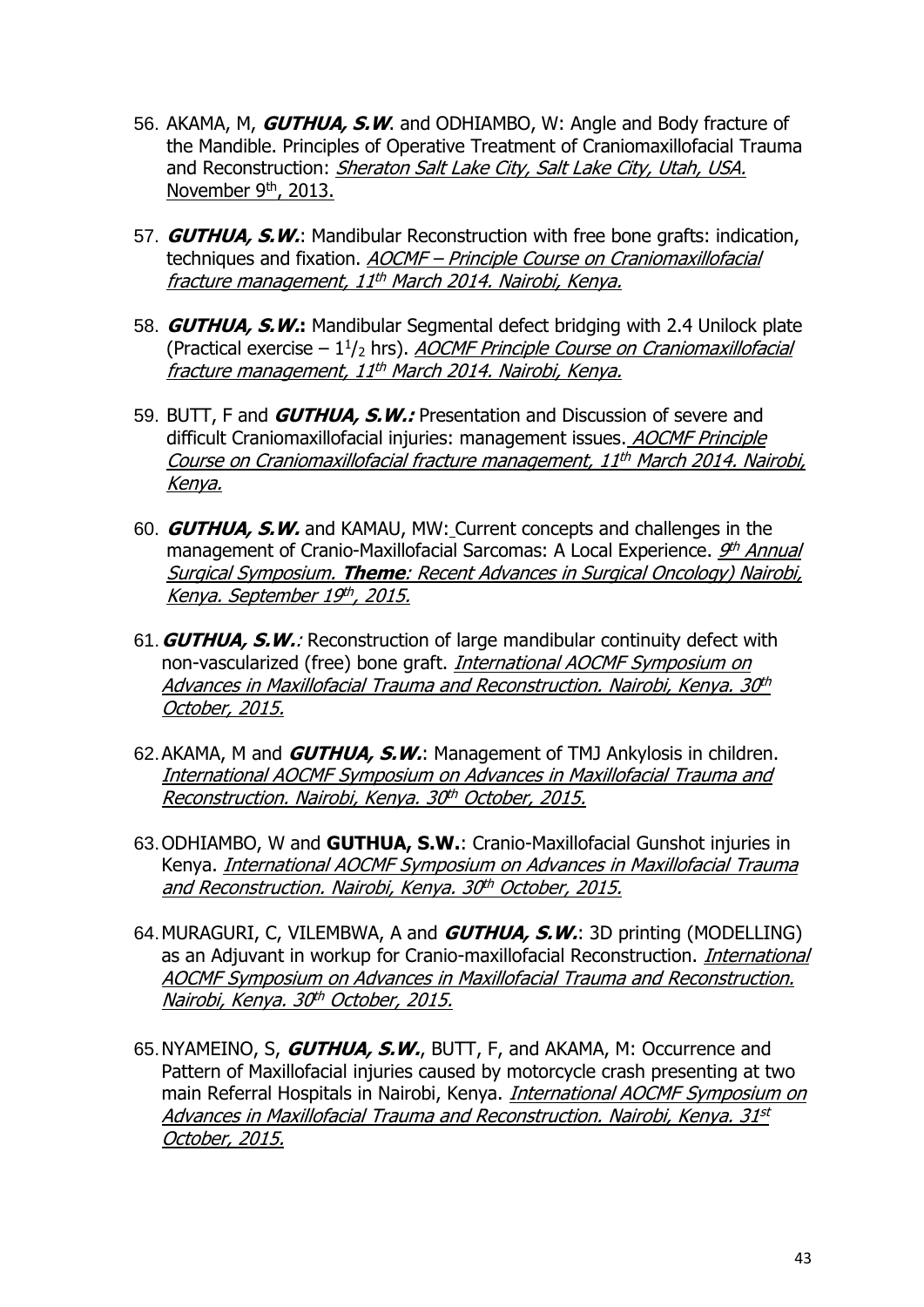- 66.WAWERU, SC, **GUTHUA, S.W.**, CHINDIA, ML, and NJIRU, AW: An Audi of the pattern of Cranio-maxillofacial skeletal injuries at a University Teaching Hospital in Nairobi, Kenya. *International AOCMF Symposium on Advances in* <u>Maxillofacial Trauma and Reconstruction. Nairobi, Kenya. 30th October, 2015.</u>
- 67.**GUTHUA, S.W**. and BUTT, F: Complications of Head and Neck general purpose Locoregional flaps. Symposium on Head and Neck General Purpose Locoregional Flaps: Hands on Course (Practical Course). Nairobi Surgical Skills <u>Centre, University of Nairobi, Kenya. December 1st, 2016.</u>
- 68.**GUTHUA, S.W.** Infratemporal fossa and cheek mass (Non-Hodgkin's Lymphoma) in HIV patient presenting as an Odontogenic infection. *Oncology* (cancer) Forum. The Nairobi Hospital, January 12th, 2017.
- 69.**GUTHUA, S.W**., Mandibular Osteosarcoma: Stage IV Disease (Diagnosis and Management). <u>*Oncology Forum, Nairobi Hospital, Kenya. 2<sup>nd</sup> Feb. 2017.*</u>
- 70.**GUTHUA, S.W**.: Osteogenic Sarcoma of the mandible- Multidisciplinary approach in the management. Oncology (cancer) Forum. The Nairobi Hospital, <u>February 2nd, 2017.</u>
- 71.**GUTHUA, S.W**.: Bilateral cheek masses / growth in an Immunocompromised patient following bone marrow transplant. Oncology (cancer) Forum. The <u>Nairobi Hospital, March 30th, 2017.</u>
- 72.**GUTHUA, S.W**: Aggressive CranioMaxillofacionasopharyngeal Tumour treated as temporal abscess. <u>Oncology forum, Nairobi, Kenya, June 22nd, 2017.</u>
- 73.**GUTHUA, S.W**. and Ndung'u G.M. Chondroblastic Osteosarcoma of the Mandible in Immuno-compromised (HIV Positive) patient: Diagnosis and Challenges in the Management. Oncology Forum; The Nairobi Hospital, Kenya. <u>13<sup>th</sup> July 2017.</u>
- 74.GUTHUA, S.W., et al Dermatofibrosarcoma presenting as a keloid, Right Upper anterior chest wall in a 42-year-old female. *Oncology Forum, 7<sup>th</sup> Sept. 2017.* Nairobi, Kenya.
- 75.**GUTHUA, S.W**.: Reconstruction of Large Persistent Residual Oronasal defects using tongue flap. *11<sup>th</sup> Annual surgical Symposium. The Nairobi Hospital,* <u>Kenya. September 23<sup>rd</sup>, 2017.</u>
- 76.Muraguri, C, **GUTHUA, S.W**., BUTT, F: Potential of 3D Printing in Maxillofacial Surgery. <u>11<sup>th</sup> Annual surgical Symposium. The Nairobi Hospital, Kenya.</u> <u>September 23rd, 2017.</u>
- 77.Thuku, F.M., Butt, F., **GUTHUA, S.W**: Extra-Temporal Facial Nerve. Anatomical variations in a Kenyan population. *11<sup>th</sup> Annual surgical Symposium.* <u>The Nairobi Hospital, Kenya. September 23<sup>rd</sup> 2017.</u>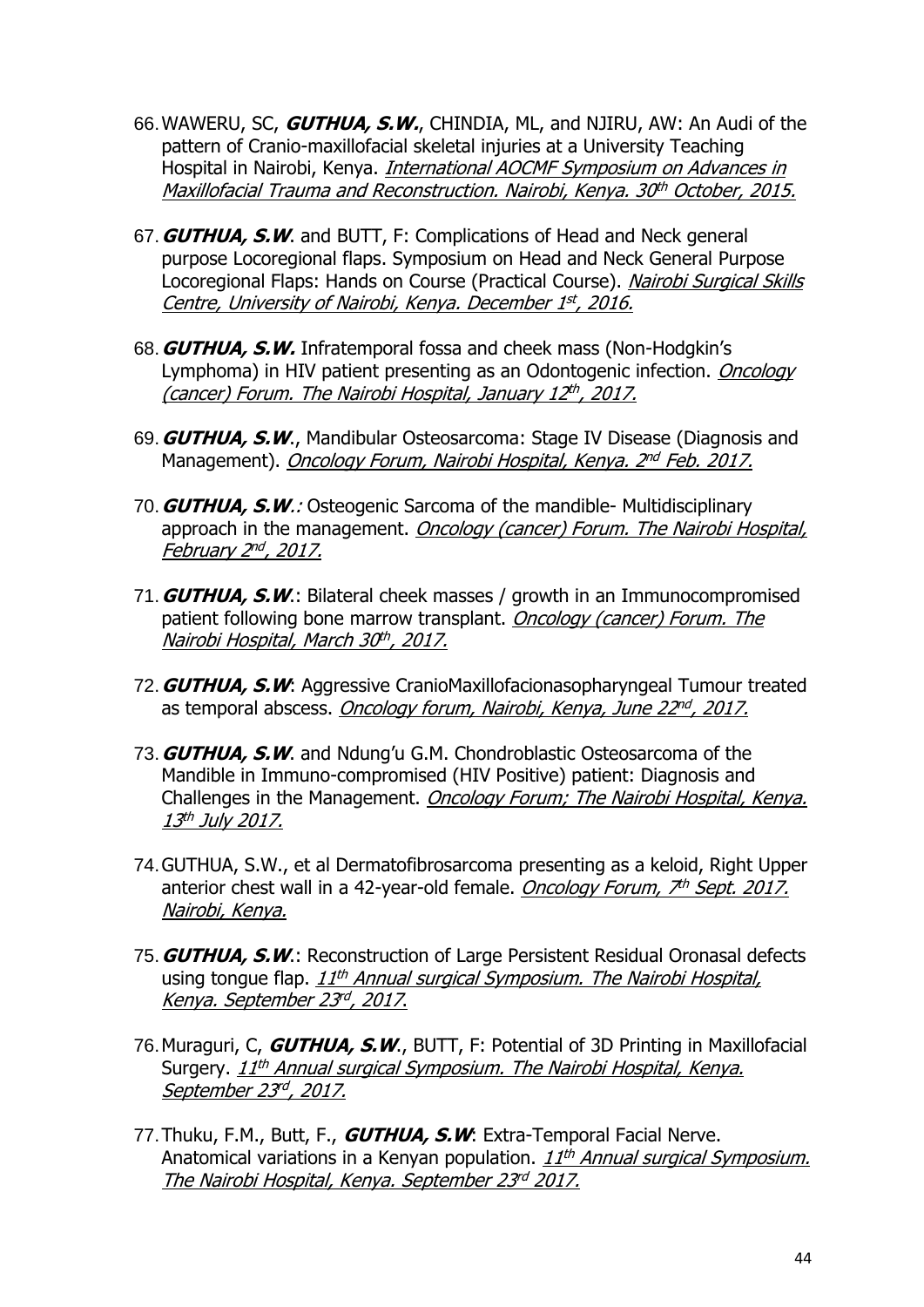- 78.**GUTHUA, SW** and Khainga, S: Focus on Reconstruction Techniques of Large Head and Neck Defects. Emphasis on Microvascular Technique. International Course of Head and Neck Microvascular Surgery. Nairobi, Kenya, 28th March 2018.
- 79.**GUTHUA, S.W.** Mandibular Reconstruction using Non-Vascularized bone graft. AOCMF Course – Head and Neck Tumors; Advanced Surgery (small group discussions. May, 25<sup>th,</sup> 2018, Nairobi, Kenya.
- 80.**GUTHUA, S.W.** and KAMAU, M.W.: Alveolar Bone Grafting in Cleft Lip and Palate: A case Series. <u>12<sup>th</sup> Annual Surgical Symposium, 22<sup>nd</sup> September, 2018,</u> Nairobi, Kenya.
- 81.OMONDI, BI, ARIEMBA RM, NYAATA FB, **GUTHUA SW**, et al, BARASA G, MANANA, KOTA D, DIMBA EAO, AWANGE DO. Combined Prosthodontic and Surgical Management of patients with Amelogenesis Imperfecta: Case series of three patients. Proceedings of the Joint Conference of International College of Prosthodontics (ICP) and European Prosthodontic Association (EPA), <u>Amsterdam, The Netherlands, September 4th – 7th, 2019</u>; [www.icp-conference.com](http://www.icp-conference.com/)
- 82.KAMAU, M and **GUTHUA, SW**, Anatomy of Head and Neck. Surgical Symposium on Surgical Navigation of the Brain, Head, Neck and Spine. The Nairobi Hospital, Kenya, 05/02/2020.

## **II. SCIENTIFIC CONFERENCES (PAPERS PRESENTED)**

- 1. **GUTHUA, S.W.:** Management of Maxillofacial trauma. Pan-African Congress of Radiology and Imaging Seminar on Trauma Radiology (PACORI) August 20th, 2001 Nairobi, Kenya.
- 2. **GUTHUA, S.W.** and MACHARIA, I.M. Management of Thyroglossal duct cyst <u>Surgeons Meeting, August 21st, 2001. Nairobi Kenya.</u>
- 3. **GUTHUA, S.W.:** Challenges of reconstruction acquired mandibular defects in Kenya. ASEA Conference, Nairobi, Kenya. December 1999. (Won the Best prize).
- 4. OSUNDW A, M.T., CHINDIA, M.L., **GUTHUA, S.W.** and NYONG'O, A. McCunes-Albright syndrome: Autosomal dominant trait in a family of eight. **IADR** Conference, Kampala, Uganda, November 1999.
- 5. ODHIAMBO, W.A., AKAMA, M.K., **GUTHUA, S.W.** and MACIGO, F.G. Maxillofacial injuries caused by Bomb blast in Nairobi, Kenya. *IADR Conference*, Kampala, Uganda. November 1999.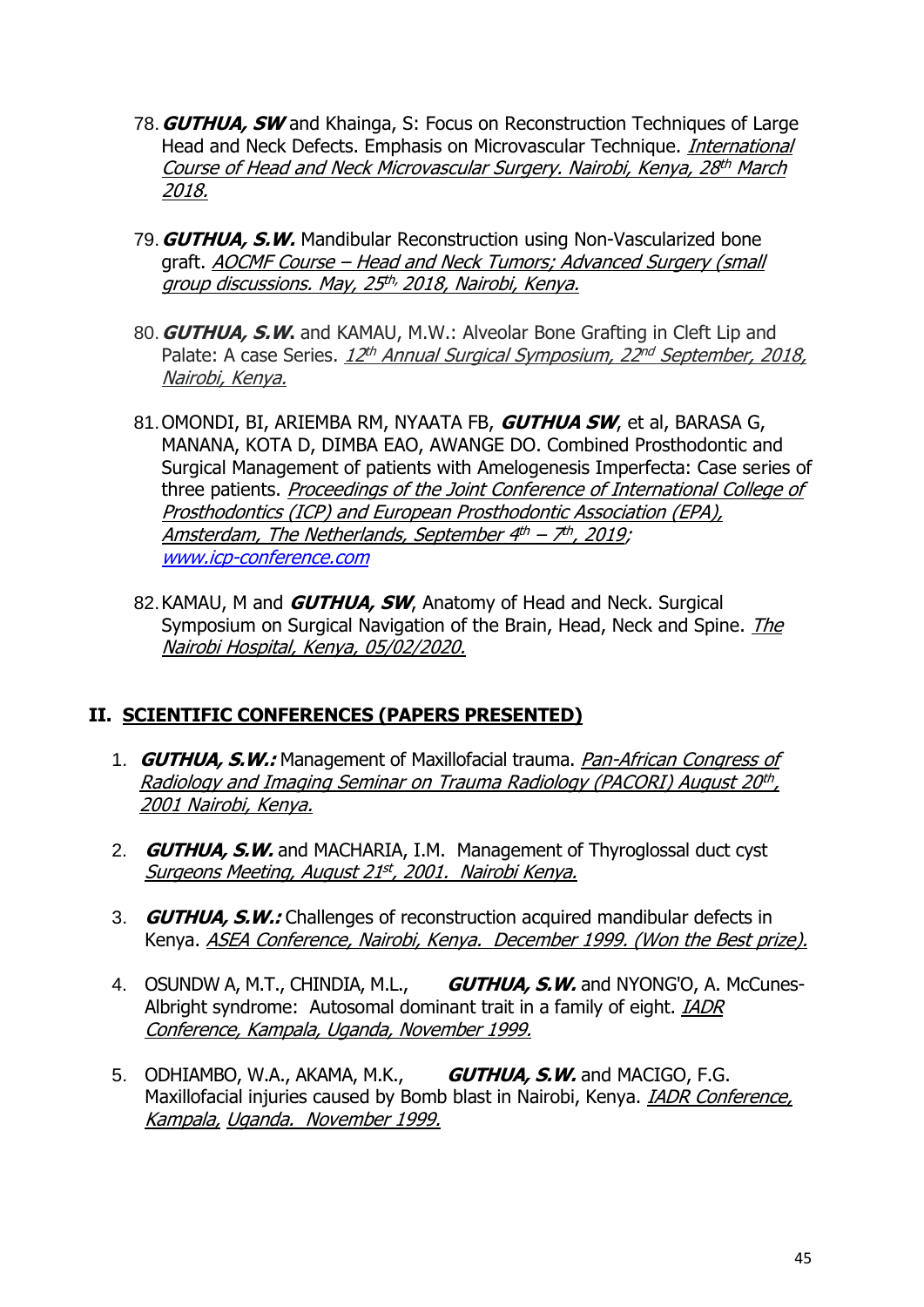- 6. CHINDIA, M.L., OBER, J.A., **GUTHUA, S.W.,** and NJIRU, A.W. Neurogenic Sarcoma of the maxilla occurring in Neurofibromatosis. IADR Conference, Kampala, Uganda. Nov. 1999.
- 7. AKAMA, M.K., **GUTHUA, S.W.** and CHINDIA, M.L., Ameloblastic Fibroma: Analysis of five cases. IADR Conference, Kampala, Uganda. Nov. 1999.
- 8. **GUTHUA, S.W.**: Complex Maxillofacial Trauma caused by Wild animals in Kenya. <u>14th Conference of Oral and Maxillofacial surgery. Washington DC, USA,</u> April, 1999.
- 9. MACIGO, F.G., MWANIKI, D.L., **GUTHUA, S.W**. and NJERU: Influence of Cigarette filters on the risk of developing oral leukoplakia **IADR Conference**, Nairobi, Kenya. October 1998.
- 10. OSUNDWA, M.T., CHINDIA, M.L., **GUTHUA, S.W.** and AWANGE, D.O.: Amelogenesis Imperfecta in Kenya. IADR Conference. Nairobi, Kenya. October 1998.
- 11. **GUTHUA, S.W.,** MWANIKI, D.L. and MACIGO F.G. Management of Cervicofacial Keloids in black population. A preliminary study. *IADR Conference, Nairobi, Kenya.* Oct. 1998.
- 12. AKAMA, M.K., and **GUTHUA, S.W.:** Management of complex orofacial soft tissue injuries. IADR Conference, Nairobi, Kenya. October, 1998.
- 13. JAMES, R.M., CHINDIA, M.L., and **GUTHUA, S.W.:** Maxillofacial prosthetic rehabilitation after surgery in Nairobi. IADR Conference, Nairobi, Kenya. October 1998.
- 14. **GUTHUA, S.W.:** Gunshot injuries in the maxillofacial injuries in Nairobi, Kenya. International Physicians for the prevention of nuclear war workshop. Nyeri, Kenya. November 1999.
- 15. **GUTHUA, S.W.** Essentials of orofacial infections for general Dental practitioners. *SDA Dental Summit. Nairobi, Kenya, 17<sup>th</sup> March, 1999*.
- 16. **GUTHUA, S.W.:** Essentials of oro-maxillofacial traumatology for general Dental practitioners. *SDA Dental Summit. Nairobi, Kenya. 17<sup>th</sup> March, 1999*.
- 17. **GUTHUA, S.W.:** Challenges of managing impacted wisdom molars. **SDA Dental** <u>Summit, Nairobi, Kenya, 18<sup>th</sup> March, 1999.</u>
- 18. **GUTHUA, S.W:** Management of overwhelming maxillofacial injuries in the developing countries. American Association of Trauma Surgeons <u>(Representatives) Nairobi, Kenya 12th August, 1997.</u>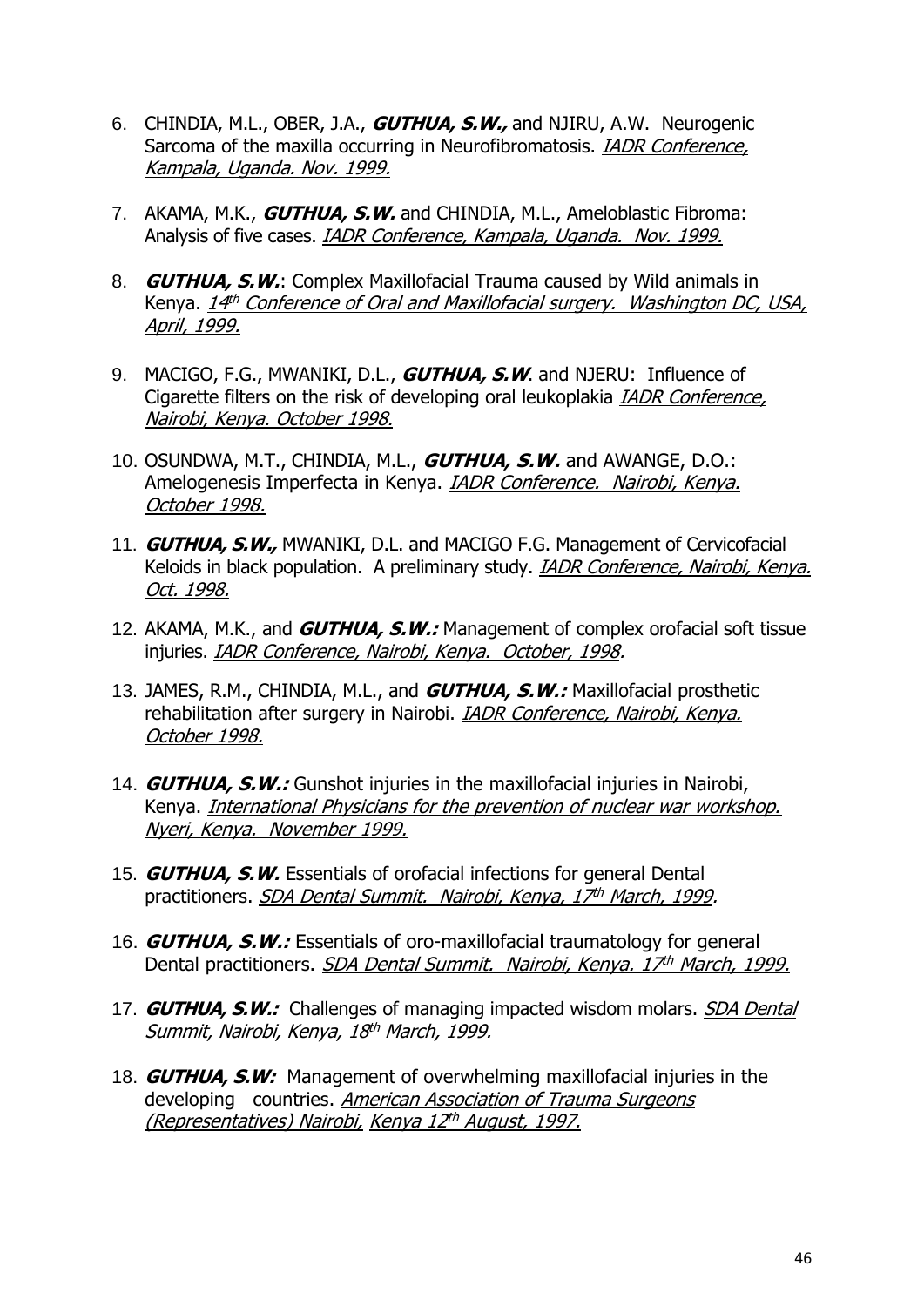- 19. **GUTHUA, S.W.:** Challenges of managing oral and maxillofacial problems in the developing Countries. *University of Nairobi 25<sup>th</sup> Celebration (Silver Jubilee)* <u>Nairobi, Kenya. 27th November, 1997.</u>
- 20. **GUTHUA, S.W.** and MASINDE, S. Challenges of managing complex Orbital fractures. OSEA Conference, Nairobi, Kenya, August, 1997.
- 21. **GUTHUA, S.W**.: Challenges in the diagnosis and management of Bacterial and fungal infections in Children in Kenya. *<u>Proceedings of the 12<sup>th</sup> IADR</u>* International Conference, October, 1998.
- 22. OMONDI, B.I., **GUTHUA, S.W.,** AWANGE, D.O.: Prosthodontic Rehabilitation of the lower midface following surgery of Ameloblastoma. <u>14th IADR International</u> Conference, September, 2000
- 23. **GUTHUA, S.W**. and ODHIAMBO, W.A. Pattern of Midface injuries caused by Nairobi Bomb blast. August, 1998. Surgical Society of Kenya Conference. Nairobi, Kenya February, 2001.
- 24. **GUTHUA, S.W.** Maxillofacial Trauma Management in Kenya. *IADR Symposium on* Oral Health. Nairobi, Kenya, March, 2001.
- 25. **GUTHUA, S.W.:** Facial injuries primary management. **Accident and Emergency** Seminar, Nairobi, Kenya, September 1999.
- 26. **GUTHUA, S.W.:** Improving Patient Management through Continuing Dental Education. Kenya Dental Association Scientific Conference. Nov. 2001.
- 27. **GUTHUA, S.W.:** An overview of Maxillofacial Injuries in Kenya. Nairobi <u>Hospital Clinical Meetings, 5th July, 2002. Nairobi Kenya.</u>
- 28. **GUTHUA, S.W.:** Surgery of Wisdom Molars KDA Scientific Conference. Nov. 2001. Nairobi, Kenya.
- 29. OMONDI, B.I. and **GUTHUA, S.W.:** Quality of life following Ablative Maxillomandibular Surgery and Prosthodontic Rehabilitation. XVI Scientific Conference of IADR East and Southern Africa Division, 2002.
- 30. OMONDI, B.I. and **GUTHUA, S.W.:** Maxillofacial Rehabilitation. The Kenyan Experience. International Congress on Maxillofacial Rehabilitation. Okinawa. <u>Japan, Oct. 3rd to 5th, 2002.</u>
- 31. ODHIAMBO W. A. and **GUTHUA, S.W.:** The one Bullet story. KDA Scientific <u>Conference, 2nd Nov. 2002.</u>
- 32. ODHIAMBO W. A. and **GUTHUA, S.W.:** The impact of Gunshot injuries on the health budget. The one Bullet story. Kenya Medical annual Scientific <u>Conference, Mombasa Kenya, April 24th, 2003.</u>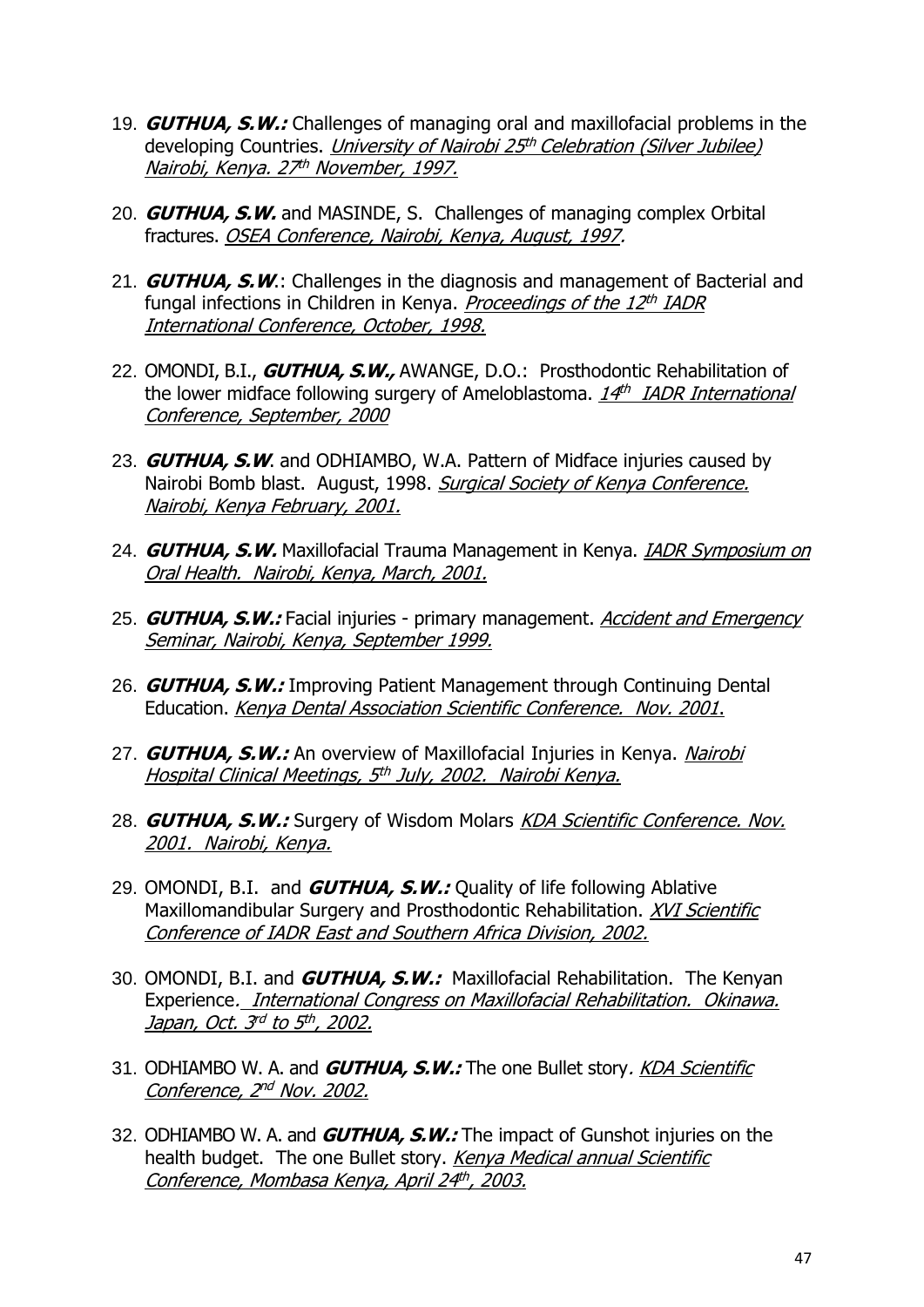- 33. **GUTHUA, S.W.:** Maxillofacial Injuries caused by Road Traffic Accidents in Kenya. International Conference, Africa Chapter, *The 25<sup>th</sup> Medic Africa* <u>Conference. Nairobi. Kenya. October 17th, 2003.</u>
- 34. **GUTHUA, S.W.:** Multi-Disciplinary Approach in Management of Multiple Gunshot Injuries. First critical Care Symposium, Nairobi, November 25 th , 2006.
- 35. OHITO, F.A., CHINDIA, M.L. and **GUTHUA, S.W.:** Oral Health Care in HIV Infected Children; The Prevailing Challenges. MASK 1994, Nairobi, Kenya. September, 1994.
- 36. BARIDI, I.B., CHINDIA, M.L. and **GUTHUA, S.W.:** Prosthetics and the Quality of Life. An Overview of the Management of Orofacial Defects. MASK 1994, Nairobi, Kenya. September, 1994.
- 37. **GUTHUA, S.W.** AND CHINDIA, M.L.: Approaches to the Surgical Management of Advanced Neoplasms of the Maxillofacial. MASK 1994, Nairobi, Kenya. September 1994.
- 38. CHINDIA, M.L. AND **GUTHUA, S.W.:** Overwhelming Bacterial Infections of the Head and Neck: Current Perspective in their Diagnosis and Management. Kenya Ear, Nose and Throat Annual Scientific Conference Nairobi, Kenya. March 1994.
- 39. **GUTHUA, S.W.,** MWANIKI, D.L. AND CHINDIA, M.L.: Reliability of Orofacial Clinical Criteria in Presumptive Diagnosis of HIV/AIDS: A Kenyan Experience. Second International Workshop of the Oral Manifestations of HIV Infection. San Francisco, USA. Feb 1993.
- 40. **GUTHUA, S.W.:** Complex Maxillofacial Injuries Caused by Animals: A Preliminary Study. *International Association for Dental Research - 1<sup>st</sup> Joint* Congress of East & Southern Africa and Middle East. Nairobi, Kenya. August. 2004.
- 41. MACIGO, F.G., GATHECE, L.W., **GUTHUA, S.W**., NJERU, EN. WAGAIYU, E.G. AND MULLI, T.K.: Influence of Oral Hygiene Practices on the Risk of Oral Leukoplakia<u>. International Association for Dental Research - 1<sup>st</sup> Joint Congress</u> of East & Southern African and Middle East. Nairobi, Kenya. August 2004.
- 42. ODHIAMBO, W.A., AYOTI O.J. and **GUTHUA, S.W.:** The Burden of firearm injury in a developing country. Case presentation and review of the literature. *7th World* Conference in Injury Prevention and Safety Promotion, 571, Vienna 2004.
- 43. ODHIAMBO, W.A. **GUTHUA, S.W.** and THANGA, P.W.: Multiple Firearm Injury: Case report and review of literature on the Burden of Firearm Injury in Africa. Presentation at the 8<sup>th</sup> World Conference on Injury Prevention and Safety <u>Promotion in Durban, South Africa, 31st March to 1st April, 2006.</u>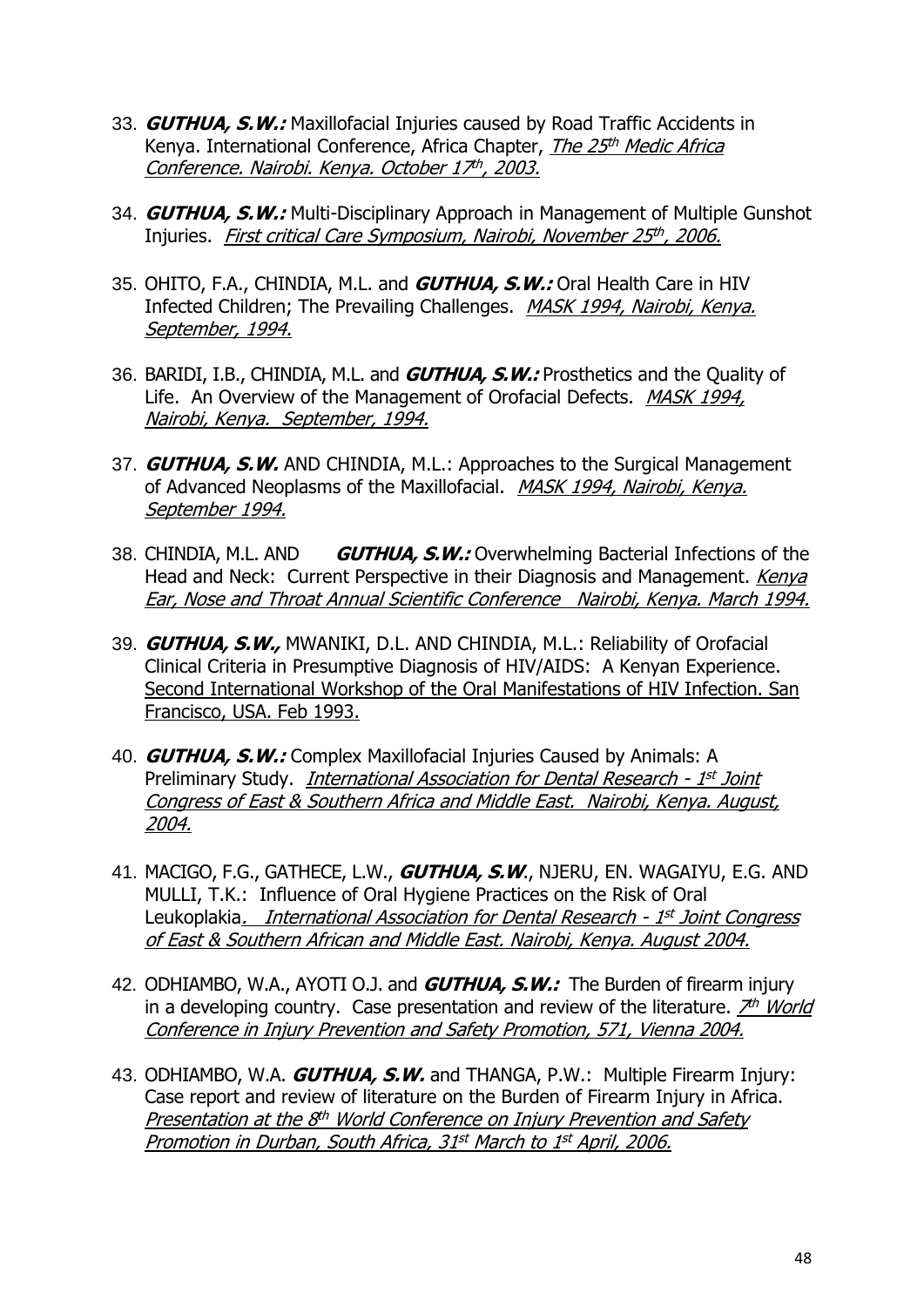- 44. **GUTHUA, S.W**., Challenges of Reconstructing Acquired long-span mandibular defects. An ongoing prospective study. Pre-AO International Craniomaxillofacial <u>Trauma and Reconstruction Fixation procedures. Nairobi, Kenya. June 29th, 2007.</u>
- 45. **GUTHUA, S.W.,** Way forward for the Discipline of Oral and Maxillofacial Surgery in the Eastern African Region. Presentation at AO International Seminar on Craniomaxillofacial Trauma and Reconstruction Fixation procedures. Nairobi, Kenya, 29th June, 2007.
- 46. ODHIAMBO, W.A., **GUTHUA, S.W.,** CHINDIA M.L. and MACIGO, F.G. A two-year Audit of the occurrence and characteristics of Craniomaxillofacial Firearm Injuries at a Major Hospital in Nairobi. IADR East and Southern African <u>Division Conference, 18th October, 2007.</u>
- 47. A holistic Approach in Training of a Prosthodontist. Key note address Nairobi. <u>Kenya. October 6th, 2008.</u>
- 48. **GUTHUA, S.W**., AKAMA, M, ODHIAMBO, W.A: Airway Management in Emergency Life-Threatening Maxillofacial Conditions. Nairobi: Kenya. <u>November 8th, 2008</u>
- 49. **GUTHUA, S.W**.: Complex Maxillofacial Injuries caused by Wild Animals in Kenya. A Local Experience. Nairobi. Kenya. June 23 rd , 2009.
- 50. **GUTHUA, S.W.:** and MASINDE, M.S: Double Orbital walls fractures: Pit falls, challenges in diagnosis and management. Ophthalmic Society of East Africa (OSEA) Scientific Conference Mombasa Kenya. August 21st, 2009.
- 51. **GUTHUA, S.W.:** Complex Facial Soft Tissue Injuries: Categorization and Management. International Association of Oral and Maxillofacial Surgery <u>Course. Nairobi Kenya. October 1st, 2009.</u>
- 52. AKAMA, M. and **GUTHUA, S.W.:** Challenges and Management of Posttraumatic TMJ Ankylosis in Children and Adolescent. *International Association of Oral* and maxillofacial Surgery Course Nairobi Kenya. October 2<sup>nd</sup> 2009.
- 53. **GUTHUA, S.W.:** Challenges and Outcome of Managing Craniomaxillofacial Injuries caused by Wild Animals in Kenya. Local Experience. International Association of Maxillofacial Surgeons, October, 2009.
- 54. *GUTHUA, S.W.:* A Multi-disciplinary approach in a gunshot injury patient.  $\frac{A^{th}}{A^{th}}$ Critical Care Symposium. Nairobi Kenya. November 7th, 2009.
- 55. **GUTHUA S.W.:** Management of Cranio-mandibular Joint (CMJ) ankylosis. International Seminar on AO Advanced Craniomaxillofacial Reconstructive and Corrective Surgery *Nairobi, Kenya. May 20<sup>th</sup>, 2011.*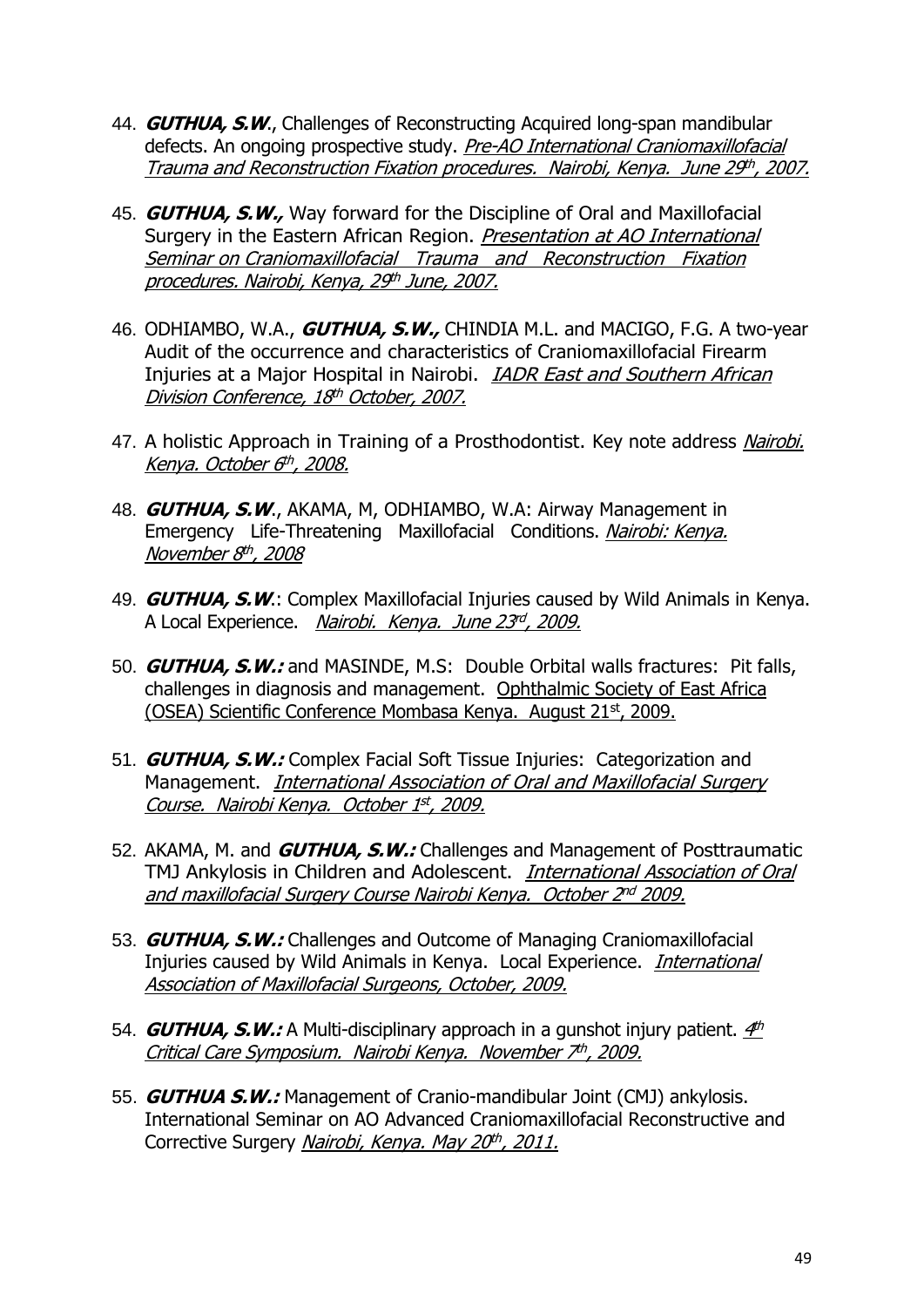- 56. **GUTHUA S.W.,** MACIGO F.G, OSUNDWA TM, WAKOLI KA, BUTT F, WAGAIYU E.G.; The use of Absolute Ethyl Alcohol as an Adjuvant to surgery in the Management of Oral and Circumoral Haemangiomas*. 1<sup>st</sup> International* Scientific Conference, College of Health Sciences, University of Nairobi. June <u>15th, 2011.</u>
- 57. TUGAINEYO EI, ODHIAMBO W.A., AKAMA, M.K., **GUTHUA, S.W.** and DIMBA E.A.O: Aetiology, Pattern and Management of Oral and Maxillofacial Injuries at Mulago National Referral Hospital: A ten-year audit. *1st International Scientific* Conference, College of Health Sciences, University of Nairobi, June 2011.
- 58. OSUNDWA, T.M, GATHECE, L, CHINDIA, M.L, ONYANGO, J.F, and **GUTHUA, S.W.:** pattern of occurrence of Orofacial clefts among Kenyans presenting for treatment in selected Hospitals in Kenya. *2<sup>nd</sup> International Scientific Conference,* <u>College of Health Sciences, June 20th, 2013.</u>
- 59. KIRIMI, J and **GUTHUA, S.W.** Adenomatoid Odontogenic tumour of the maxilla. A case report. <u>2<sup>nd</sup> International Scientific Conference, College of Health Sciences,</u> June 20t<sup>h</sup> 2013.
- 60. AKAMA, M., *GUTHUA, S.W.:* Management of Condylar fractures in children. <u>5th</u> <u>Annual Surgical Symposium. Nairobi Hospital, September 24th, 2011.</u>
- 61. AKAMA M., **GUTHUA, S.W.**: Challenges and outcome of management of posttraumatic TMJ ankylosis in children and Adolescents in Kenya. International <u>Association of Oral and Maxillofacial Surgery course, October 2nd, 2009.</u>
- 62. AKAMA M., **GUTHUA, S.W**. Treatment of angular and body fractures of the mandible. International AO Craniomaxillofacial Principle course, Lagos, Nigeria, <u>August 6th, 2012.</u>
- 63. AKAMA M., **GUTHUA, S.W**: Load bearing fixation of a comminuted Mandibular fracture. International AO Cranio-maxillofacial principle course, Lagos, Nigeria, <u>August 7th, 2012.</u>
- 64. AKAMA M., **GUTHUA, S.W.**: Maxillary fractures: Isolated Lefort fractures Treatment principles. International AO Cranio-maxillofacial Course, Lagos, <u>Nigeria, August 7th, 2012.</u>
- 65. AKAMA M., **GUTHUA, S.W.**: Management of complications after Mandible fracture treatment. International AO Craniomaxillofacial Course, Nairobi, Kenya, <u>October 6th, 2012.</u>
- 66. KIRIMI, J and **GUTHUA, S.W.**, Adenomatoid Odontogenic cyst or tumour?? Clinicopathological seminar. *University of Nairobi, June 3<sup>rd</sup>, 2013*.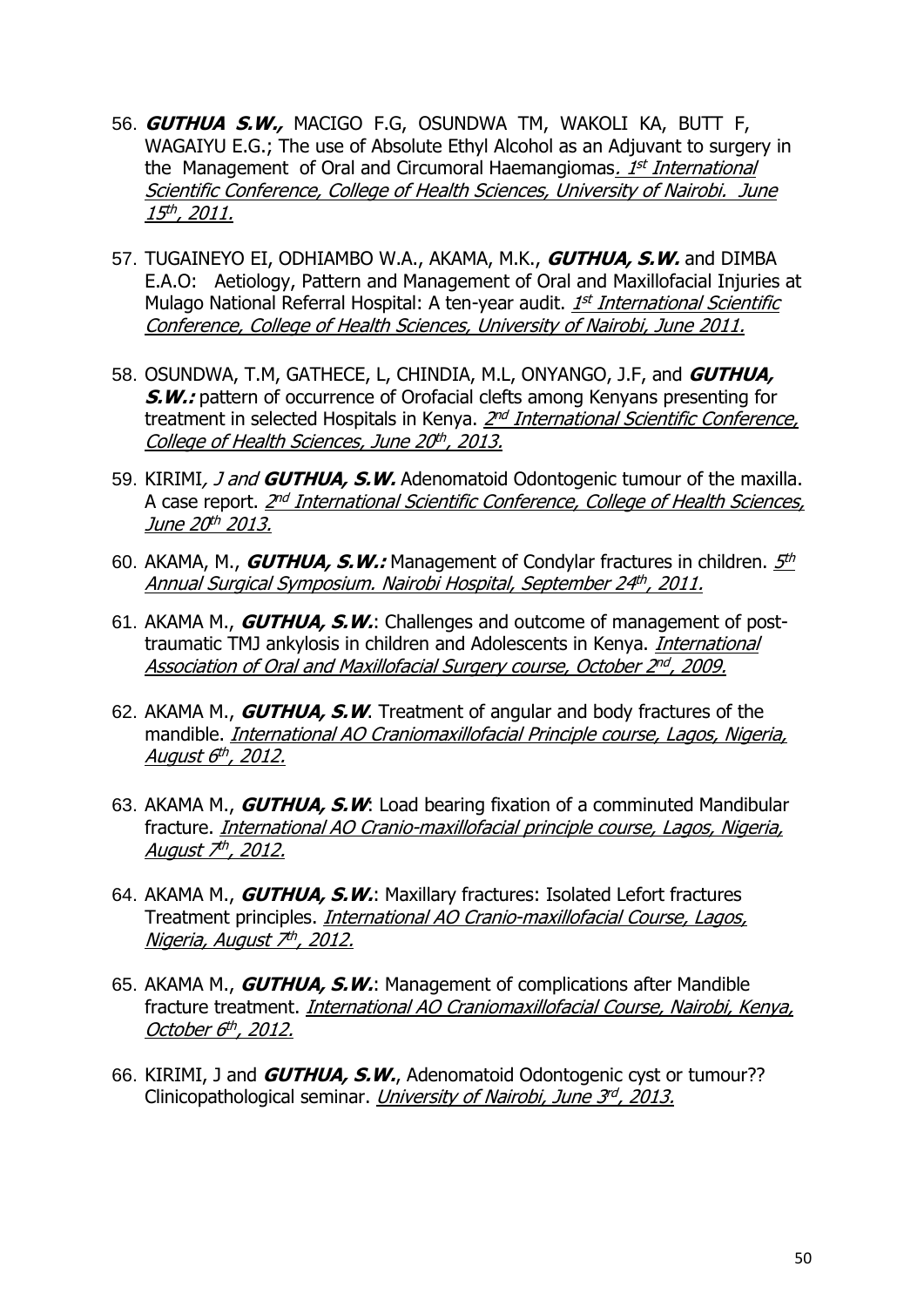- 67. OMONDI B.I. and **GUTHUA, S.W.**: Combined Prosthodontic and surgical management of patients with amelogenesis imperfect: case series. School of <u>dental Sciences, Research outcome Forum, May 8th, 2013.</u>
- 68. **GUTHUA, S.W.:** Approach to the Parotid Gland Surgery. Regional Hands on Skill Course on Salivary glands, TMJ and Orbit. Nairobi Surgical Skills Centre, June <u>27th, 2013.</u>
- 69. **GUTHUA, S.W.** and ODHIAMBO, WALTER: Challenges of Craniomaxillofacial surgery in Africa. <u>4th PanAfrican Scientific Conference of Craniomaxillofacial</u> Surgery. 13 th March 2014, Nairobi, Kenya. (**Key Note Address**).
- 70. KHAINGA S, and **GUTHUA, S.W.:** Submental / Submandibular free lymph nodes transplantation in lower limb lymphedema. <u>4th Pan African Scientific Conference</u> <u>of Craniomaxillofacial Surgery. 14th March 2014, Nairobi, Kenya.</u>
- 71. **GUTHUA, S.W.**, MACIGO, FG and DIMBA, EAO: A two-stage surgical approach in the management of moderate to severe acquired long-span mandibular continuity defects in a teaching / referral hospital in Kenya. <u>4th Pan African</u> Scientific Conference of Craniomaxillofacial Surgery. 14th March 2014, Nairobi, Kenya.
- 72. KIRIMI, JM, **GUTHUA, S.W.**, BUTT, F and DIMBA, EAO: Adenomatoid Odontogenic Tumor in the Maxilla: a rare Jaw Tumour Report and Terminology Review. <u>4th Pan African Scientific Conference of Craniomaxillofacial Surgery, 15th</u> March, 2014, Nairobi, Kenya.
- 73. AKAMA, M, **GUTHUA, S.W.**, DIMBA, EAO, NDUKI, K, LIMO, A and GACHII, J: Paediatric Intraosseous Jaw Tumours and Tumour-like lesions presenting at a University Teaching Hospital over a 5-year period. <u>4th Pan African Scientific</u> Conference of Craniomaxillofacial Surgery. 15th March 2014, Nairobi, Kenya.
- 74. **GUTHUA, S.W.** and BUTT, F: Preliminary outcome of the treatment of Unilateral and Bilateral Temporomandibular Ankylosis in Kenya. An ongoing prospective study.<u> 4<sup>th</sup> Pan African Scientific Conference of Craniomaxillofacial Surgery (poster</u> <u>presentation). 13th – 15th March 2014. Nairobi, Kenya.</u>
- 75. KIRIMI, JM, **GUTHUA, S.W.**, DIMBA, EAO, NYAGILO, D, MWAMLOLE; M, OMONDI, BI, OGADA, CN, KOTA, D: Stage IV Oral Malignant Melanoma: A case report and Review of literature. 4th Pan African Scientific Conference of Craniomaxillofacial Surgery (poster presentation). 13<sup>th</sup> – 14<sup>th</sup> March 2014. Nairobi, Kenya.
- 76. OMONDI, BI, ARIEMBA, RM, NYAATA, FB, **GUTHUA, S.W.**, BARASA, G.: Combined Prosthodontic and surgical management of patients with Amelogenesis Imperfecta. A case series of two patients. *Xian conference of* International Society for Maxillofacial Rehabilitation (ISMR), XIAN, CHINA, 14 – <u>17th Sept. 2014.</u>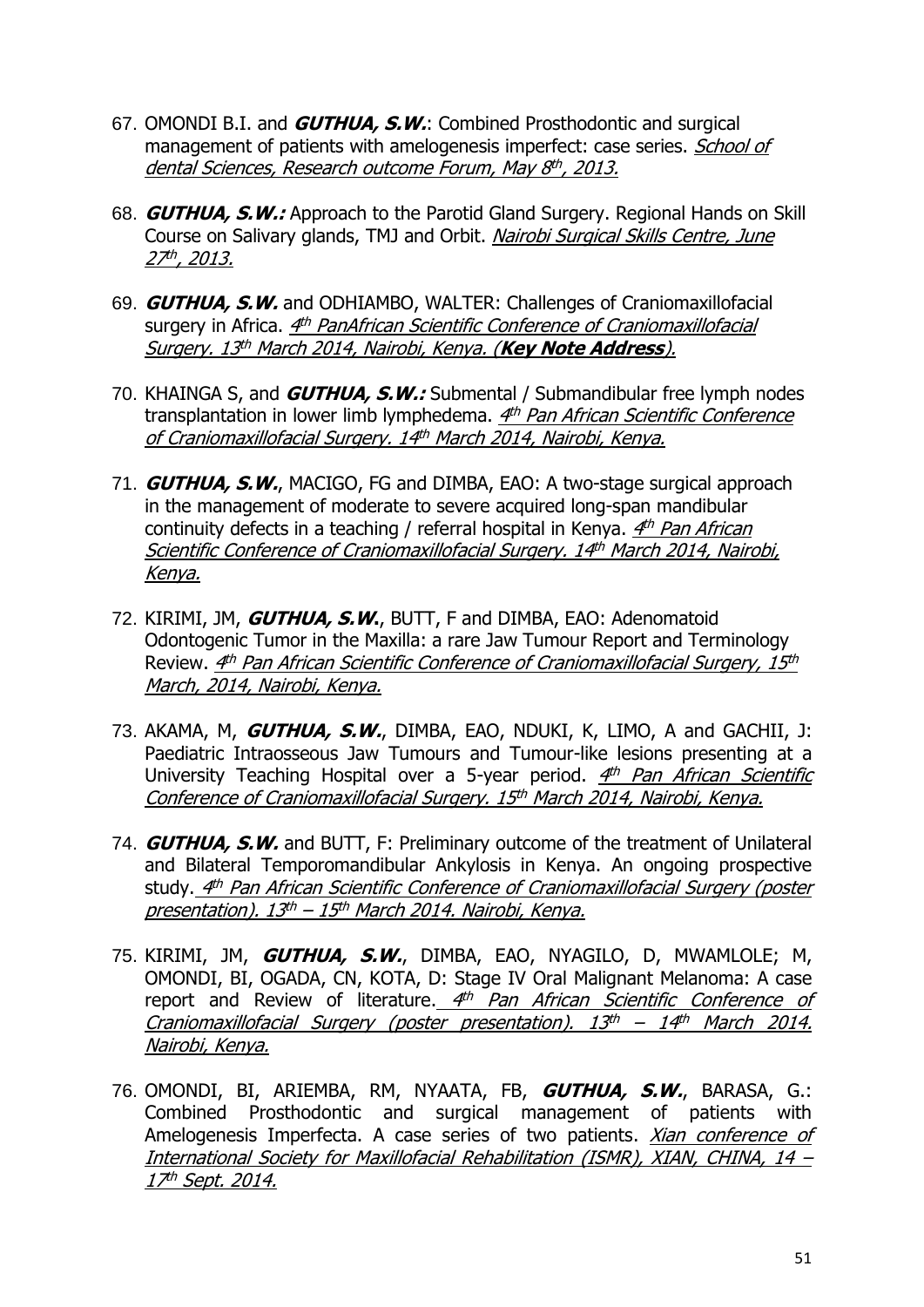- 77. AKAMA, M, MANANA, W, and **GUTHUA, S.W.**. Management of Orbital Trauma. 8<sup>th</sup> Annual Surgical Symposium. **Theme**: Recent Advances in Surgery II. 20<sup>th</sup> September 2014, Nairobi, Kenya.
- 78. KHAINGA, S.O., **GUTHUA, S.W.**, Current Surgical Management of Lymphoedema: 2 case reports. *8<sup>th</sup> Annual Surgical Symposium.* **Theme**: Recent Advances in Surgery II. 20 th September 2014, Nairobi, Kenya.
- 79. **GUTHUA, S.W.**, MACIGO FG and DIMBA, EAO. Staged Reconstruction of Acquired Long Mandibular Continuity Defects with Non-Vascularized autologous Iliac Bone Graft. <u>8<sup>th</sup> Annual Surgical Symposium.</u> **Theme**: Recent Advances in Surgery II. 20 th September 2014, Nairobi, Kenya.
- 80. BUTT, F, **GUTHUA, S.W.**, A rare metastasis to the Mandible. A case report and review of literature. *8<sup>th</sup> Annual Surgical Symposium.* **Theme**: Recent Advances in Surgery II. 20 th September 2014, Nairobi, Kenya.
- 81. NYAMEINO'S, BUTT, F, MACIGO, F, **GUTHUA S.W.,** et al: Occurrence and Pattern of Maxillofacial injuries caused by Motorcycle Crash presenting at two Referral Hospitals in Nairobi, Kenya. 3<sup>rd</sup> University of Nairobi and Kenyatta National Hospital Scientific Conference, 11 th June, 2015 at 3:30 p.m., Nairobi, Kenya.
- 82. KIRIMI, J, **GUTHUA, S.W**., et al. Diagnosis unknown: A benign maxillary tumour with an elusive diagnosis – case report International Conference of Oral  $\&$ <u>Maxillofacial Surgeons (ICOMS), Melbourne, Australia, 30<sup>th</sup> October, 2015</u>
- 83. KIRIMI, J, **GUTHUA, S.W**., et al. Stage IV Oral Malignant Melanoma: A case report and literature review. *International Conference of Oral & Maxillofacial* <u>Surgeons (ICOMS), Melbourne, Australia, 30th October, 2015.</u>
- 84. **GUTHUA, S.W.** and KAMAU, MW: Reconstruction of Large Acquired Mandibular Defects with Non-Vascularized Autologous Graft. *10<sup>th</sup> Annual Surgical* Symposium. The Nairobi Hospital. September 24th, 2016.
- 85. BUTT, F. and **GUTHUA SW.:** Preliminary Outcome of the Management of Unilateral and Bilateral Craniomandibular Ankylosis. 10th Annual Surgical Symposium. The Nairobi Hospital, September 24th, 2016.
- 86. Muraguri, N, **GUTHUA, S.W.,** Butt FMA: The potential of 3D Printing Oral and Maxillofacial Surgery (Abstract No. 80). <u>4th University of Nairobi and Kenyatta</u> National Hospital International Scientific Conference. 14th to 16th June, 2017, Nairobi, Kenya.
- 87. Ndungu, GM, Odhiambo, W, **GUTHUA, S.W**, and Onyango, FJ. Pattern and Management of Paediatric Craniomaxillofacial Trauma at Kenyatta National Hospital (Abstract 81). 4th University of Nairobi and Kenyatta National Hospital <u>International Scientific Conference. 14th to 16th June, 2017, Nairobi, Kenya.</u>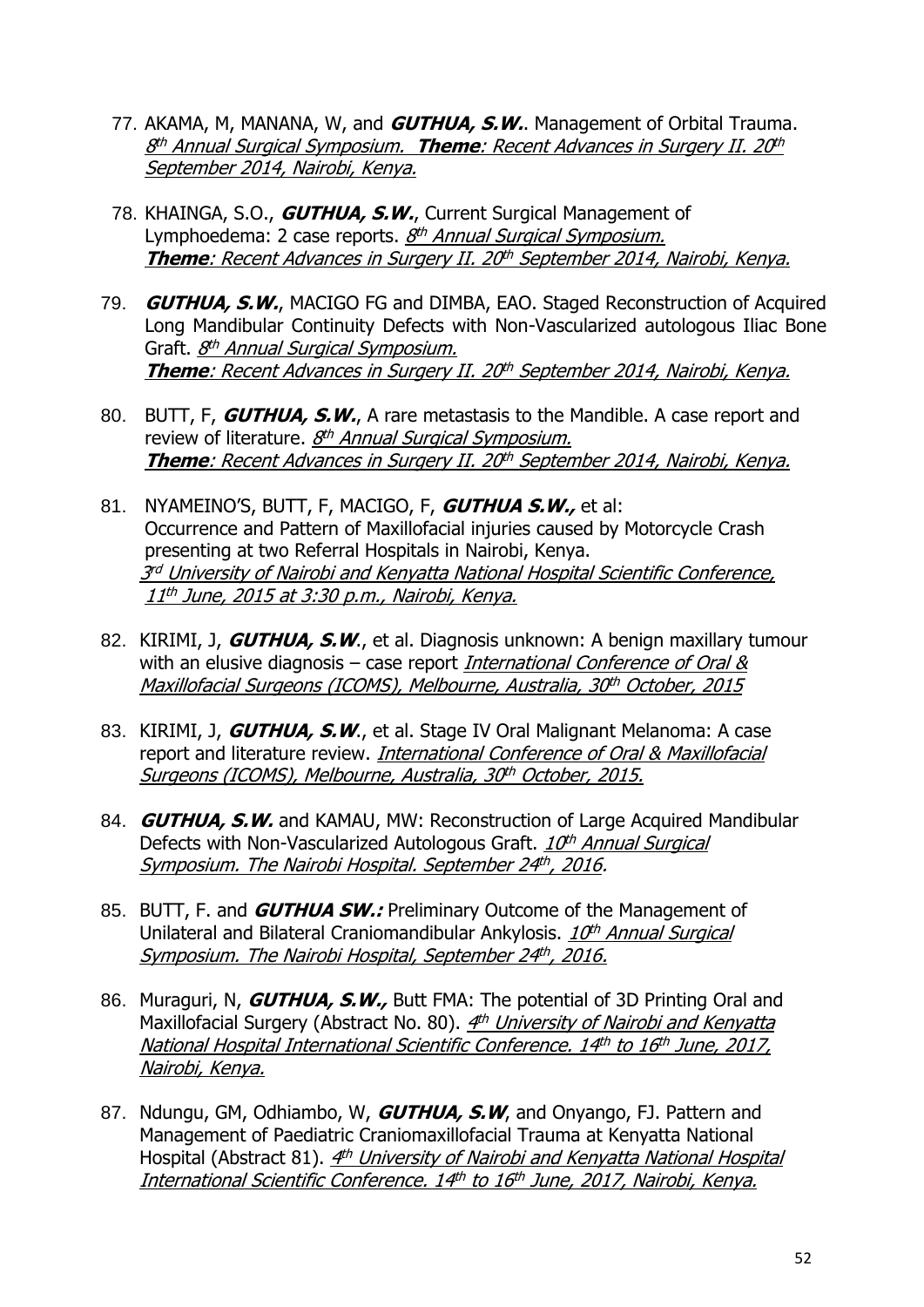- 88. **GUTHUA, S.W.,** KAMAU, M, and NG'ANG'A, P: Maxillary Alveolar Cleft Grafting in Cleft lip and palate. *Options of Bone Graft and Soft tissue Coverage. <u>6th Pan</u>* <u>African Cleft Lip and Palate. Scientific Congress. Nairobi, Kenya, 27th March 2018.</u>
- 89. **GUTHUA, S.W.**, KAMAU, M and BUTT, F. Orbital and Periorbital Injuries: Presentation and Management Challenges and Pitfalls. A Kenyan Experience<u>. 5th</u> International Scientific Conference of Plastic, Reconstructive and Aesthetic <u>Surgeons. Nairobi, Kenya. June, 29th, 2018.</u>
- 90. **GUTHUA, S.W.**, and KHAINGA, S: Focus on Reconstruction Techniques of large Head and Neck Defects to improve on the outcomes. Emphasis on Microvascular (Free) Flap Technique – A Kenyan Experience. *5<sup>th</sup> International Scientific* Conference of Plastic, Reconstructive and Aesthetic Surgeons. Nairobi, Kenya. <u>June, 30th, 2018.</u>
- 91. **GUTHUA, S.W.** and NDUNGU, M. Common Surgical Presentations and Management of Orofacial Trauma in children and Adolescents. The International Association of Paediatric Dentistry (IAPD); *18<sup>th</sup> January, 2019, Nairobi, Kenya.* Key note Paediatric Maxillofacial Trauma.
- 92. OMONDI, BI, ARIEMBA RM, NYAATA FB, **GUTHUA SW**, et al, BARASA G, MANANA, KOTA D, DIMBA EAO, AWANGE DO. Combined Prosthodontic and Surgical Management of patients with Amelogenesis Imperfecta: Case series of three patients. Presented at the Joint Conference of International college of Prosthodontics (ICP) and European Prosthodontic Association (EPA), Amsterdam, <u>The Netherlands, September 4th – 7th, 2019;</u> [www.icp-conference.com](http://www.icp-conference.com/)
- 93. **GUTHUA, SW**, ABINYA, O, KAMAU, M, KHAINGA, S: Maxillomandibular Osteosarcomas Diagnosis and Management. 13th Annual Surgical Symposium, <u>Theme: Surgical Oncology, 21st September 2019, Nairobi, Kenya</u>.
- 94. **GUTHUA, SW**, BUTT, F, MASINDE, S: Temporal Myocutaneous Flap for midface Reconstruction. 13th Annual Surgical Symposium, <u>Theme: Surgical Oncology, 21<sup>st</sup> September 2019, Nairobi, Kenya.</u>
- 95. MACIGO, FG, **GUTHUA, SW,** KIMANI, PM: Factors associated with resurgence of tobacco snuff use and decline in Kiraiku smoking in Lari, Sub-county of Kiambu Count. 37th Kenya Dental Association <u>Scientific Conference, Naivasha, Kenya. 17th – 19th October, 2019.</u>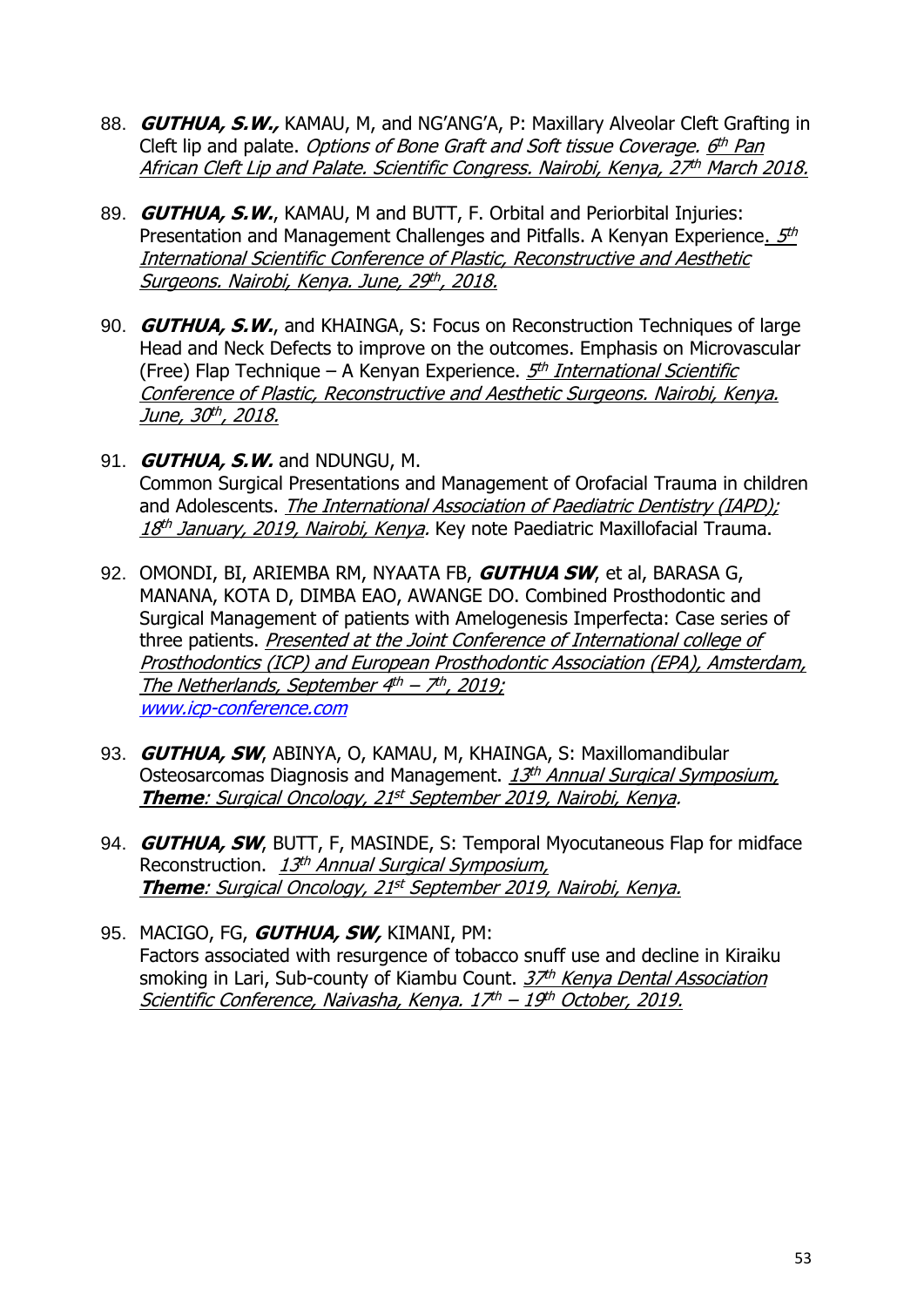## **CONFERENCES/SEMINARS /WORKSHOPS ATTENDED**

## **CONFERENCES**

- 1. International Association of Dental research. Harare, Zimbabwe. November 1992.
- 2. Pan-African Dental Conference, Mombasa Kenya. October 1992.
- 3. Kenya Dental Association Scientific Conference, Nairobi, Kenya. October, 1991.
- 4. International Association of Dental Research, Nairobi, Kenya. October, 1990.
- 5. Kenya Dental Association of Scientific Conference, Nairobi, Kenya. October, 1989.
- 6. International Association of Oral and Maxillofacial Surgeons. California, Los Angeles, U.S.A. 1988.
- 7. New England Conference on Oral Cancer. Boston, U.S.A. 1987.
- 8. Connecticut Association of Oral & Maxillofacial Surgeons, Connecticut, U.S.A. 1986.
- 9. Kenya Association of Clinical Pathologists (KACP) "Cancer in our community". Intercontinental Hotel, Nairobi. Kenya. 16<sup>th</sup> - 18<sup>th</sup> September, 1993.
- 10. Cranio-maxillary fixation and facial reconstruction. Davos, Switzerland, Dec. 1995.
- 11. International Association of Dental Research Conference (IADR) Nairobi, Kenya, October 1998.
- 12. Conference of the Ophthalmological Society of East Africa (OSEA, Nairobi, Kenya, August, 1997.
- 13. Manifestations and management of oral viral infections. Nairobi, Kenya, July 1998.
- 14. Surgical Society of Kenya Conference. Nairobi, Kenya. February 2001.
- 15. International Association of Oral and Maxillofacial Surgeons Conference. Washington, DC, USA, April 1999.
- 16. 50<sup>th</sup> Anniversary of the Association of Surgeons of East African (ASEA), and Annual Scientific Conference. Nairobi, Kenya. Dec. 1999.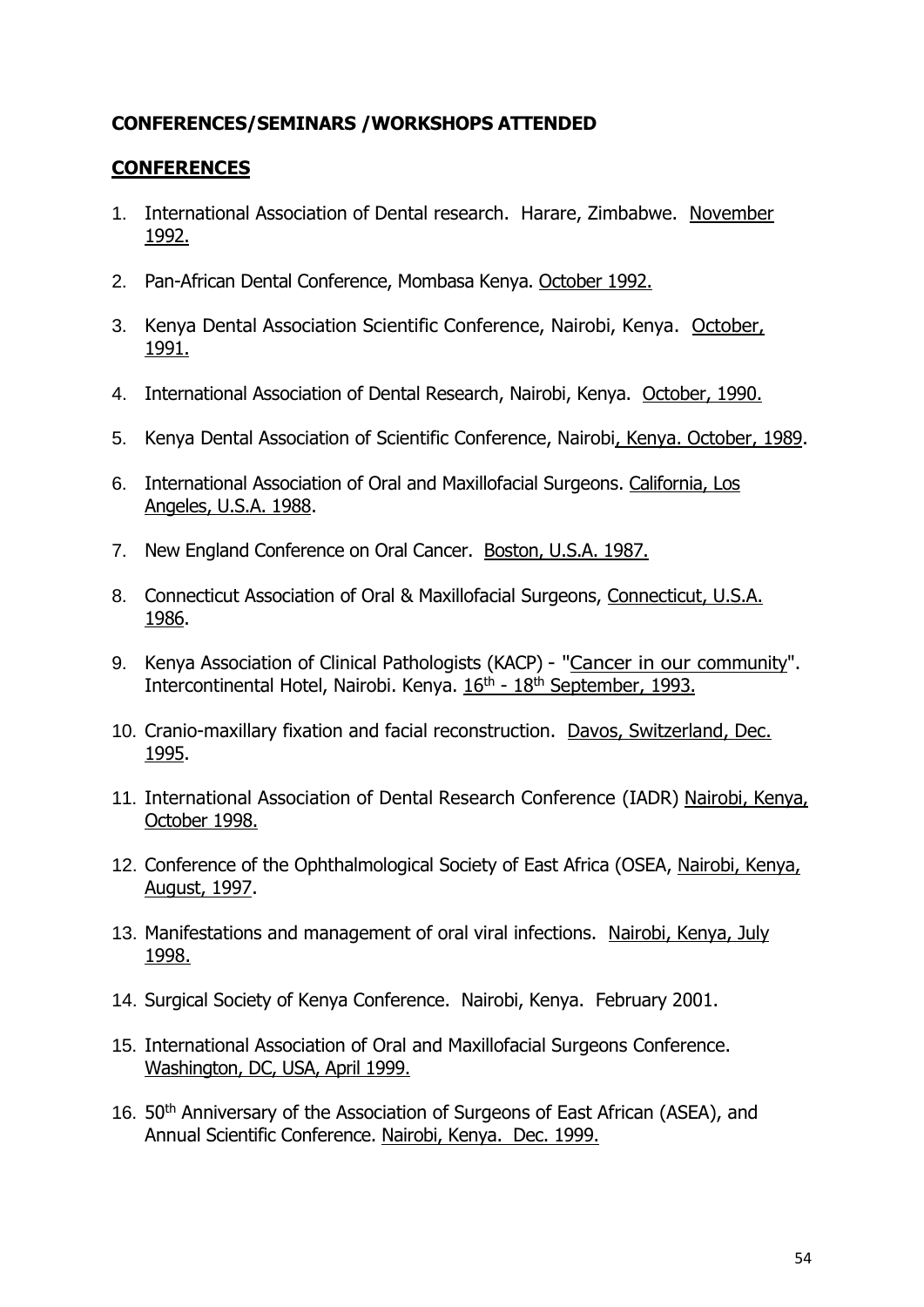- 17. Pan-African Conference of Radiology and Imaging on Trauma ideology (PACORI). Nairobi, Kenya. August 2001.
- 18. The International Conference, Africa Chapter, The 25<sup>th</sup> Medic Africa. Nairobi Kenya.  $15<sup>th</sup> - 17<sup>th</sup>$  October 2003.
- 19. The International Conference, Africa Chapter, The 25<sup>th</sup> Medic Africa, Nairobi, Kenya.  $15<sup>th</sup> - 17<sup>th</sup>$  October, 2003.
- 20. The Nairobi Hospital Admitting Staff Association Scientific Conference, Nairobi, Kenya. March 13th, 2004.
- 21. International Association for Dental Research  $1<sup>st</sup>$  Joint Congress of the East & Southern Africa and Middle East. Nairobi, Kenya. **Theme:** Challenges in the Provision of Evidence Based Dentistry. August 26<sup>th</sup> -28th, 2004.
- 22. International Scientific Conference, College of Health Sciences, University of Nairobi, Kenya. 15<sup>th</sup> - 17<sup>th</sup> June 2011
- 23. Chairman, Scientific Session No. 5, International Scientific Conference, College of Health Sciences, University of Nairobi, Nairobi, Kenya.  $15<sup>th</sup> - 17<sup>th</sup>$  June 2011.
- 24. Organizing Scientific Conference, Chairman, Eastern Africa Region/International: Cranio-Maxillofacial Reconstructive and Corrective Surgery, January to May 2011.
- 25. 4<sup>th</sup> Pan African Scientific Craniomaxillofacial Surgery Conference.  $\frac{13^{th} 15^{th}}{15^{th}}$ March 2014, Nairobi Kenya.
- *26.* 3 rd University of Nairobi and Kenyatta National Hospital Scientific Conference (**Theme**: Research as a Driver for science, Technology and Innovation for Health). <u>1*0<sup>th</sup> - 12<sup>th</sup> June, 2015, Nairobi, Kenya.*</u>
- *27.* University of Nairobi: Department of Oral and Maxillofacial Surgery, Oral Pathology and Oral Medicine. **Theme:** Improving Academic Excellence, State-of-the-art Research and Quality Clinical Services, Machakos, 26/11/2015 to 28/11/2015.
- 28. 6<sup>th</sup> Pan African Cleft Lip and Palate. *Scientific Congress. Nairobi, Kenya, 25<sup>th</sup> -*27<sup>th</sup> March 2018.
- 29. International Hands-On Course of the Head and Neck Microvascular Surgery. Nairobi, Kenya, 28<sup>th</sup> – 29<sup>th</sup>, March 2018.
- 30. 5<sup>th</sup> International Scientific Conference of Plastic, Reconstructive and Aesthetic Surgeons. Nairobi, Kenya, June, 28<sup>th</sup> to 30<sup>th</sup>, 2018.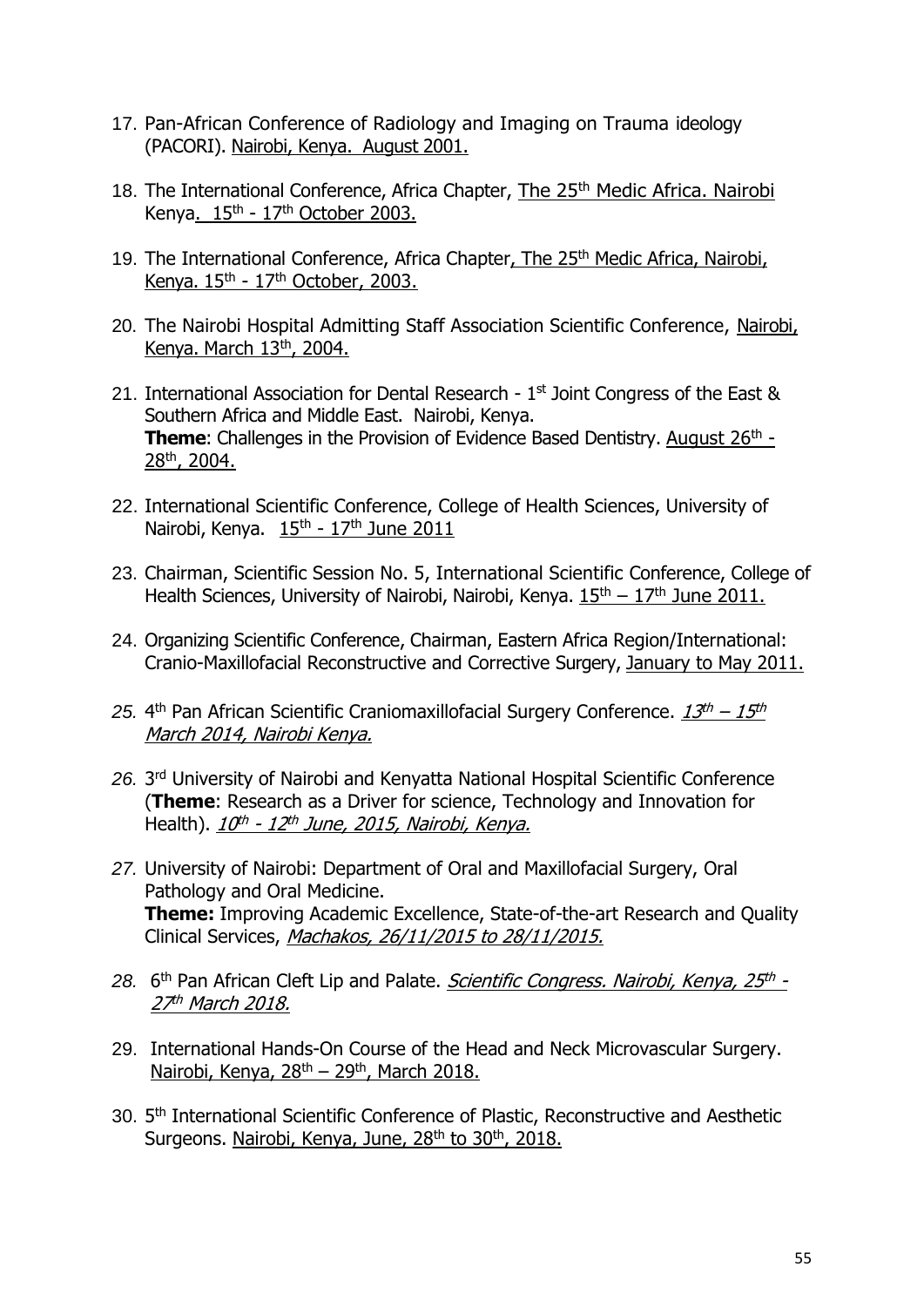- 31. Regional meeting of International Association of Paediatric Dentistry (IAPD). 18th to 20<sup>th</sup> January, 2019, Nairobi, Kenya.
- 32. 1st KDF Medical Scientific Conference **Theme:** Healthy Force Protected Nation, Nairobi, Kenya, 13<sup>th</sup> February, 2020. (Delivered Key Note Address):
- 33.**Topic**: "The Management of Firearm and Bomblast injuries in the Head and Neck Region". Local experience

## **SEMINARS/SYMPOSIA**

- 1. Recent advances in Neck and Throat Surgery. Nairobi, Kenya. 18th May, 1993.
- 2. Abdominal pain in children causes and management. Nairobi, Kenya. 13<sup>th</sup> May, 1993.
- 3. Rare Heart operations being performed at the BM Birla Heart. Aga Khan Hospital, Nairobi, Kenya. 3<sup>rd</sup> June 1993.
- 4. Hip Joint problems in childhood. Causes and Management, AgaKhan Hospital, Nairobi, Kenya. 10<sup>th</sup> June 1993.
- 5. Modern Aspects of plastic and reconstructive surgery. Nairobi, Kenya. 13<sup>th</sup> July, 1993
- 6. Current Therapeutic approaches to Bacterial infections Serena Hotel, Nairobi, Kenya 20<sup>th</sup> February, 1992.
- 7. Experience with Isradipine (Lomir) at Kenyatta National Hospital, Moi University and among Tanzanian Hypertensives'. Serena Hotel, Nairobi, Kenya. 11<sup>th</sup> September, 1991.
- 8. Recent advance in Haematology. AgaKhan Hospital, Nairobi, Kenya. 28<sup>th</sup> May 1992.
- 9. Clinical manifestations in AIDS/HIV infection: An update on case identification and documentation. Nairobi, Kenya, 24<sup>th</sup> June, 1992.
- 10. Cranio-orbito-facial Trauma. Nairobi, Kenya. 19th January, 1993.
- 11. Modern Aspects of eye surgery. Nairobi, Kenya. 10<sup>th</sup> November, 1992.
- 12. Common Pediatric Surgical Emergencies. Nairobi, Kenya, 25<sup>th</sup> June, 1992
- 13. Asthma: Its causes, Natural History and Worldwide Epidemiology. AgaKhan Hospital, Nairobi, Kenya. 13<sup>th</sup> August, 1992.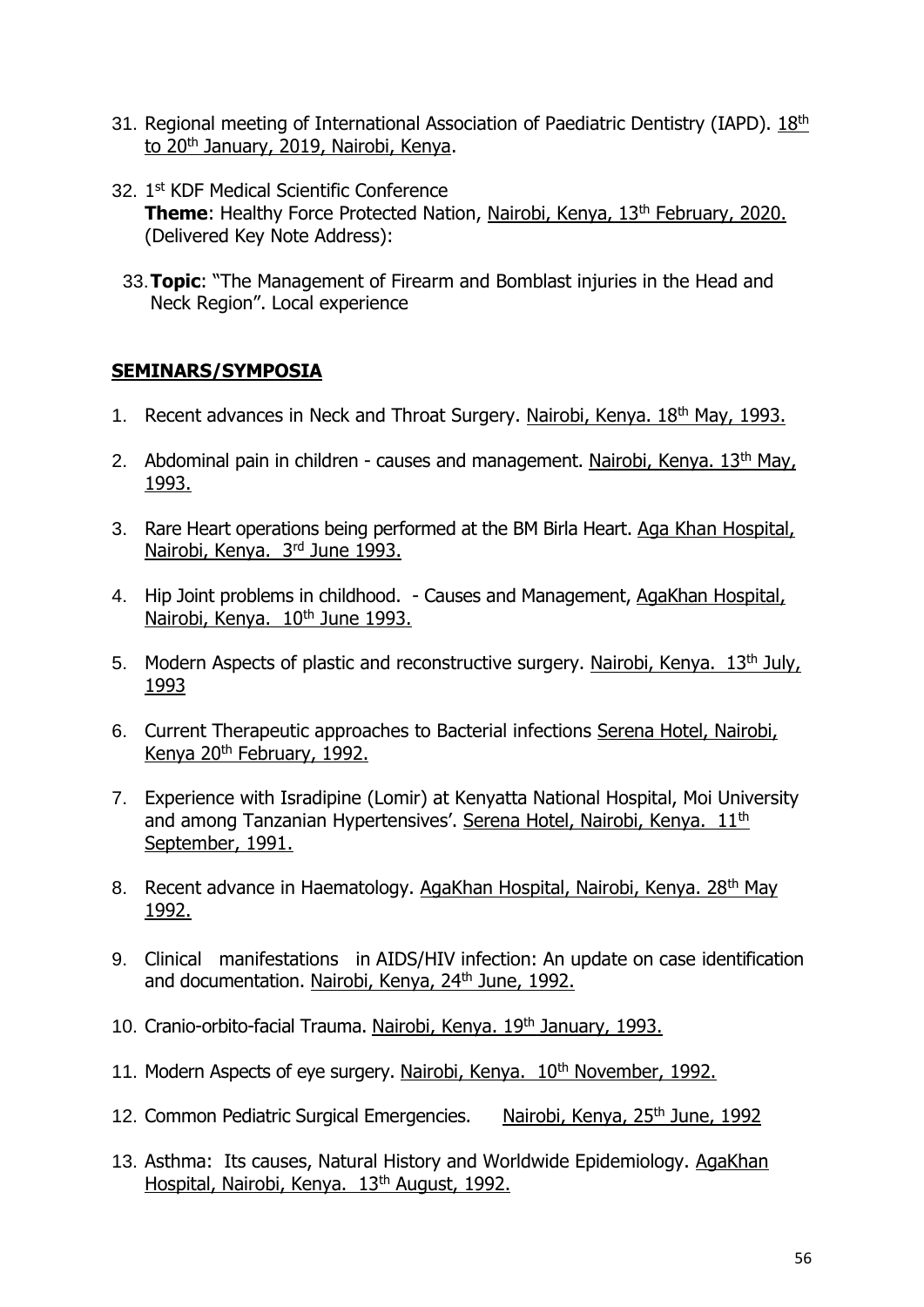- 14. Coronary Artery Surgery. AgaKhan Hospital, Nairobi, Kenya. 19<sup>th</sup> February, 1993.
- 15. Type II Diabetes Mellitus and its Treatment. Hotel Intercontinental, Nairobi, Kenya. 9<sup>th</sup> March, 1993.
- 16. Screening for Cancer, is it useful? Nairobi, Kenya. 14<sup>th</sup> September 1993.
- 17. Current advances in Transfusion Medicine. AgaKhan Hospital, Nairobi, Kenya. 16th September, 1993.
- 18. Current trends in General Surgical practice with special emphasis to laparoscopy cholecystectomy, Nairobi Hospital, 4th October, 1993.
- 19. Advanced Cardiac Life Support. Nairobi Hospital, Nairobi, Kenya. 30<sup>th</sup> September, 1993.
- 20. Pediatric Dentistry in cleft palate. Prof. Wood (USA) University Dental School, October 22<sup>nd</sup> 1993.
- 21. The diagnosing mind. Prof. Campbell: Nairobi Hospital, 29<sup>th</sup> October 1993.
- 22. The present challenges and future prospects: Nairobi University Convocation Seminar. 30<sup>th</sup> October, 1993.
- 23. Cancer Pain. How much can we cure? AgaKhan Hospital, Nairobi, Kenya. 23rd November 1993.
- 24. Recent aspects in laboratory medicine. The Nairobi Hospital, Nairobi, Kenya,  $11<sup>th</sup>$ January 1994.
- 25. The concept of Brain Death: The Nairobi Hospital, Nairobi, Kenya. 8<sup>th</sup> February, 1994.
- 26. Trends in Head Injury management: Multi-disciplinary Symposium. The Nairobi Hospital, Nairobi, 15th February 1994.
- 27. Bloodless Surgery. Multi-disciplinary Symposium. The Nairobi Hospital, Nairobi, Kenya. 14th April, 1994.
- 28. The economic consequences of AIDS, some surgical aspects and prevention. Surgical Seminar. The Nairobi Hospital, Nairobi, Kenya. 21<sup>st</sup> April, 1994.
- 29. AIDS and Implants (Implantology) Surgical Seminar, Nairobi, Kenya. 17<sup>th</sup> May, 1994.
- 30. Orofacial infections: Perspective in diagnosis and management. KDA Seminar, Nairobi, Kenya. 26<sup>th</sup> May, 1994.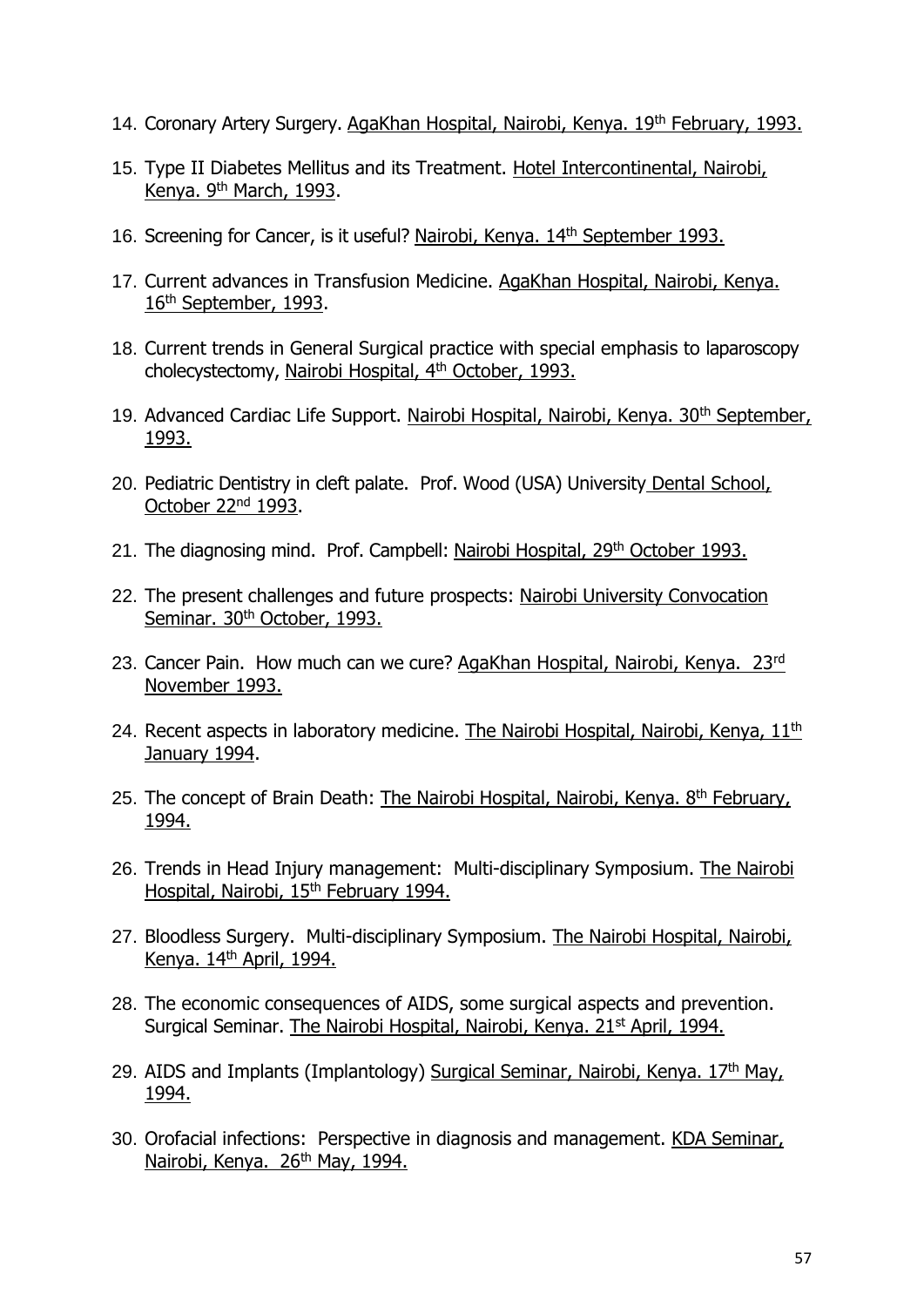- 31. Open heart Surgery Programme Review, Nairobi, Kenya, 14<sup>th</sup> June 1994.
- 32. Epidemiology, clinical presentation and management of migraine Kenya Medical Association Seminar, Nairobi, Kenya, 28<sup>th</sup> July, 1994.
- 33. Surgical aspects of cleft lip and palate. Operation Smile, Kenya Chapter, Nairobi, Kenya, 13th October, 1994.
- 34. Neurosurgical aspects of Cranio-orbito-facial trauma. Nairobi, Kenya, January, 1993.
- 35. Modern aspects of plastic and reconstructive surgery. Nairobi, Kenya. July 1993.
- 36. Advanced cardiac life support. Nairobi, Kenya, September, 1993.
- 37. WHO seminar on HIV/AIDS. Nairobi, Kenya, December, 1994.
- 38. Symposium on Emergency Medical care. Nairobi, Kenya, 3rd May, 1997.
- 39. Seminar on International Association of Oral and Maxillofacial Surgeons. Nairobi, Kenya. Attended by president of IAOMFS. 14th June 1996.
- 40. Pan African Association of Surgeons (PAAS) Seminar on disaster planning and Management. Nairobi, Kenya, November. 1999.
- 41. International Association of Dental Research Symposium on Research as a Basis for Oral Health Development. Nairobi, Kenya, March, 2000.
- 42. Pan African Dental summit for SDA Dental Practitioners. Nairobi, Kenya, March, 1999. (Main Speaker - Oral and Maxillofacial Surgery problems in the tropics)
- 43. Modern Concepts in Management of Head injuries. Nairobi. Kenya. October 21st, 2003.
- 44. First critical Care Symposium. Nairobi, Kenya November 25<sup>th</sup>, 2006.
- 45. International Cranio-maxillofacial Trauma and Reconstruction fixation procedures. Organised by AO International, Switzerland. Nairobi, Kenya, June 30<sup>th</sup>, 2007.
- 46. Chronic Facial Pain Syndromes Grand Regency Hotel, Nairobi, 16<sup>th</sup> November, 2007.
- 47. Paroxysmal Trigeminal Neuralgia Grand Regency Hotel, Nairobi 16<sup>th</sup> November, 2007.
- 48. Concept and Management of Chronic Pain. Grand Regency Hotel, Nairobi. 16th November, 2007.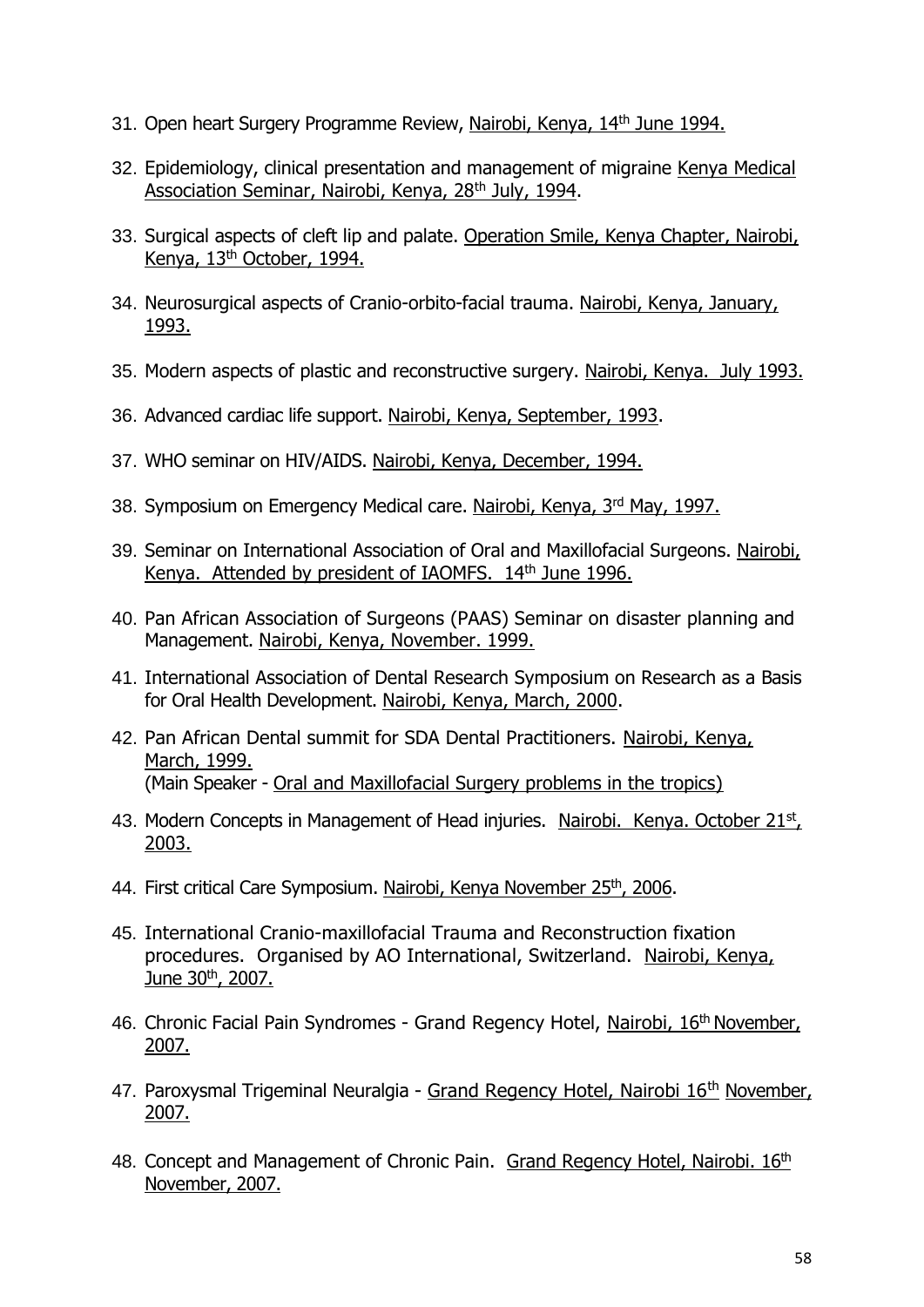- 49. 2<sup>nd</sup> Critical Care Symposium: **Theme**: Innovations in Critical Care. The Nairobi Hospital, Nairobi, 17<sup>th</sup> November, 2007
- 50. Mandibular fractures: History and Management challenges. University Dental Hospital Nairobi, Kenya. 4th July, 2008.
- 51. Erythropoietin Stimulating Agents. Nairobi. Kenya. July 15<sup>th</sup>, 2008.
- 52. Regional Symposium on Craniofacial Osteosynthesis Reconstructive Surgery, Orthognathic Surgery and Craniofacial Surgery. Nairobi. Kenya. September 19th, 2008 to September 20<sup>th</sup>, 2008.
- 53. 3<sup>rd</sup> Critical Care Symposium. Nairobi. Kenya. November 8<sup>th</sup>, 2008.
- 54. Annual Surgical Symposium. **Theme:** Surgical Oncology. November 15<sup>th</sup>, 2008. Nairobi, Kenya.
- 55. Chaired 1<sup>st</sup> session on Surgical Oncology. Annual Surgical Symposium. November 15<sup>th</sup>, 2008, Nairobi. Kenya.
- 56. Third Annual Surgical Symposium. (Theme: Surgical Oncology II). Nairobi Kenya. September 26<sup>th</sup>, 2009. **CHAIRED A SESSION ON "TUMOURS OF THE BONES".**
- 57. Fourth Critical Care Symposium. (Theme: Research Guided Management in the ICU). Nairobi Kenya. November 7<sup>th</sup>, 2009.
- 58. Organizer of International AO Advanced Seminar on Cranio-maxillofacial Reconstructive and Corrective Surgery, January to May 2011.
- 59. International Seminar on AO Advanced Cranio-maxillofacial Reconstructive and Corrective Surgery, Nairobi, Kenya. May  $20<sup>th</sup>$  to  $21<sup>st</sup>$ , 2011.
- 60. Recent Advances in Surgical Oncology and Trauma: 6<sup>th</sup> Annual Surgical Symposium, June 23rd, 2012, Nairobi Kenya.
- 61. AO Cranio-maxillofacial Advanced Symposium on Cranio-Maxillofacial Reconstructive Surgery: October  $26<sup>th</sup> - 27<sup>th</sup>$ , 2012, Nairobi, Kenya.
- 62. Optimizing outcomes in critical care. **7<sup>th</sup> Critical Care Symposium. November 3rd**, 2012, Nairobi Kenya.
- 63. **CHAIRMAN,** AO Cranio-maxillofacial Advanced Symposium on Cranio-Maxillofacial Reconstructive Surgery. Nairobi, October,  $26<sup>th</sup> - 27<sup>th</sup>$ , 2012.
- 64. 1<sup>st</sup> Paediatric Surgical Symposium. **Theme**: Common Paediatric Surgical and Paediatric Urological Conditions. November 24<sup>th</sup>, 2012, Nairobi Kenya.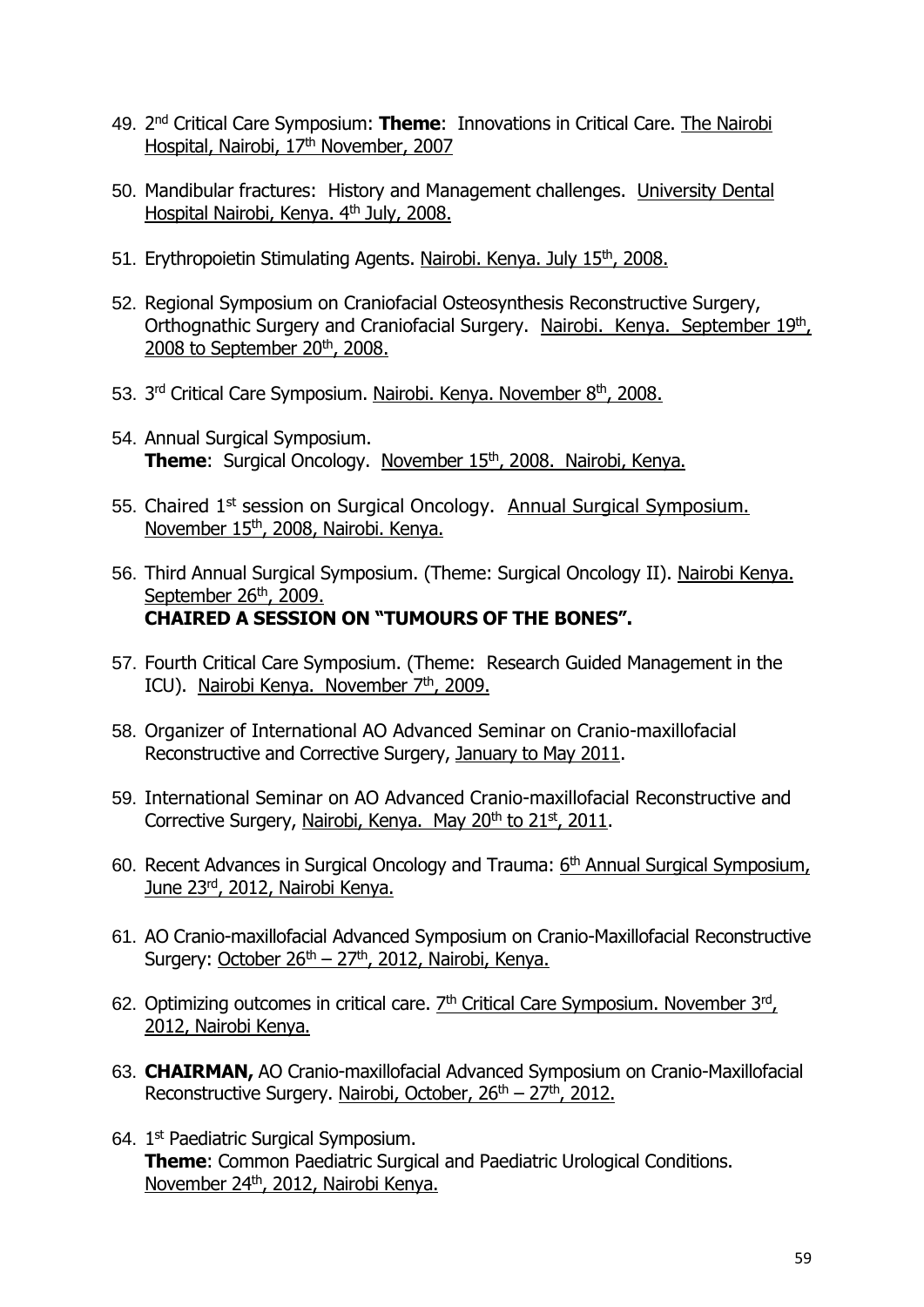- 65. School of Dental Sciences Research Forum, Nairobi, Kenya. May 8<sup>th</sup>, 2013 **(CHAIRED A SESSION).**
- 66. 2<sup>nd</sup> International Scientific Conference, College of Health Sciences, <u>Nairobi, Kenya.</u> June  $19^{th}$  to  $21^{st}$ , 2013.
- 67. Surgical Anatomy and Approaches for salivary glands, TMJ and orbit. Nairobi Surgical Skills Centre. June 27<sup>th</sup> to 28<sup>th</sup>, 2013.
- 68. 7<sup>th</sup> Annual Surgical Symposium **Theme:** Recent Advances in Surgery, The Nairobi Hospital, Kenya<u>. September 21st</u>, 2013.
- 69. 2 nd Paediatric Surgical Symposium **Theme**: Emphasis Disorder of Sex Development / Differentiation (DSD). Nairobi, Kenya, October 5<sup>th</sup>, 2013.
- 70. 8<sup>th</sup> Critical Care Symposium. Nairobi, Kenya. November 2<sup>nd</sup>, 2013.
- 71. **Chaired a session (2:00 – 4:00 p.m.) on Disaster management** (Multiple Trauma Management), severe Maxillofacial Injuries, Basic airway management, current resuscitation management. Nairobi, Kenya. November 2nd, 2013.
- 72. **Regional Chairman; AOCMF Principle Course** Principles in Craniomaxillofacial fracture management.  $10^{th} - 12^{th}$  March 2014, Nairobi Kenya.
- 73. 9<sup>th</sup> Critical Care Symposium. **Theme**: Improving outcomes in the ICU. Nairobi, Kenya. November 1<sup>st</sup>, 2014.
- 74.1<sup>st</sup> Annual Infectious Diseases Symposium. **Theme: "**Emerging Concepts in Infectious Diseases". 18<sup>th</sup> July 2015, Nairobi, Kenya.
- 75.AO Cranio-maxillofacial International Symposium: Advances in Maxillofacial Trauma and Reconstruction: Nairobi, Kenya, October 30<sup>th</sup> and 31<sup>st</sup>, 2015.
- 76.Stem Cell Research and its Therapeutic Implications. KAVI – Institute of Clinical Research, Nairobi, Kenya, April, 27th 2016.
- 77. The 4<sup>th</sup> Annual Non-Communicable disease symposium. **Theme:** "Emerging Concepts in NCD management". 16<sup>th</sup> July 2016, Nairobi, Kenya.
- 78.10<sup>th</sup> Annual Surgical Symposium. **Theme:** Recent Advances in Surgery. The Nairobi Hospital, September 24<sup>th</sup>, 2016.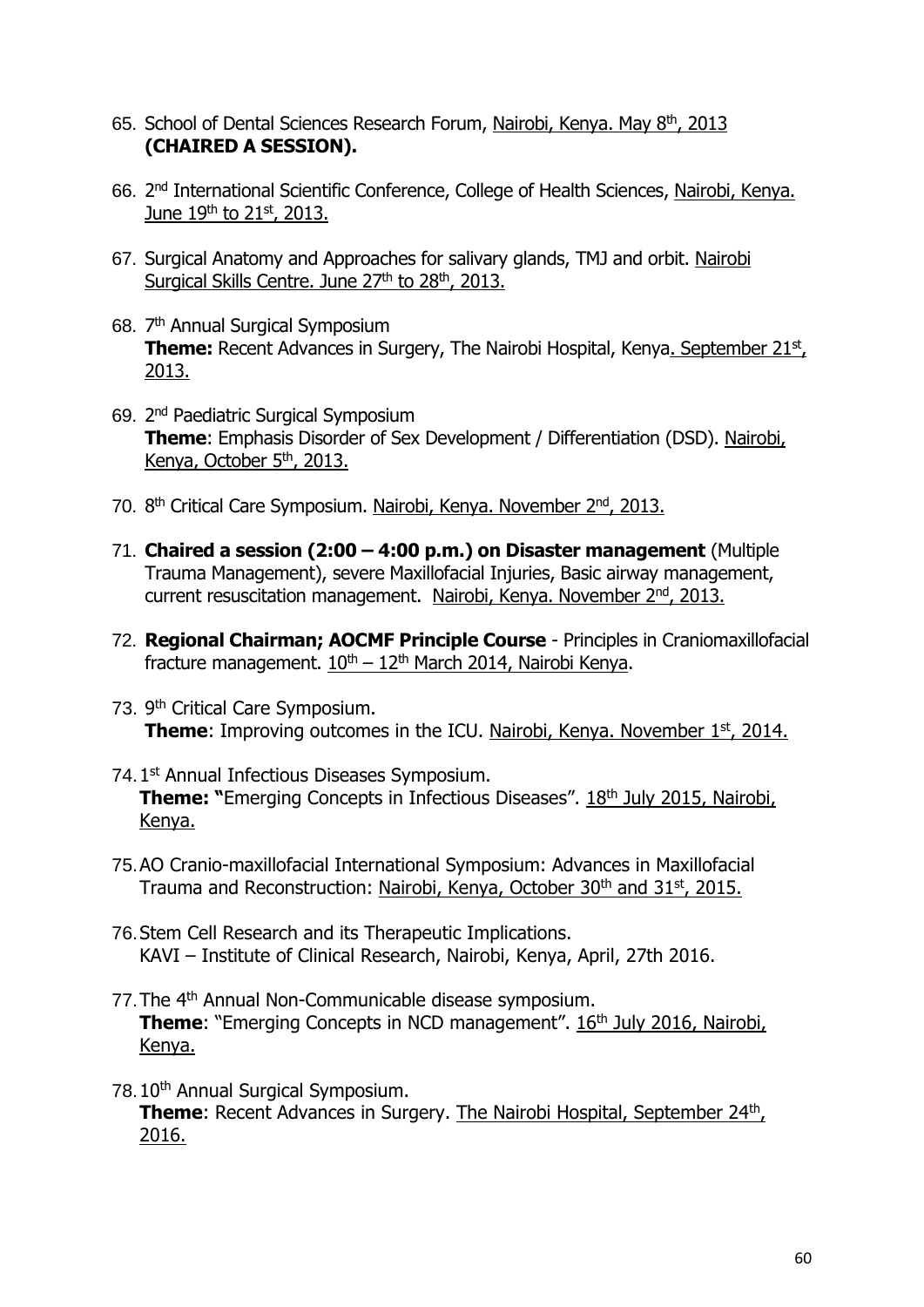79.Critical Care Symposium 2016:

**Theme:** Acute Organ failure in a Critical Care Setting: Contemporary Interventions to improve outcomes. 12<sup>th</sup> November, 2016, Nairobi, Kenya.

- 80.The head and Neck General purpose Locoregional flaps: Hands on Course. Nairobi Surgical Skills Centre (NSSC), Kenya.
- 81.**GUTHUA, S.W.: AO International CMF Advanced Symposium – Frontal, NOE and Orbital Trauma and Orthognathic Surgery: Course Objectives.**  May 26<sup>th</sup>, 2017, Nairobi, Kenya.
- 82.**GUTHUA, S.W.:** Diagnosis and Planning in Orthognathic Surgery. **AO International CMF Advanced symposium.** May 27th, 2017, Nairobi, Kenya.
- 83.**GUTHUA, S.W.:** Severe facial asymmetry as a result of Rt Condylar Hyperplasia. **AO International CMF Advanced Symposium (small group discussion).** May 27<sup>th</sup>, 2017, Nairobi, Kenya.
- 84. **GUTHUA, S.W.:** 11<sup>th</sup> Annual Surgical Symposium **Theme**: Current Trends in managing surgical patients. Nairobi, Kenya. September 23<sup>rd</sup>, 2017.
- 85. **Chaired** a session at the 11<sup>th</sup> Annual Surgical Symposium: session II, The Nairobi Hospital, Kenya. 23rd September 2017.
- 86.Impact of Evidence Guidelines. 2017 Nairobi. Regional Symposium sponsored by HIV Clinicians Society of Kenya.
- 87.**Session Chair**, Part 3, Microvascular Anastomosis, International Course of Head and Neck Microvascular Surgery. Nairobi, Kenya, 29<sup>th</sup> March 2018.
- 88.AO Craniomaxillofacial Course Head and Neck Tumors; Advanced Surgery. May,  $25<sup>th</sup> - 26<sup>th</sup>$ , 2018, Nairobi, Kenya.
- 89.AOCMF Course Head and Neck Tumors; Advanced Course. Hands-on-Course with Human Anatomical Specimens (Dissections). May, 26<sup>th,</sup> 2018, Nairobi, Kenya.
- 90.**GUTHUA, S.W.,** Osteosarcoma of Lt Orbit with Intracranial Extension. A rare presentation, 10 years after trauma. Oncology Forum, May 31<sup>st</sup>, 2018. Nairobi, Kenya.
- 91.**GUTHUA, S.W.** and GATUNE, J.M: Advanced Stage IV Osteosarcoma of the Mandible. All-inclusive Tumour Board Presentations, Nairobi, Kenya, Feb. 7<sup>th</sup>, 2019.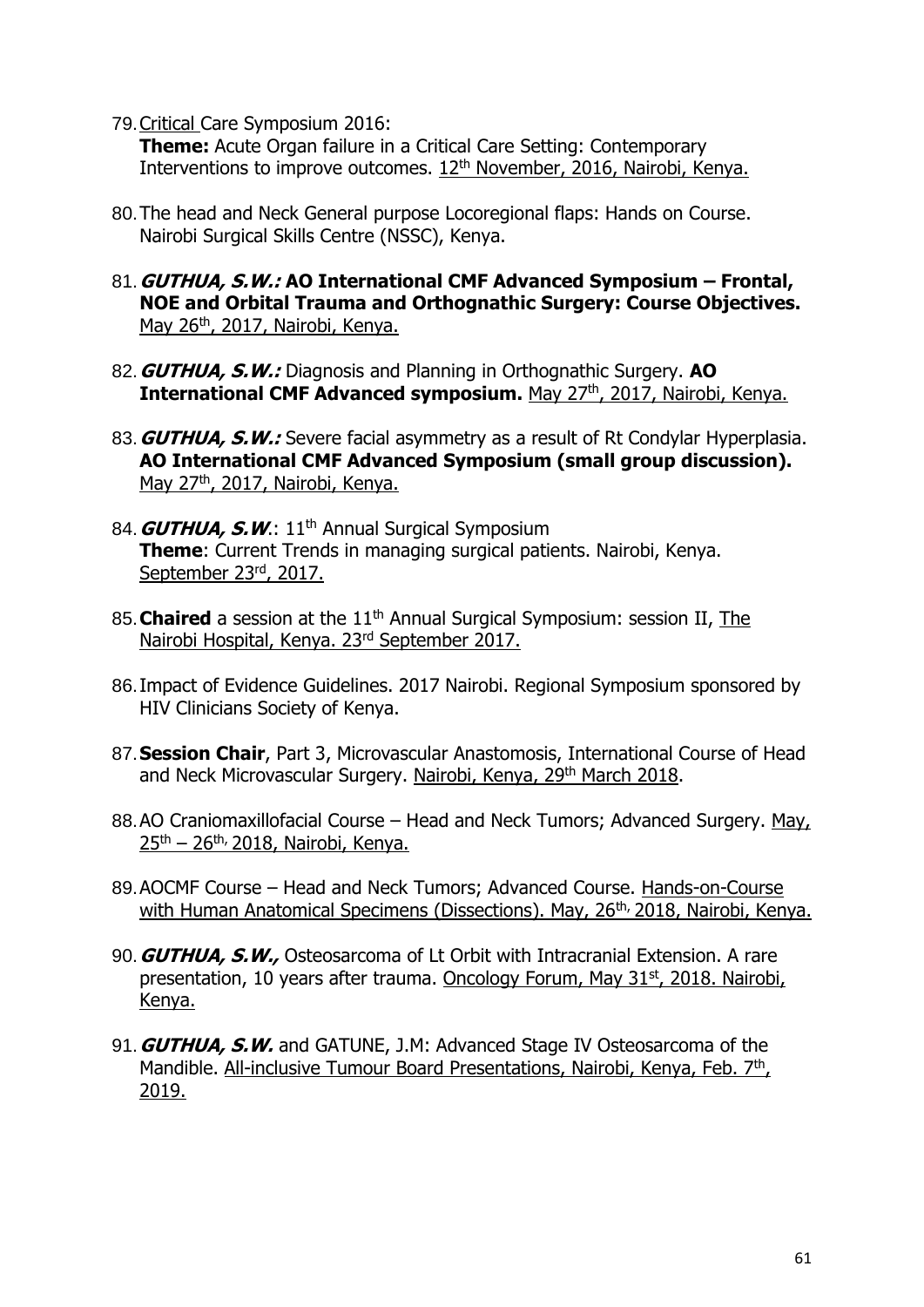- 92.**GUTHUA, S.W**. and GATUNE, J.M: Fibrosarcoma of the Mandible misdiagnosed as Lobular Capillary Haemangioma. All-inclusive Tumour Board Presentations, Nairobi, Kenya, Feb. 7<sup>th</sup>, 2019.
- 93.13<sup>th</sup> Annual Surgical Symposium **Theme**: Surgical Oncology, 21<sup>st</sup> September 2019, Nairobi, Kenya.
- 94.Surgical Navigation of the Brain, Head, Neck and Spine. The Nairobi Hospital, Kenya, 05/02/2020.
- 95.Critical Care Virtual Symposium 2020:

**Theme:** Respiratory Failure in the ICU: 3<sup>rd</sup>, 10<sup>th</sup>, and 24<sup>th</sup> November 2020. Nairobi, Kenya.

**Topics**: **03/11/2020: DIAGNOSIS OF RESPIRATORY FAILURE**

- Definition and Pathophysiology of respiratory failure
- **The Microbiology of respiratory failure.**
- The role of imaging in respiratory failure

## **10/11/2020: MANAGEMENT OF RESPIRATORY FAILURE**

- Oxygen escalation therapy.
- **Critical care management of respiratory failure.**
- **Therapeutics in management of respiratory failure.**

#### **24/11/2020: ADJUNCTS IN MANAGEMENT OF RESPIRATORY FAILURE**

- **Respiratory ECMO**
- **Resuscitation The Covid Revo Evolution**
- **Bronchoscopy in the era of COVID-19 Pandemic**
- 96.AOCMF Course Reconstruction of Post Ablative Deformity in the Head and Neck. Nairobi, Kenya – May 22<sup>nd</sup> – 23<sup>rd</sup>, 2021.
- 97.Genetic Abnormalities in Syndromic and Non-Syndromic Cleft Lip and Palate. Nairobi, Kenya, August 2nd, 2021.
- 98. KNH UoN ERC Symposium: What makes Research Ethical? 21<sup>st</sup> April 2022.

## **WORKSHOPS**

- 1. Second International Workshop on the Oral Manifestations of HIV infection. San. Francisco, California, U.S.A. February, 1993.
- 2. Policy and Planning Task Group. Pan-Africa Hotel, Nairobi, Kenya. July, 1993.
- 3. Staff Performance Appraisal workshop. University of Nairobi, Nairobi, Kenya. September, 1991.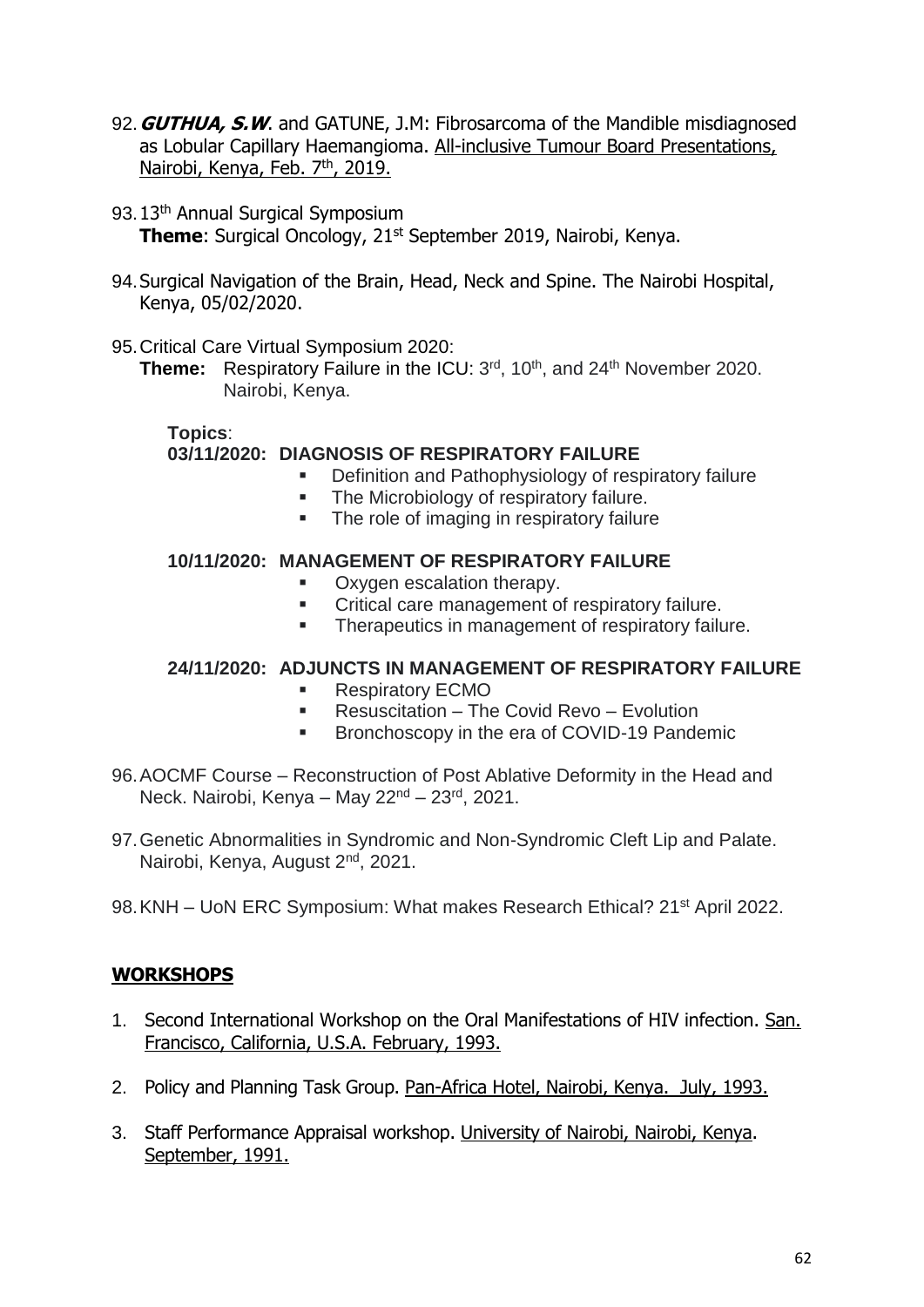- 4. AIDS/HIV Kenya Workshop Diagnostic criteria and Management of AIDS in Kenya. National AIDS program, Nairobi, Kenya. March, 1991.
- 5. Workshop on Fluorosis Research Strategies. Nairobi Kenya. March, 1983.
- 6. International physicians for the prevention of Nuclear War Workshop, Nyeri, Kenya, Nov. 1998.
- 7. Oral Health Research Promotion Workshop for Eastern African Region, Kenya Medical Research institute (KEMRI), Nairobi, Kenya, November 1997.
- 8. International Association of Oral and Maxillofacial Surgeons and American Association of Oral and Maxillofacial Surgeons workshop on today's Challenges for teachers of Oral and maxillofacial Surgery, Washington D.C., U.S.A. April, 1999.
- 9. The African Association of Oral and Maxillofacial Surgeons Summit. Hilton Hotel Nairobi, 28<sup>th</sup> and 29<sup>th</sup> May, 2005.
- 10. Team Building Workshop, Dept. of Periodontology and Community Dentistry, University of Nairobi. Nairobi, March 14th, 2007 (CHIEF GUEST).
- 11. Result-based Management Programme for Senior Managers of the University of Nairobi. Capacity Building Programme for transforming the Public Service. Facilitated by Public Service Reform and Development Secretariat. April 4<sup>th</sup>, 5<sup>th</sup>, 2007. Nairobi, Kenya.
- 12. Translating Health Research into Policy Practice. Nairobi, Kenya, 11<sup>th</sup>, 12<sup>th</sup> October, 2007.
- 13. Training of a Modern Prosthodontist for Eastern Africa Regional Consumption. Nairobi. Kenya. October 6<sup>th</sup>, 2008.
- 14. A Leadership Capacity Training Workshop. Nairobi. Kenya. June 20<sup>th</sup>, 2008.
- 15. Principles in Cranio-maxillofacial fracture management. Davos, Switzerland, December, 2008.
- 16. Practical Instructor and Group Discussion's panel on AO/ASIF Cranio-maxillofacial Course: Mandibular fractures (symphyseal, Angle), Zygomaticomaxillary fracture, orbital floor fractures, complex midface fractures. Davos, Switzerland, December 15<sup>th</sup> -17<sup>th</sup>, 2008.
- 17. International AO/ASIF Cranio-maxillofacial Fixation Hands-on Workshop. Nairobi, Kenya. July  $20<sup>th</sup> - 22<sup>nd</sup>$ , 2009.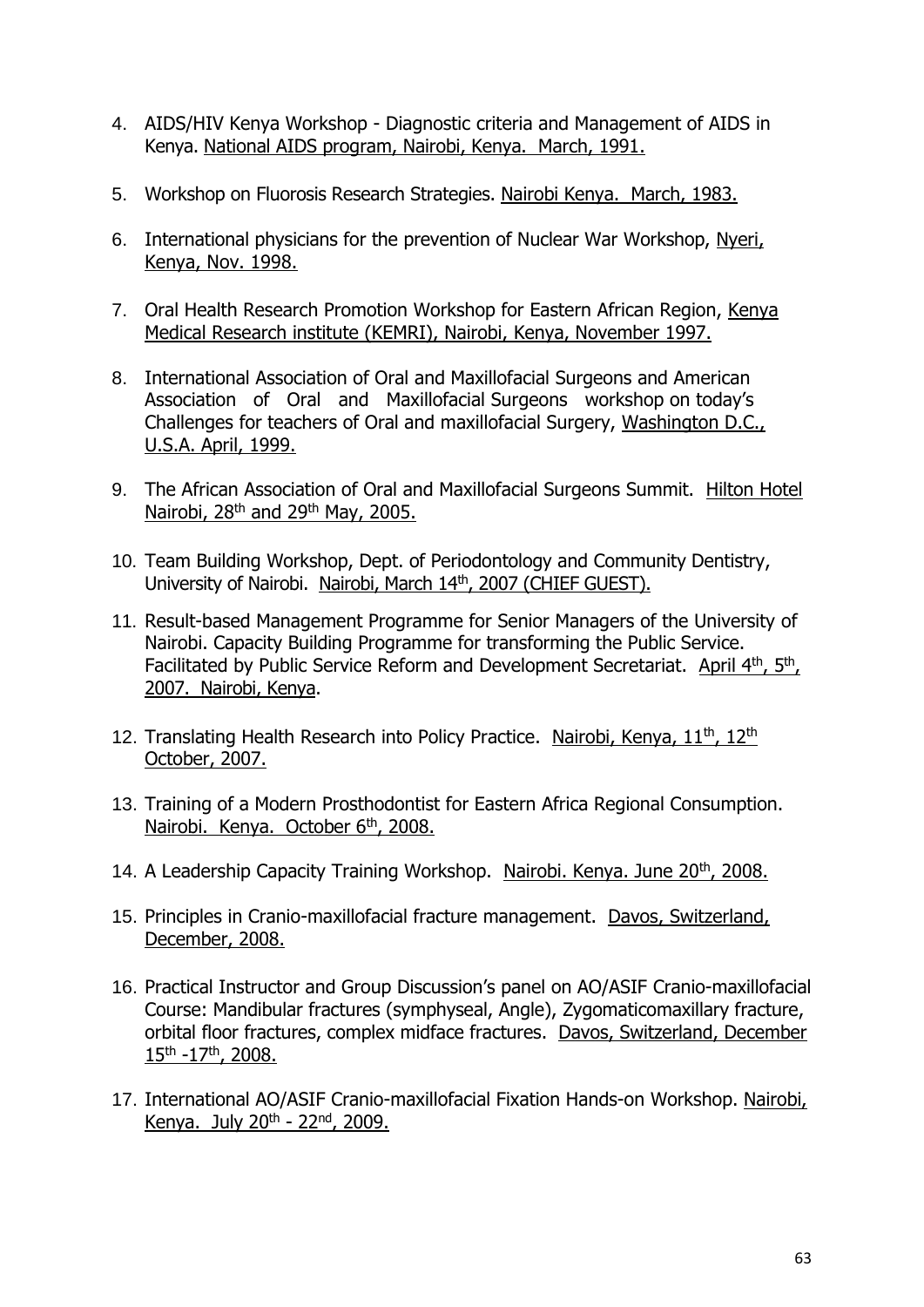- 18. Practical Instructor at the International AO/ASIF Cranio-maxillofacial Fixation Hands-on: CMF Principle Course. Nairobi, Kenya 20<sup>th</sup> - 22<sup>nd</sup> July, 2009.
- 19. Session Chairman on Cranio-maxillofacial Reconstruction at the International AO/ASIF Cranio-maxillofacial Fixation Hands-on Workshop. Nairobi, Kenya 20<sup>th</sup> -22nd July, 2009.
- 20. International/Regional Hands-on Maxillofacial Traumatology course sponsored by International Association of Oral and Maxillofacial Surgeons Foundation. University of Nairobi, Kenya. September 28<sup>th</sup> to October 2<sup>nd</sup>, 2009.
- 21. Treatment of Head and Neck Cancer, Head and Neck Plastic and Reconstructive Surgery - Hands on Workshop. University of Nairobi, Chiromo Campus. Nairobi Kenya. October 22nd - 23rd, 2009. (COURSE FACULTY - RESOURCE PERSON).
- 22. Benign Tumours of the Head and Neck Region. International Association of Oral and Maxillofacial Surgeons Course. Nairobi. Kenya. March 1st to 5th, 2010. (ONE OF THE FACILITATORS).
- 23. Experts Workshop University of Nairobi Institute of Head and Neck Sciences (UNIHANSS) Nairobi, Kenya, March 8<sup>th</sup> to 13<sup>th</sup> 2010.
- 24. Advanced International Craniomandibular Fixation (CMF) Seminar. University of Nairobi, Nairobi, Kenya, May 22nd 2010.
- 25. International Association of Oral and Maxillofacial Surgery Course. Head and Neck Tumors - II. University of Nairobi, Kenya - Opened the Workshop on behalf of the Dean, School of Dental Sciences. 28<sup>th</sup> February to 3<sup>rd</sup> March 2011.
- *26.* University of Nairobi: Department of Oral and Maxillofacial Surgery, Oral Pathology and Oral Medicine. **Theme:** Improving Academic Excellence, State-of-the-art Research and Quality Clinical Services, Machakos, 26/11/2015 to 28/11/2015. **Topic**: **GUTHUA, S.W**.; Scientific Book publication: challenges and solutions.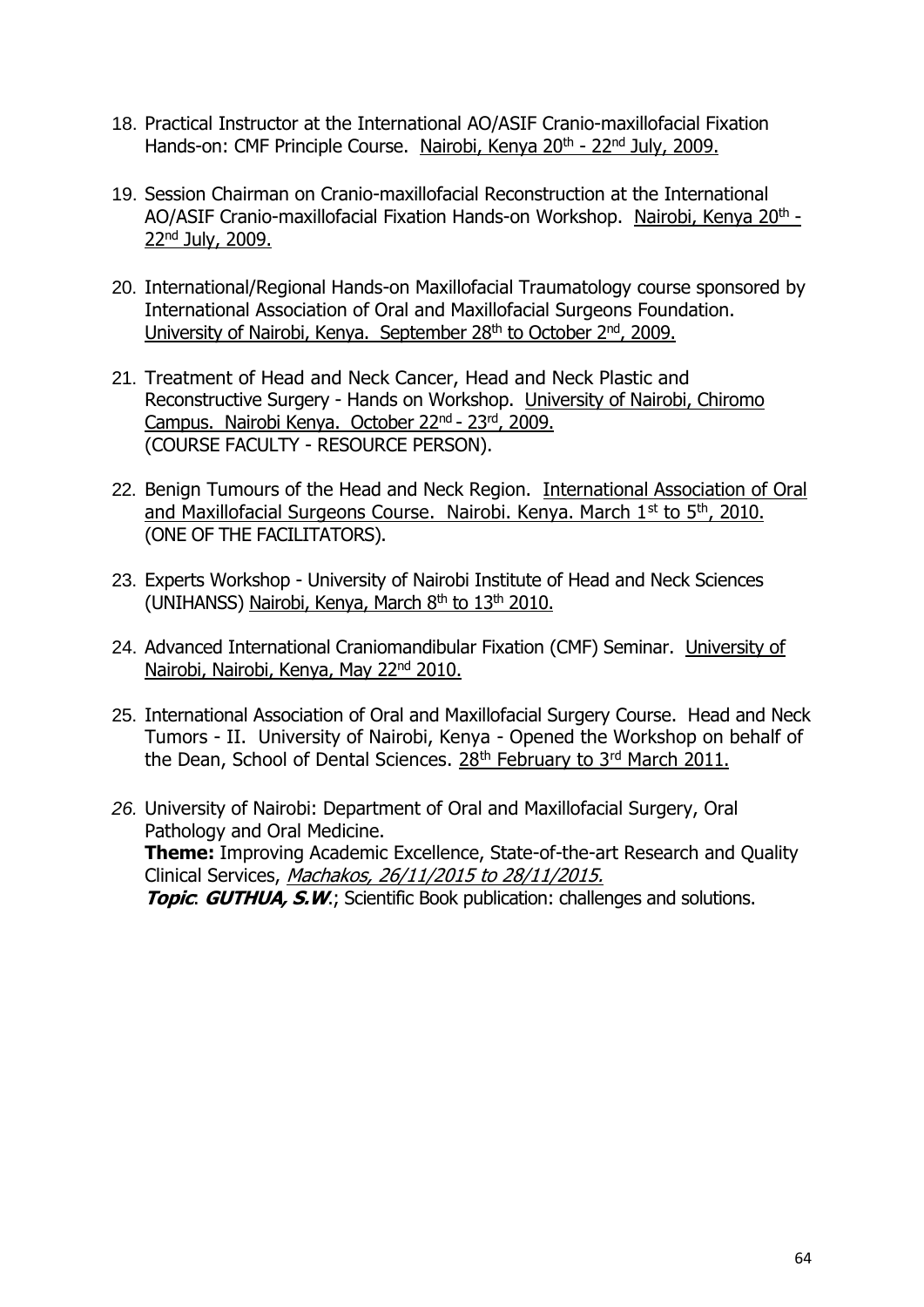## **PARTICIPATION IN THE ORGANISING OF SCIENTIFIC MEETINGS**

- 1. Commonwealth Dental Association Workshop on Promotion of Oral Health in the African Region held in Nairobi, Kenya. 2nd to 6th August, **1993 (Member, Organising Committee).**
- 2. Kenya Dental Association Scientific Conference. Nairobi, Kenya. October, 1991. (**Chairman, Scientific Committee).**
- 3. Kenya Dental Association Scientific Conference. Nairobi, Kenya. October, 1992. **(Member, Scientific Committee).**
- 4. International Association of Dental Research, Nairobi, Kenya. November, 1990. **(Member, Scientific Committee).**
- 5. Oral and Maxillofacial Surgery International Scientific Conference under auspices of EAAOMS and AOMFS 2007/2008. - **(Chairman, Organizing Committee).**
- 6. International Craniomaxillofacial Trauma and reconstruction fixation procedures. AO International course. Nairobi, Kenya June 2007. **(Coordinator).**
- 7. Craniomaxillofacial Symposium on Craniofacial Osteosynthesis, Reconstructive Surgery, Orthognathic and Craniofacial Surgery. Nairobi, Kenya, September 2008. **(Chairman, Organizing Committee.)**
- 8. The Eastern Africa Association of Oral & Maxillofacial Surgeons (EAAOMS) Scientific Conference - proposed to be held in July, 2009. **(Chairman, Organizing Committee).**
- 9. Regional Advanced Cranio-maxillofacial Fixation Seminar. Theme: Understanding the new generation of Instruments and Implants for effective Craniomaxillofacial Surgery. Nairobi, Kenya. April 24<sup>th</sup>, 2009. (**Chairman, Organizing Committee).**
- 10. International AO/ASIF Cranio-maxillofacial fixation Hands-on workshop held in Nairobi, Kenya on July 20<sup>th</sup> - 22<sup>nd</sup>, 2009. – (**Overall Co-ordinator).**
- 11. Advanced International Cranio-maxillofacial Fixation (CMF), seminar on Internal Cranio-Maxillofacial Fixation (CMF) **Co-ordinator** - March to May 2010).
- 12. **Chairman**, University of Nairobi Institute of Head and Neck Surgery (UNIHANS) Experts Workshop. Nairobi, Kenya. March 2010.
- 13. Critical Care Symposium, 12th November 2016, Nairobi, Kenya. **Organizing Committee Member.**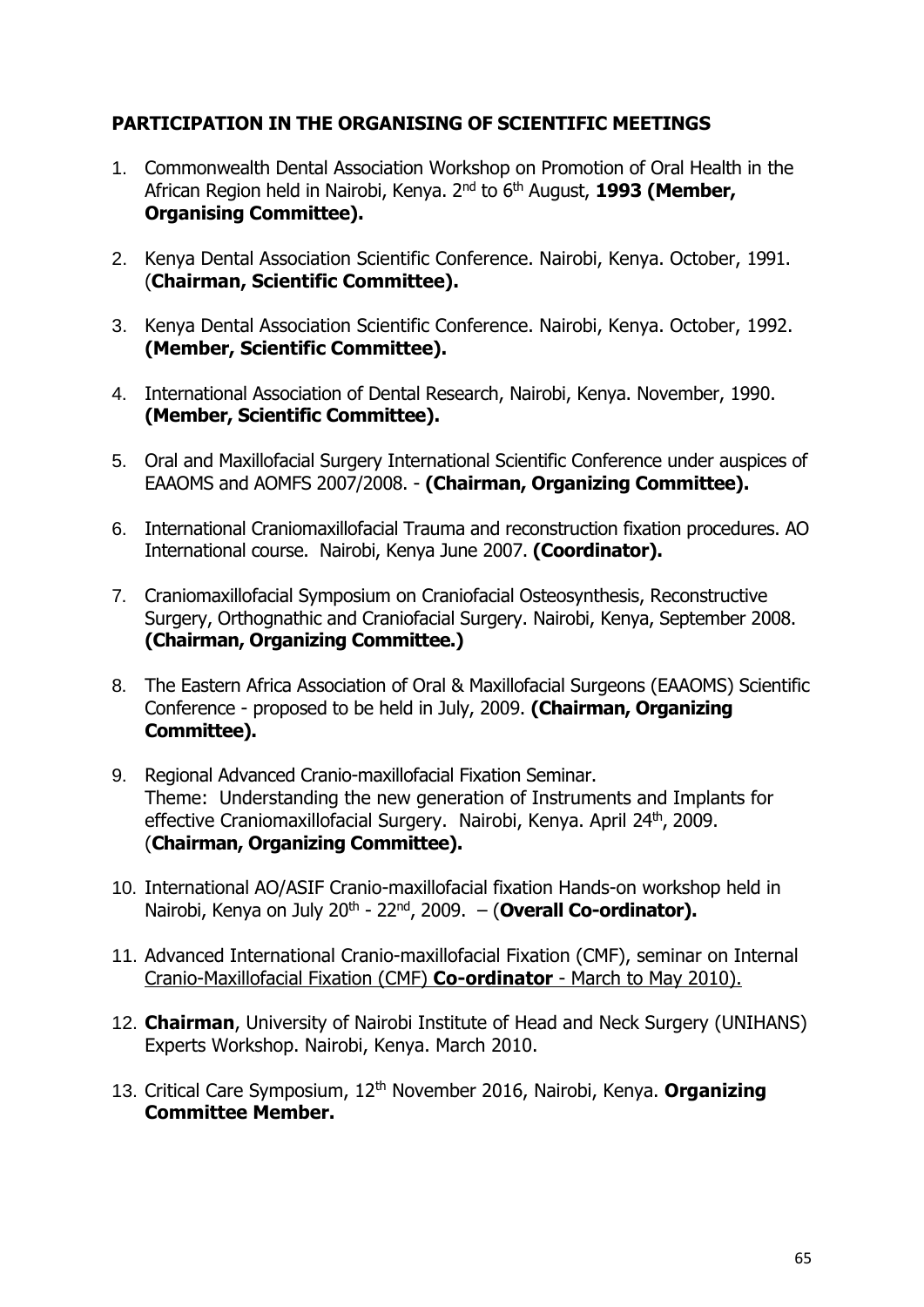- 14. **Organizer** and **Coordinator**, and Resource person: The Head and Neck General purpose Locoregional Flaps: Hands on Course. University of Nairobi, Nairobi Surgical Skills Centre. November 30<sup>th</sup> to 1<sup>st</sup> December 2016.
- 15. International Hands-On Course of Head and Neck Microvascular Surgery August 2017 to March 2018. **Special Organizing Scientific Committee**
- 16. **Member**, **Organizing Committee**: (October 2019 to February 2020) Surgical Symposium on Surgical Navigation (Neurosurgery, ENT, Maxillofacial Surgery and Spine). February 2<sup>nd</sup> to 8<sup>th,</sup> 2020, Nairobi, Kenya.

## **COMMITTEE ASSIGNMENTS (UNIVERSITY OF NAIROBI)**

- 1. School Board of Dental Sciences, May 2004 to present (**Chairman**)
- 2. Deans' Committee, University of Nairobi, June 2004 to Present (**Member**)
- 3. School of Medicine Ad-hoc Committee on the Basic Sciences Departments situated in Chiromo Campus. May/June 1992/1993 (**Member**)
- 4. Criteria on Promotion of Academic Members of Staff, College of Health Sciences, guidelines. March - September 1993. (**Member**) Convenor: Prof. L.S. Otieno.
- 5. College Academic Board Ad-hoc Committee to study Kenyatta National Hospital as a teaching hospital. July - September 1993. (**Member**) Convenor: Prof. Mbindyo.
- 6. Development planning and Establishment Committee (DPEC) Subcommittee on Nurses and Paramedics, University Health Services and Dental School August - October 1993. (**Member**) Convenor: Prof. P.A. Odhiambo.
- 7. Medical Advisory Committee (MAC) Kenyatta National Hospital and College of Health Sciences (**Member**)
- 8. Task force on the shrinkage of Kenyatta National Hospital October- November, 1993. (**Member**) Convenor: Prof. Kyambi
- 9. Task force on the merger of Dental Dept., Kenyatta National Hospital and University Dental Hospital, School of Dental Sciences (**Chairman**)
- 10. College of Health Sciences Committee on Modern University of Nairobi Teaching Hospital. September 1996 to present. (**Member**)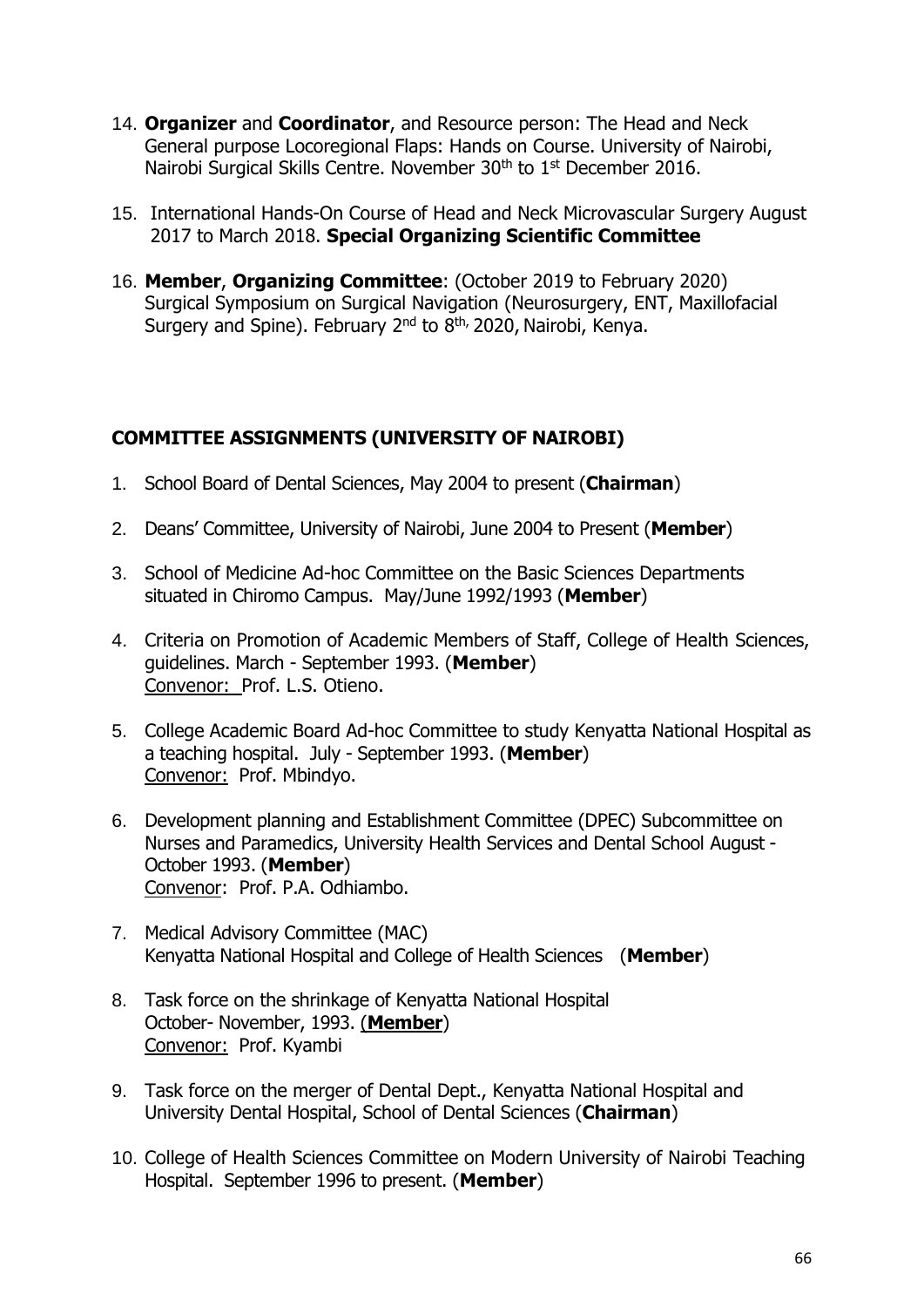- 11. College of Health Sciences: CHS teaching staff salaries Part of University Document submitted to Mwakio Committee for staff working in Public Universities. March 1997. (**Member**)
- 12. College of Health Sciences on Cost sharing Kenyatta National Hospital and College of Health Sciences. March 1997.
- 13. University of Nairobi Task Force on Restructuring. May 2005 (**Member**)
- 14. Research and Training Committee, Institute of Infectious and Tropical Diseases (UNITID), University of Nairobi; August 2007 (**Member**)
- 15. College Procurement Committee, University of Nairobi, April 2007 (**Member**)
- 16. University of Nairobi Rapid Response Committee, January 2008 (**Member**)
- 17. **Chairman**, Postgraduate Committee: Selection of Candidates and Standards of training of Oral and Maxillofacial Surgeons.
- 18. **Chairman**, University of Nairobi Project: University of Nairobi Institute of Head and Neck Surgical Sciences (UNIHANSS) Project approved by Senate, August, 2011.
- 19. **Committee Member**, proposed building of University of Nairobi Teaching Hospital, 2016 to date.

## **COMMUNITY BASED CHARITY WORK AND PUBLIC EDUCATION**

- 1. Assessment and Construction of Craniofacial Anomalies Cleft lip and Palate among the Maasai Children and Adolescents. Surgical was undertaken at Kajiado District Hospital, Kenya.
- 2. Participation in Operation Smile: Kenya chapter since 1989 1993.
- 3. Participation in an oral health public awareness local radio program focusing on "Oral Manifestations of HIV/AIDS" February, 1995.
- 4. Top Doctor Talk Show (K24) Topic: RECONSTRUCTIVE SURGERY Nairobi. Kenya. February 15<sup>th</sup> 2010.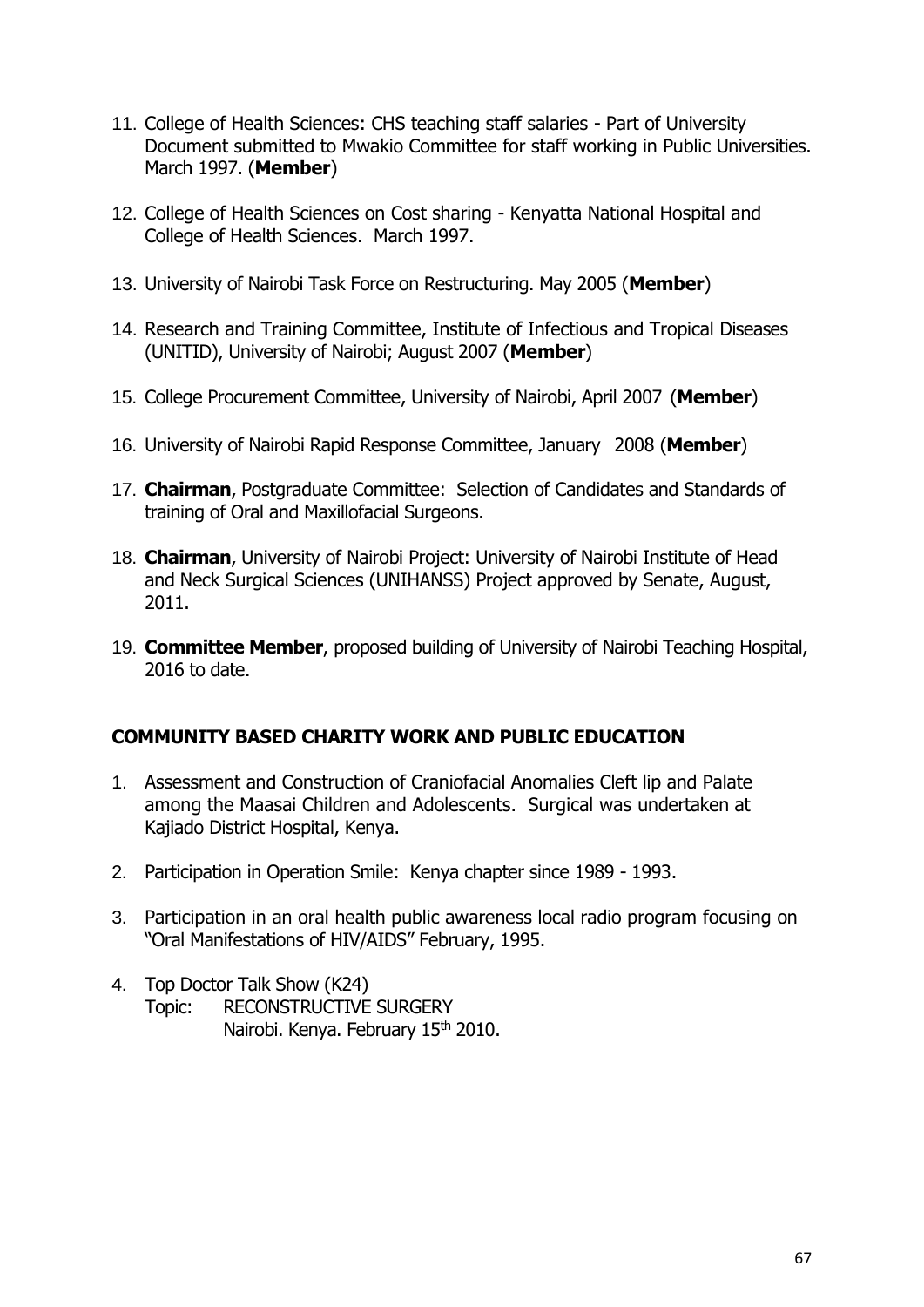#### **GRANTS AND AWARDS FOR THE DEPARTMENT OF ORAL & MAXILLOFACIAL SURGERY, AND ORAL PATHOLOGY / ORAL MEDICINE AND SCHOOL OF DENTAL SCIENCES**

- 1. Donation from the Government of the Republic of Korea: Ambulance and theatre/laboratory instruments **(Value USD 100,000).**
- 2. Library Materials, Journals, Newsletters and textbooks (**Donors**: Commonwealth Dental Association and University of Pretoria, South Africa).
- 3. Rehabilitation of University Dental Hospital, School of Dental Sciences**, Estimated to cost USD43 Million (Govt. of Germany had shown interest to fund the project - discussions to be finalized).**
- 4. Rotary International District 5030, Seattle, Washington, U.S.A. Equipment for Dental Hospital Ward and Theatre. **USD 10, 000.00 to be confirmed.**
- 5. Swedish Donation of Hand pieces and hand instruments through Dr. Gunilla Skarman. (**Value: USD 2,000.00) June 1995).**
- 6. 1998 to present: **Organizer and Director**, Operation Hope, University of Nairobi Dental Hospital.
- 7. Hope Presbyterian Church, Memphis, TN, U.S.A., has donated equipment, surgical instruments and materials worthy, **USD 50,000.00**, 2002.
- 8. Donation by GlaxoSmithKline Company: (Refurbishment of Ward and patients waiting rooms) at a cost of **USD 85,000.00,** 2003.
- 9. Rehabilitation of the School Power Generator **at a cost of USD 3,500.00.** Donated by Hope Presbyterian Church Surgical Team, TN, USA. 2002.
- 10. Computer (IBM) and Printer (Laser Jet 1100) for the department at a cost of **USD 30, 000** Donated by Hope Presbyterian Church surgical team, TN, USA, 2002.
- 11. Donation by Dr. and Mrs. Damazo of World Health Dental Organization. State-ofthe-art surgical equipment, instruments and materials. At of **USD 25,000**, 2003.
- 12. **An Ambulance-complete:** Donated by friends of the Dental School in recognition of excellent surgical services being provided by the University Dental Teaching Hospital (UDTH), 2003.
- 13. **The Pierre Fauchard Academy Foundation Annual Scholarship Award** for Outstanding Academic Achievements in Dentistry - (started Dean's List - School of Dental Sciences Dean's Scholarship for best academic Achievers). Amount **USD 1,500** per year. From August 2005.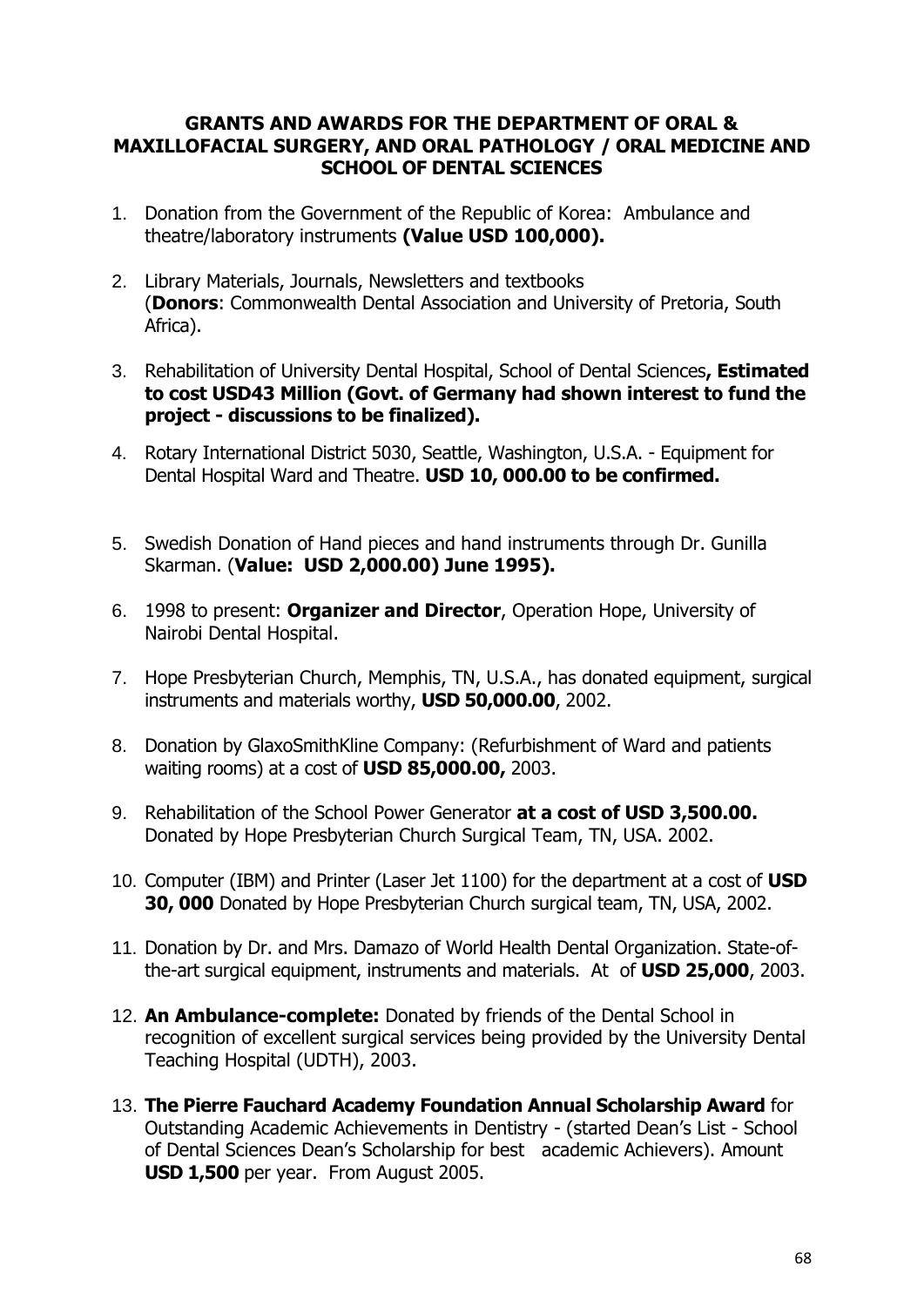- 14. Proposal development for starting of the Institute of maxillofacial and Reconstructive Surgery, University of Nairobi, Kenya, July/August 2005
- 15. Grant for Establishment of a Regional Centre of Excellence: **University of Nairobi Institute of Head and Neck Surgical Sciences (UNIHANSS)/ Grant of USD 200 million US Dollars by our International Collaborators / Partners being sought**. April, 2011 (finalized).
- 16. Allocation by the Kenya Government **Land and Buildings worthy Kshs. 500 million (6.3 million US Dollars),** former Kenya School of Law for development. To build a **state-of-the-art Institute of Maxillofacial and Reconstructive Surgery, University of Nairobi,** May 2005.